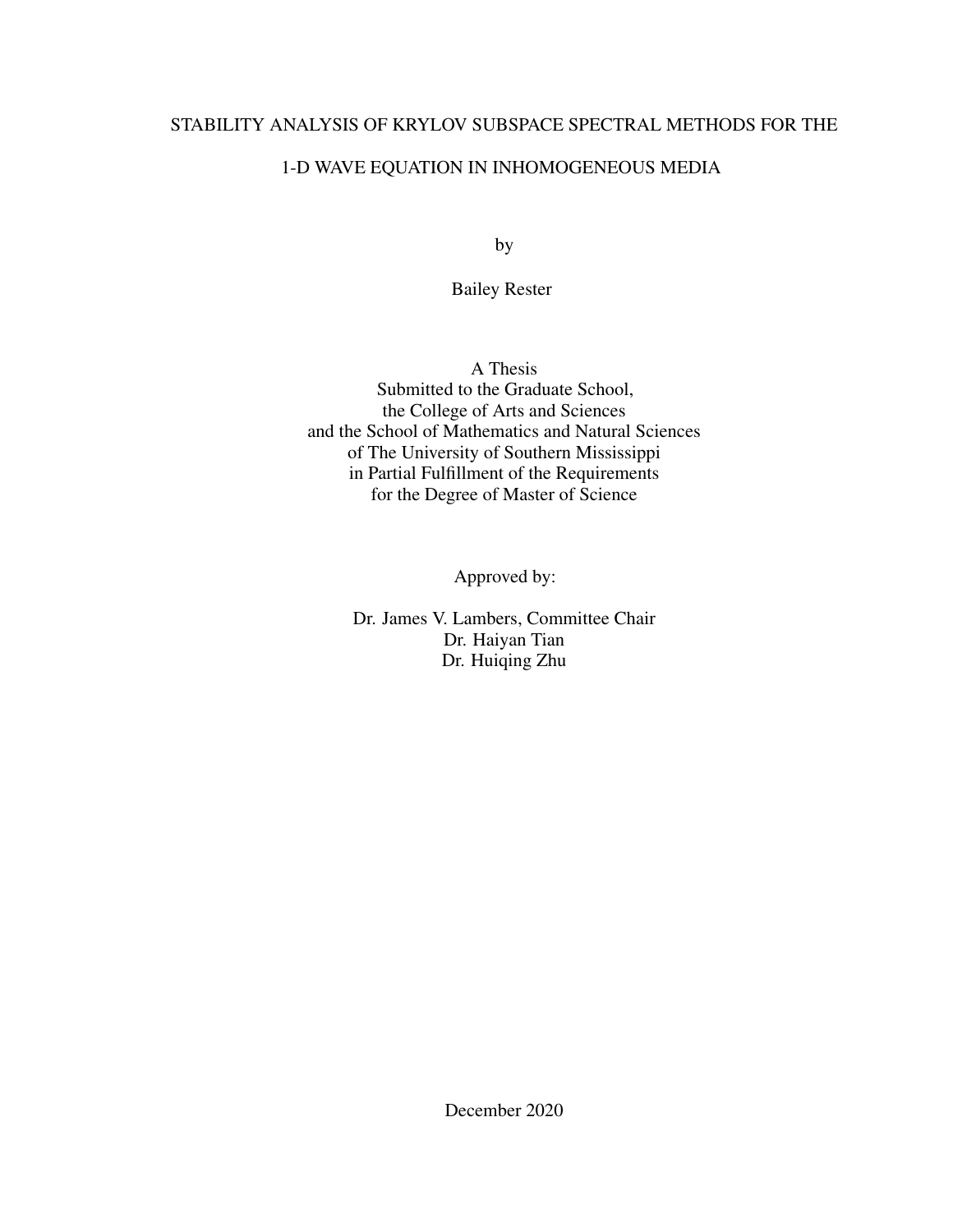COPYRIGHT BY

BAILEY RESTER

2020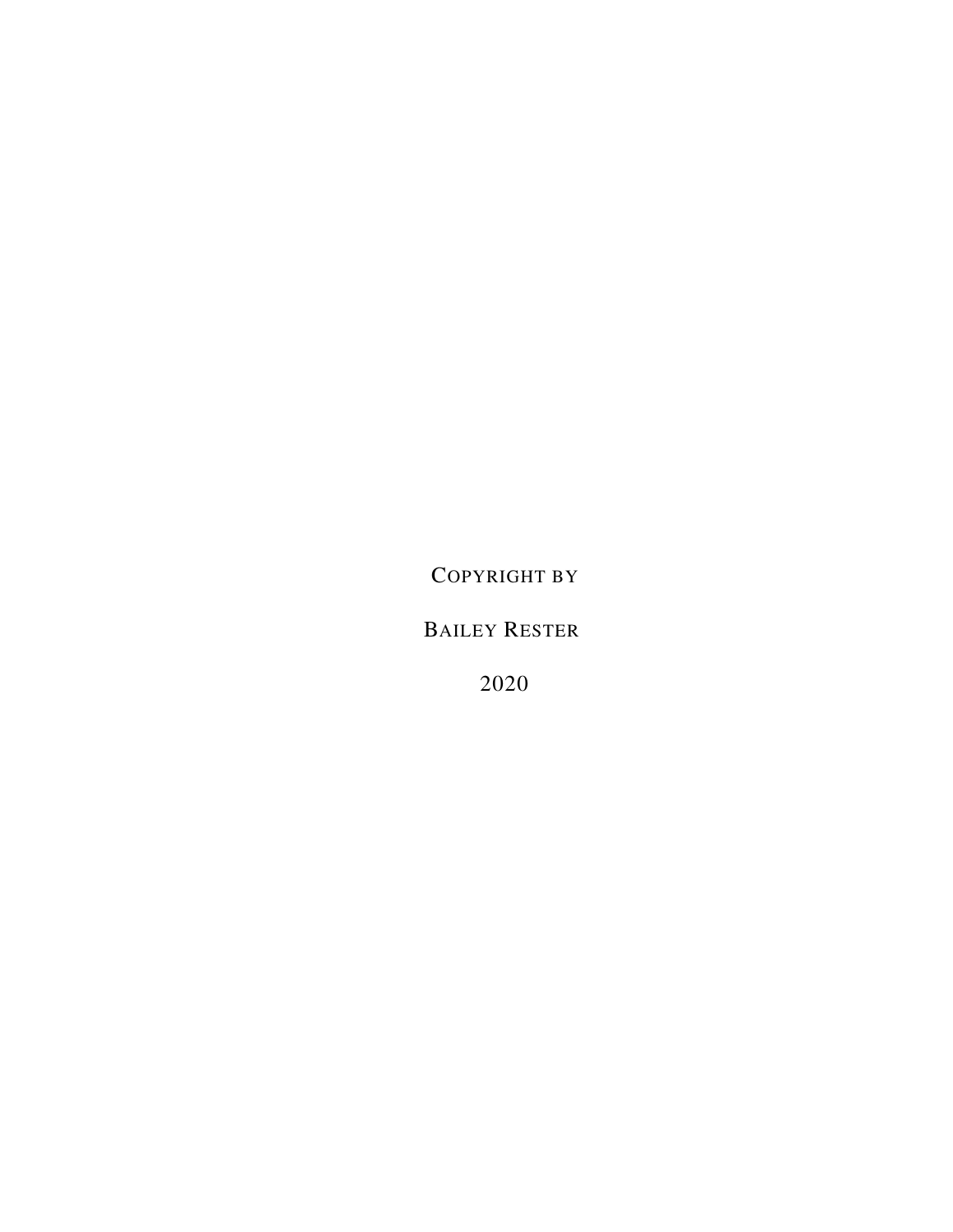#### ABSTRACT

Krylov subspace spectral (KSS) methods are high-order accurate, explicit time-stepping methods for partial differential equations (PDEs) that also possess the stability characteristic of implicit methods. Unlike other time-stepping approaches, KSS methods compute each Fourier coefficient of the solution from an individualized approximation of the solution operator of the PDE. As a result, KSS methods scale effectively to higher spatial resolution. This thesis will present a stability analysis of a first-order KSS method applied to the wave equation in inhomogeneous media.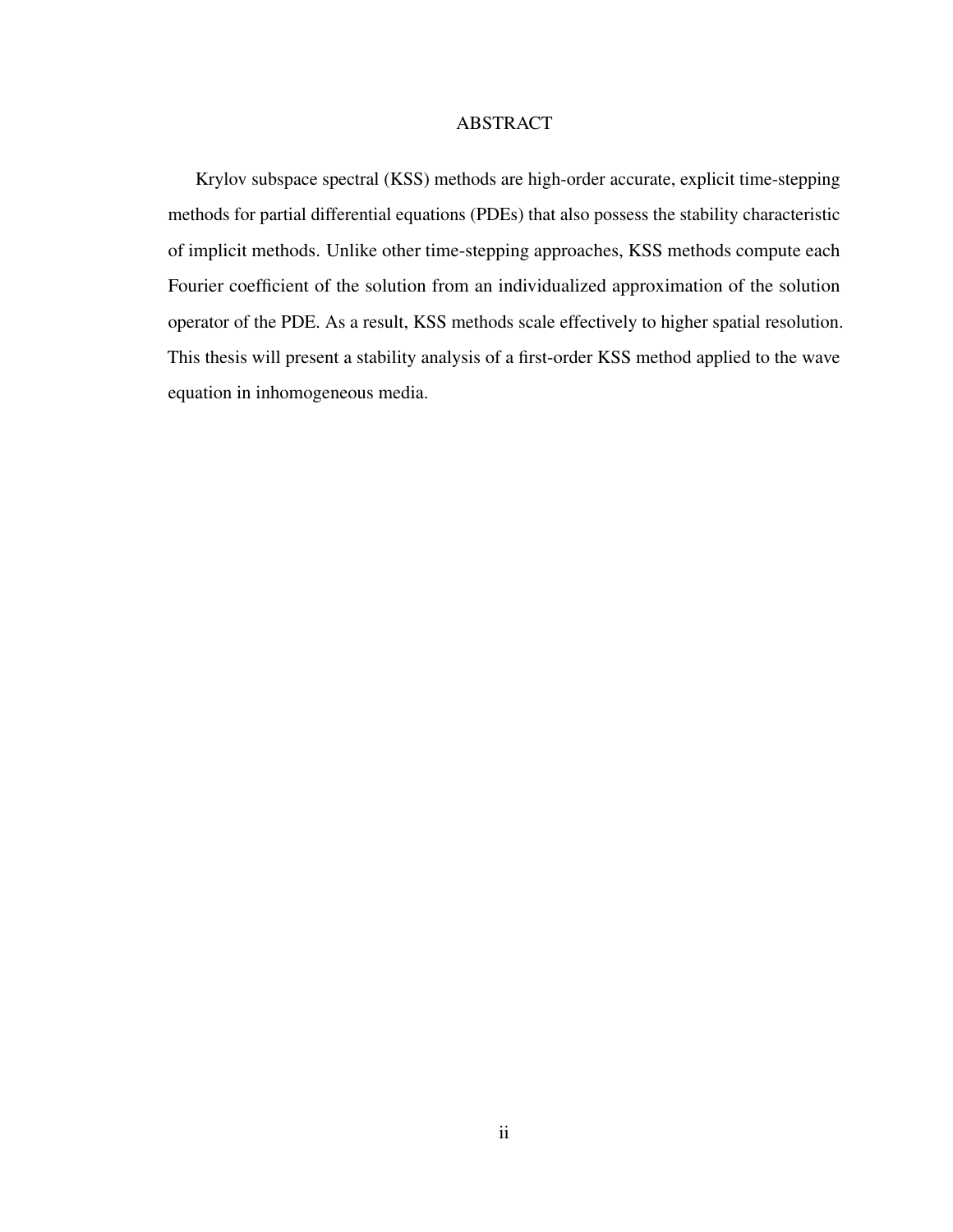## ACKNOWLEDGMENTS

I would like to thank everyone who has helped me throughout the completion of this program. It has been something I have worked very hard for, and I am grateful for the assistance I have received from faculty members across the board. I would also like to express my sincerest gratitude to my thesis advisor, Dr. James Lambers. My success would not have been possible without his continuous support and encouragement throughout my learning experience.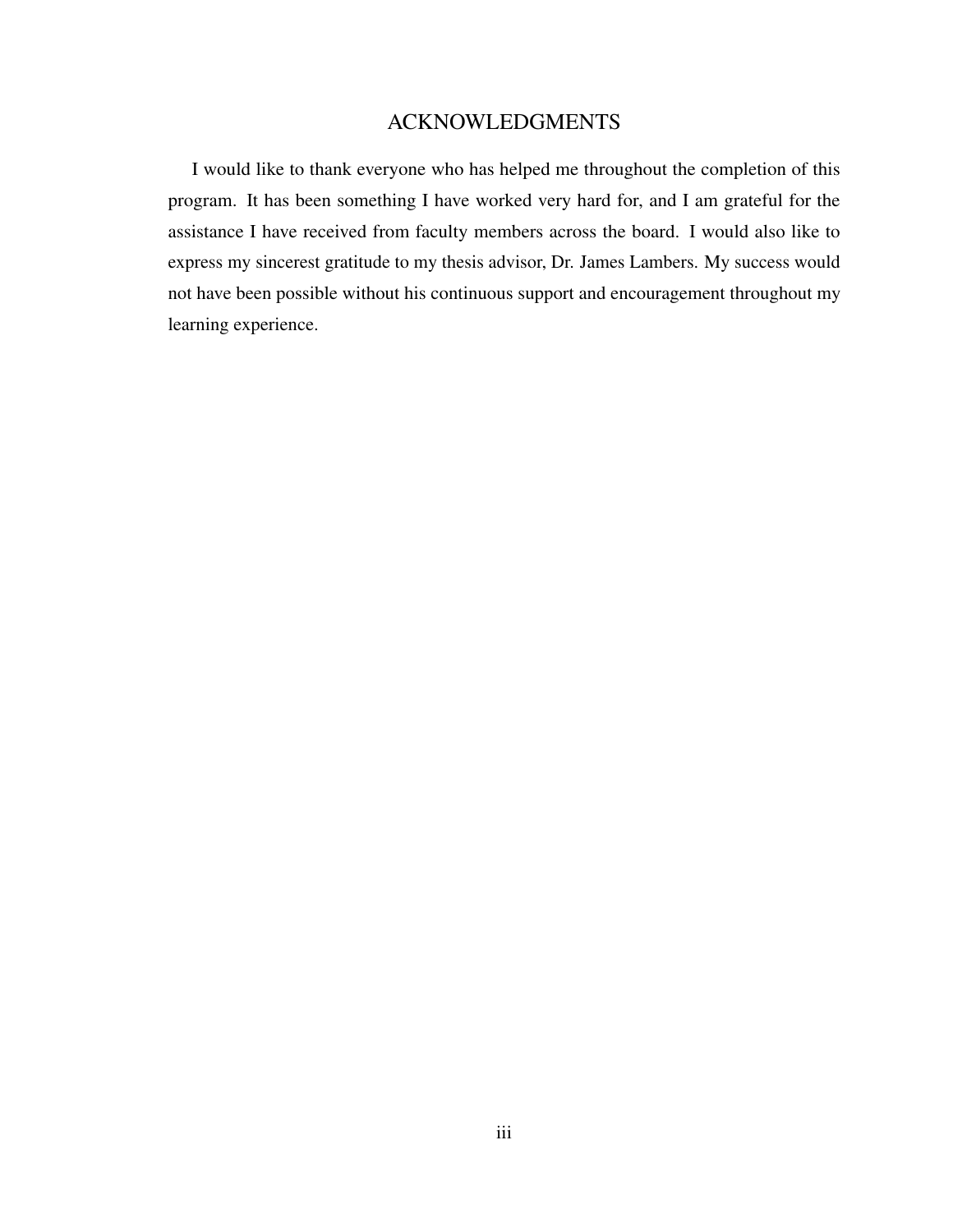## TABLE OF CONTENTS

| $\mathbf{1}$            |                                                                                                                                                                                                                                |                |  |
|-------------------------|--------------------------------------------------------------------------------------------------------------------------------------------------------------------------------------------------------------------------------|----------------|--|
| $2^{\circ}$             |                                                                                                                                                                                                                                |                |  |
| 2.1                     | Derivation of KSS Methods                                                                                                                                                                                                      | 3              |  |
| 2.2                     | <b>KSS</b> Methods for the Wave Equation                                                                                                                                                                                       | 6              |  |
| 2.3                     | <b>Stability Results for KSS</b>                                                                                                                                                                                               | $\overline{7}$ |  |
| 3 <sup>1</sup>          | STABILITY ANALYSIS (Contract of the contract of the state of the state of the state of the state of the state of the state of the state of the state of the state of the state of the state of the state of the state of the s | 8              |  |
| 3.1                     | Norm of the Solution Operator                                                                                                                                                                                                  | 8              |  |
| 3.2                     | Stability                                                                                                                                                                                                                      | 9              |  |
| 3.3                     | Putting It All Together                                                                                                                                                                                                        | 38             |  |
| $\overline{\mathbf{4}}$ |                                                                                                                                                                                                                                | 40             |  |
|                         |                                                                                                                                                                                                                                |                |  |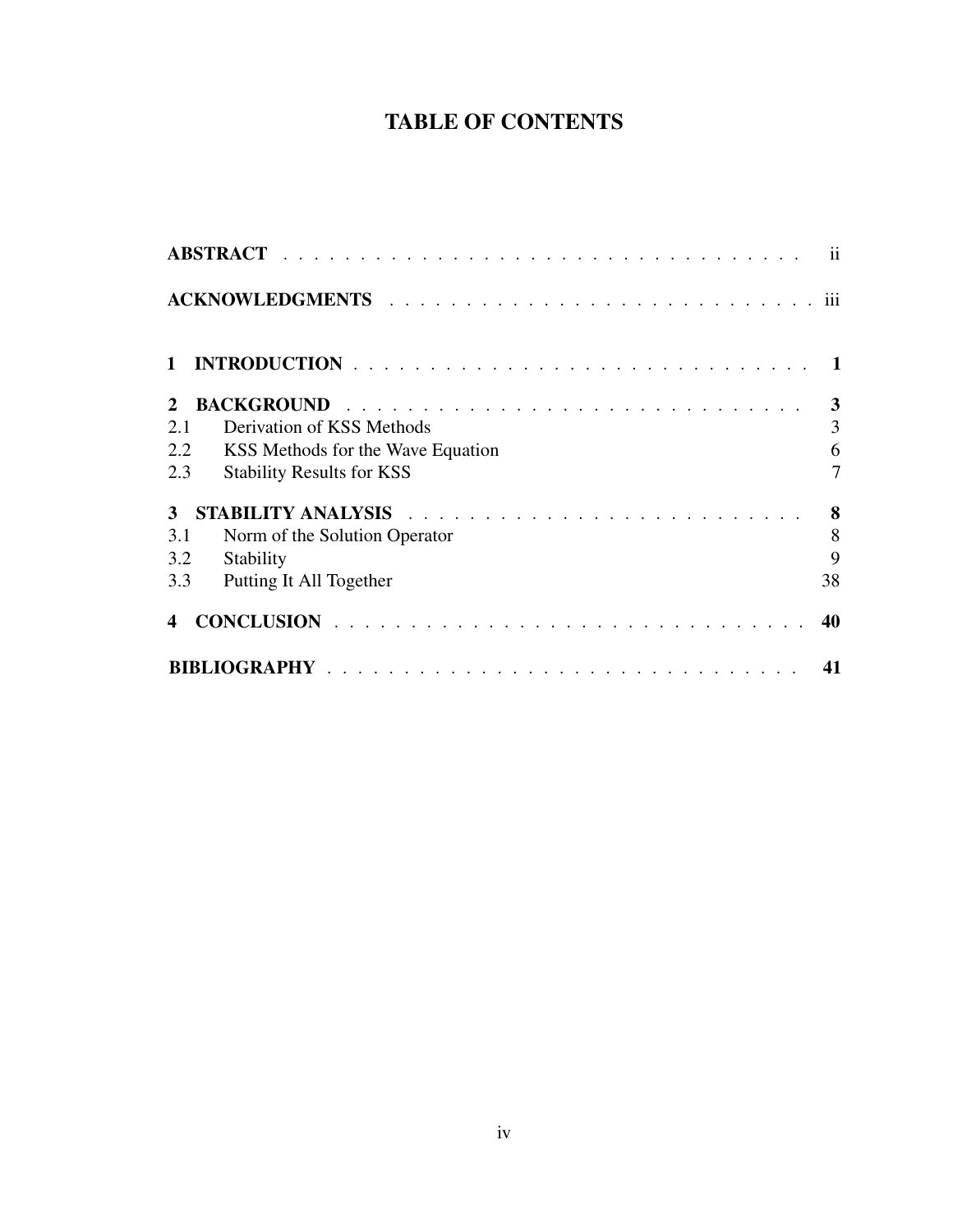### Chapter 1

## INTRODUCTION

<span id="page-5-0"></span>The problem to be analyzed is the wave equation with a variable coefficients [\[2\]](#page-45-0)

<span id="page-5-1"></span>
$$
u_{tt} = (p(x)u_x)_x + q(x)u, \quad 0 < x < 2\pi, \quad t > 0
$$
 (1.1)

<span id="page-5-2"></span>
$$
u(x,0) = f(x), \quad u_t(x,0) = g(x), \quad 0 < x < 2\pi \tag{1.2}
$$

and periodic boundary conditions

<span id="page-5-3"></span>
$$
u(0,t) = u(2\pi, t), \quad t > 0.
$$
 (1.3)

We seek a numerically stable method to ensure the computed solution remains bounded. If the method is unconditionally stable, then regardless of the choice of ∆*t*, the computed solution will remain bounded.

Analytical methods, such as separation of variables, are not practical to use for solving this problem since the coefficients are not constant and would result in a spatial ODE that we do not know how to solve analytically. Numerical methods for solving this type of PDE such as finite difference methods require a CFL constraint [\[4\]](#page-45-1) such that the time-step must be proportional to the grid spacing. Therefore, at high resolution it would require a very small time step. Standard time-stepping methods such as Euler's, Runge-Kutta, multi-step methods would not be useful due to their lack of scalability. As the number of grid points increases, a smaller time step would be needed due to a CFL condition for some methods or an ill-conditioned system for implicit methods. Increasing the number of grid points dramatically increases the computation time. Therefore, a more practical numerical method for solving this kind of variable-coefficient PDE is needed.

Krylov Subspace Spectral (KSS) methods are high-order accurate, explicit time-stepping methods for partial differential equations (PDEs) that also possess the stability characteristic of implicit methods [\[8\]](#page-45-2). Unlike other time-stepping approaches, KSS methods compute each Fourier coefficient of the solution from an individualized approximation of the solution operator of the PDE. As a result, KSS methods scale effectively to higher spatial resolution.

This thesis project builds on ideas from stability results of KSS methods. A 1-node KSS method applied to the heat equation with a constant leading coefficient was proven to be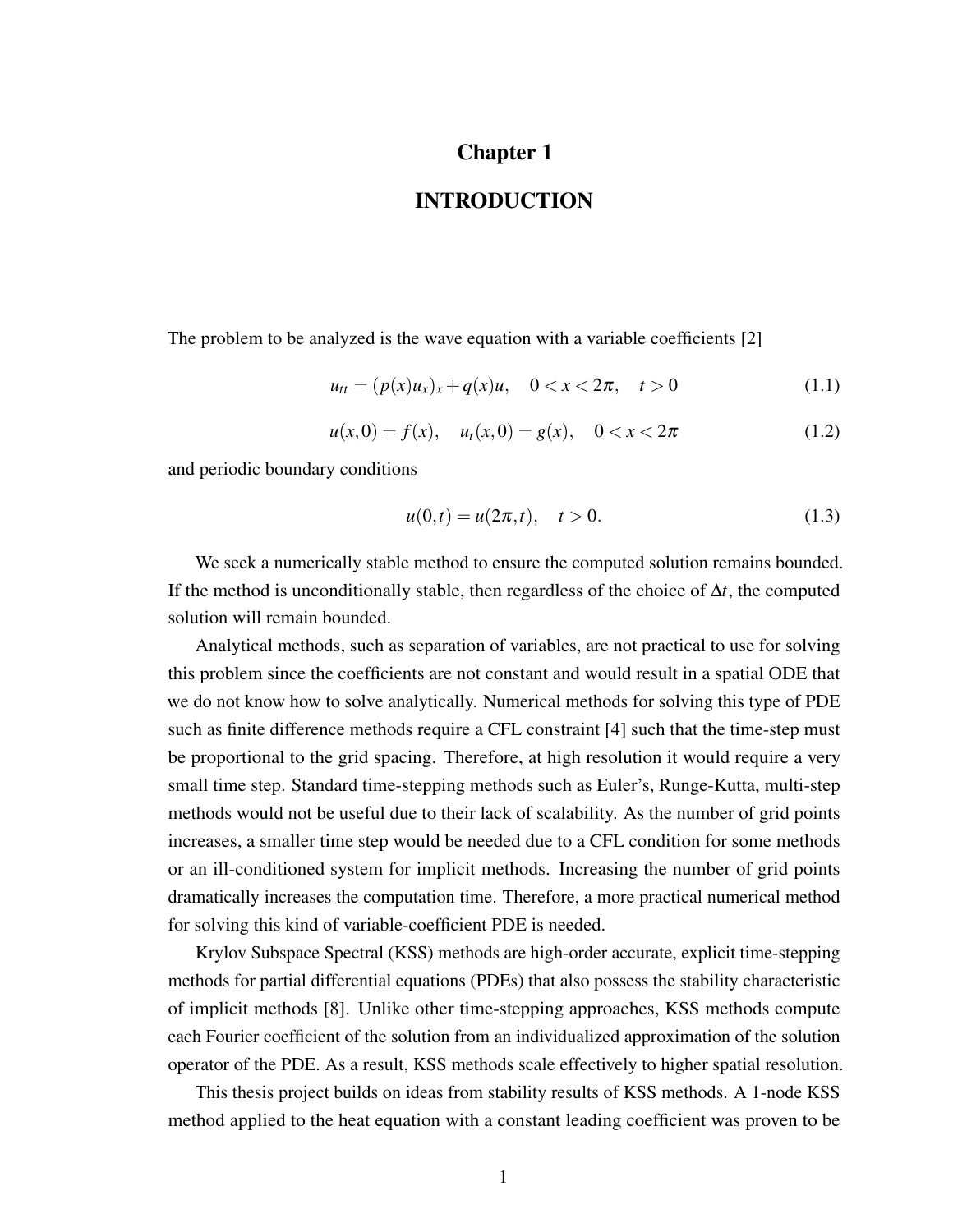unconditionally stable [\[7,](#page-45-3) [6\]](#page-45-4), as well as when applied to the wave equation with a constant leading coefficient [\[5\]](#page-45-5). Furthermore, a 1-node KSS method applied to the heat equation with a variable leading coefficient is unconditionally stable [\[8\]](#page-45-2). In this thesis, we analyzed of a stability of a KSS method applied to the wave equation with a variable coefficients under certain assumptions.

The outline of the thesis is as follows. Chapter 2 provides an overview of KSS methods. In Chapter 3 we perform a stability analysis of a first-order KSS method applied to the wave equation with a variable leading coefficient and include a proof that the method is unstable. Also, in Chapter 3 we prove that under certain assumptions, the method is unconditionally stable. Conclusions and ideas for future work are given in Chapter 4.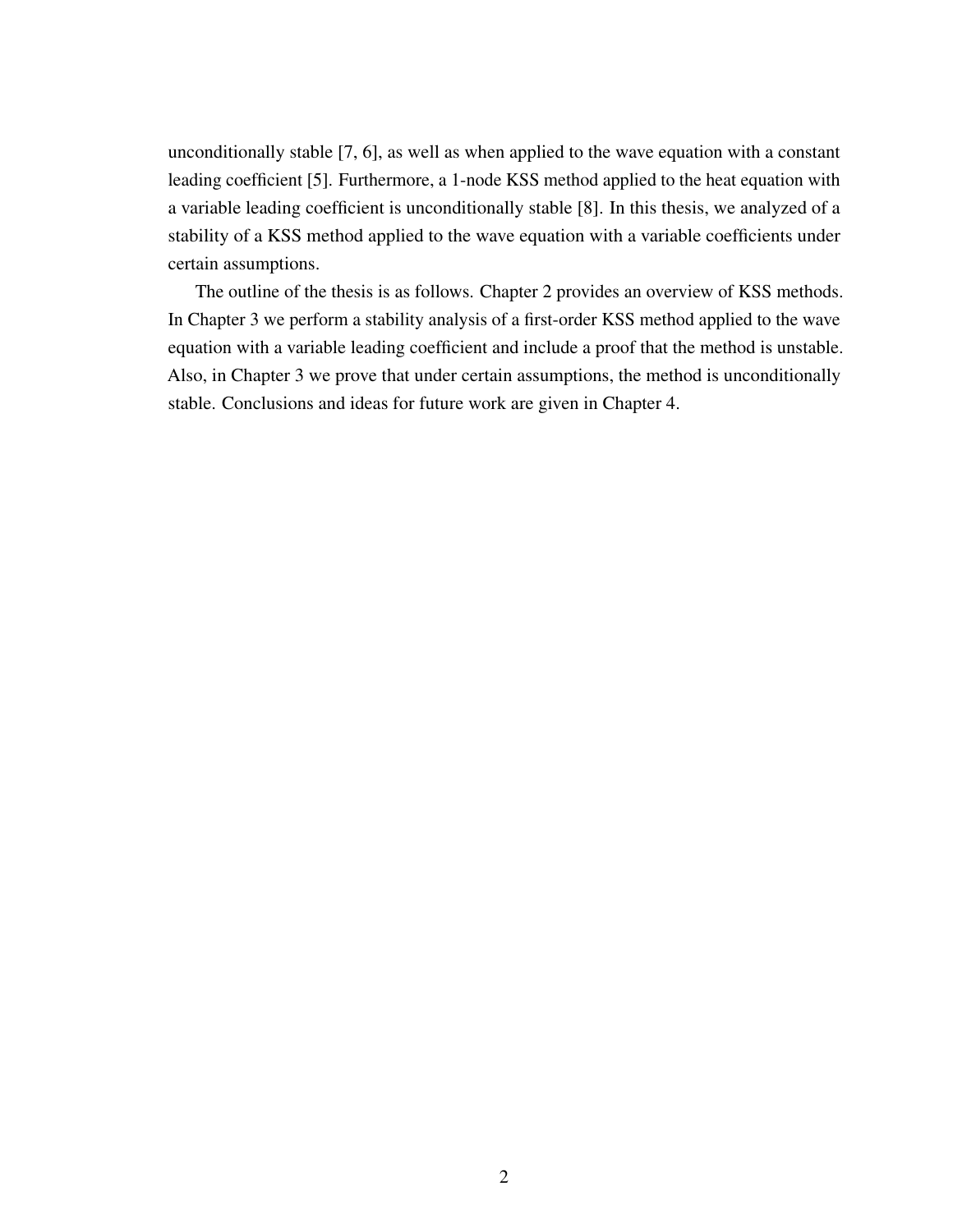# Chapter 2 **BACKGROUND**

#### 2.1 Derivation of KSS Methods

<span id="page-7-1"></span><span id="page-7-0"></span>We begin with the derivation of KSS methods which is easier to explain for the heat equation.

#### 2.1.1 From PDEs to Bilinear Forms

For simplicity, consider a linear parabolic PDE of the form

$$
u_t + Lu = 0
$$

where *L* is a second-order, self-adjoint differential operator. Then the solution can be expressed as Fourier series where each Fourier coefficient

$$
\hat{u}(\omega,t) = \langle e^{i\omega x}, e^{-Lt}u(x,0) \rangle
$$

is an inner product of Fourier basis functions and the solution operator applied to the initial data. Spatial discretization results in a bilinear form involving a matrix function of the form

$$
\mathbf{u}^H f(A) \mathbf{v}
$$

where  $f(A) = e^{-At}$ .

#### 2.1.2 Elements of Functions of Matrices

Golub and Meurant described in their 1994 paper "Matrices, Moments and Quadrature" [\[3\]](#page-45-6) a method for computing bilinear forms such as

$$
\mathbf{u}^T f(A)\mathbf{v},
$$

where **u** and **v** are *N*-vectors, *A* is an  $N \times N$  symmetric positive definite matrix, and *f* is a smooth function. Since the matrix A is symmetric positive definite it has real, positive eigenvalues

$$
b=\lambda_1\geq \lambda_2\geq \ldots \geq \lambda_N=a>0,
$$

and orthogonal corresponding eigenvectors  $q_j$ ,  $j = 1,...,N$ . Then using its spectral decomposition, the matrix *A* can be rewritten as

$$
A=\sum_{j=1}^N\lambda_j\mathbf{q}_j\mathbf{q}_j^T.
$$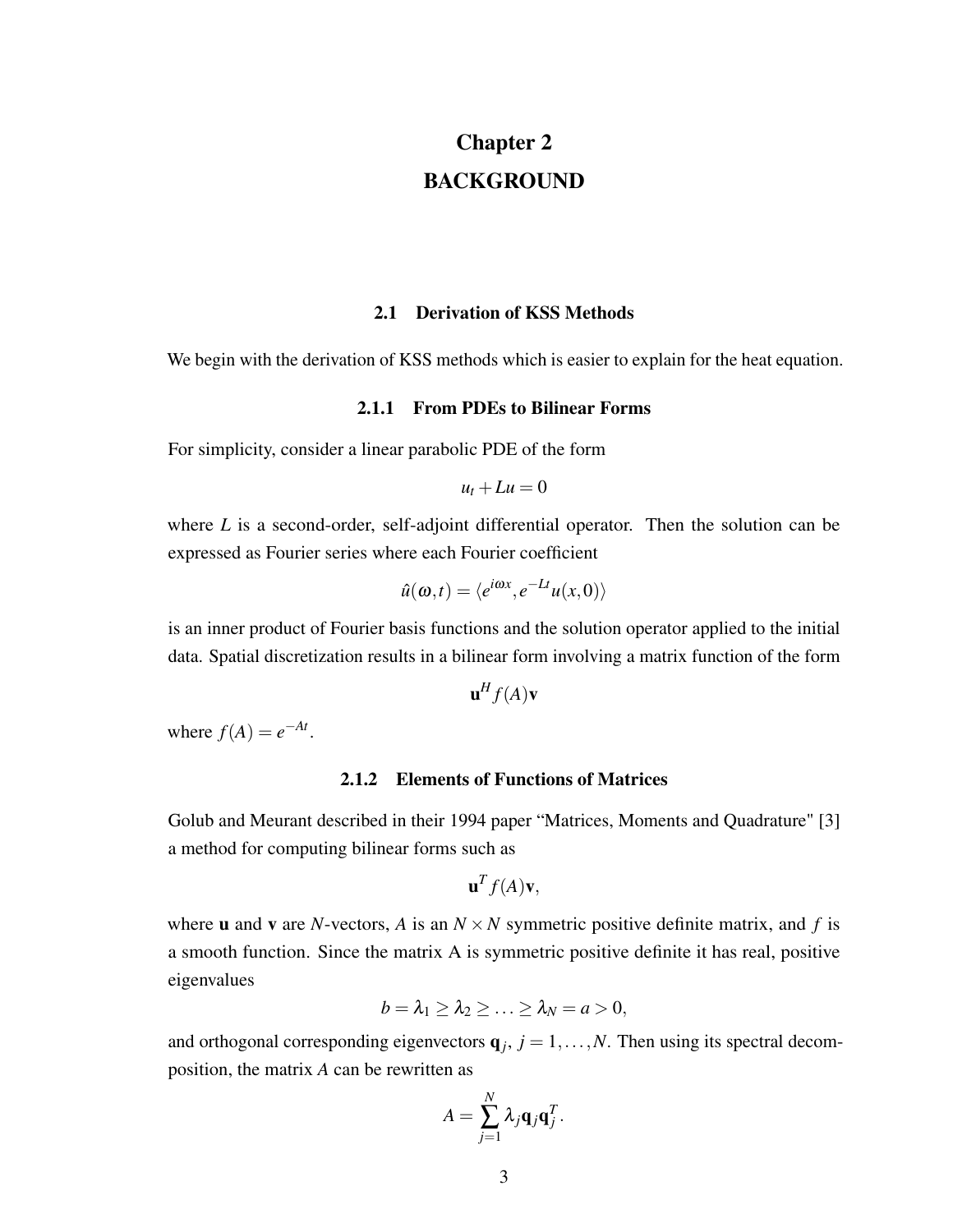#### 2.1.3 Using the Spectral Decomposition

Then computing the matrix function  $f(A)$  only requires evaluating  $f$  at each eigenvalue  $\lambda_j$ and can be rewritten as

$$
f(A) = \sum_{j=1}^{N} f(\lambda_j) \mathbf{q}_j \mathbf{q}_j^T.
$$

Then for the bilinear form, we take the same summation and multiply by  $\mathbf{u}^T$  on the left and **v** on the right. So altogether, the bilinear form  $\mathbf{u}^T f(A) \mathbf{v}$  can expressed as

$$
\mathbf{u}^T f(A)\mathbf{v} = \sum_{j=1}^N f(\lambda_j) \mathbf{u}^T \mathbf{q}_j \mathbf{q}_j^T \mathbf{v},
$$

but computing this summation would be impractical for large values of *N* because computing all of the eigenvalues and eigenvectors would require using the QR algorithm which would take order  $O(N^3)$  FLOPS (floating point operations).

#### 2.1.4 From Bilinear Forms to Integrals

We let  $\alpha(\lambda)$  be a step function defined in terms of the coefficients of **u** and **v** in the basis of eigenvectors  $u_j$  and  $v_j$ ,

$$
\alpha(\lambda) = \begin{cases} 0, & \text{if } \lambda < a \\ \sum_{j=i}^N u_j v_j, & \text{if } \lambda_i \leq \lambda < \lambda_{i-1} \\ \sum_{j=1}^N u_j v_j, & \text{if } b \leq \lambda \end{cases}, \quad u_j = \mathbf{u}^T \mathbf{q}_j, \quad v_j = \mathbf{q}_j^T \mathbf{v}
$$

where  $a = \lambda_N$  is the smallest eigenvalue and  $b = \lambda_1$  is the largest eigenvalue. Then the bilinear form  $\mathbf{u}^T f(A)$ v can be viewed as a Riemann-Stieljes integral over the spectral domain

$$
\mathbf{u}^T f(A) \mathbf{v} = \sum_{j=1}^N f(\lambda_j) \mathbf{u}^T \mathbf{q}_j \mathbf{q}_j^T \mathbf{v}
$$
  
= 
$$
\sum_{j=1}^N f(\lambda_j) u_j v_j
$$
  
= 
$$
\int_a^b f(\lambda) d\alpha(\lambda).
$$

#### 2.1.5 Approximation via Gauss Quadrature

This integral can then be approximated using a Gauss quadrature rule resulting in

$$
\sum_{j=1}^K w_j f(\lambda_j) + R[f],
$$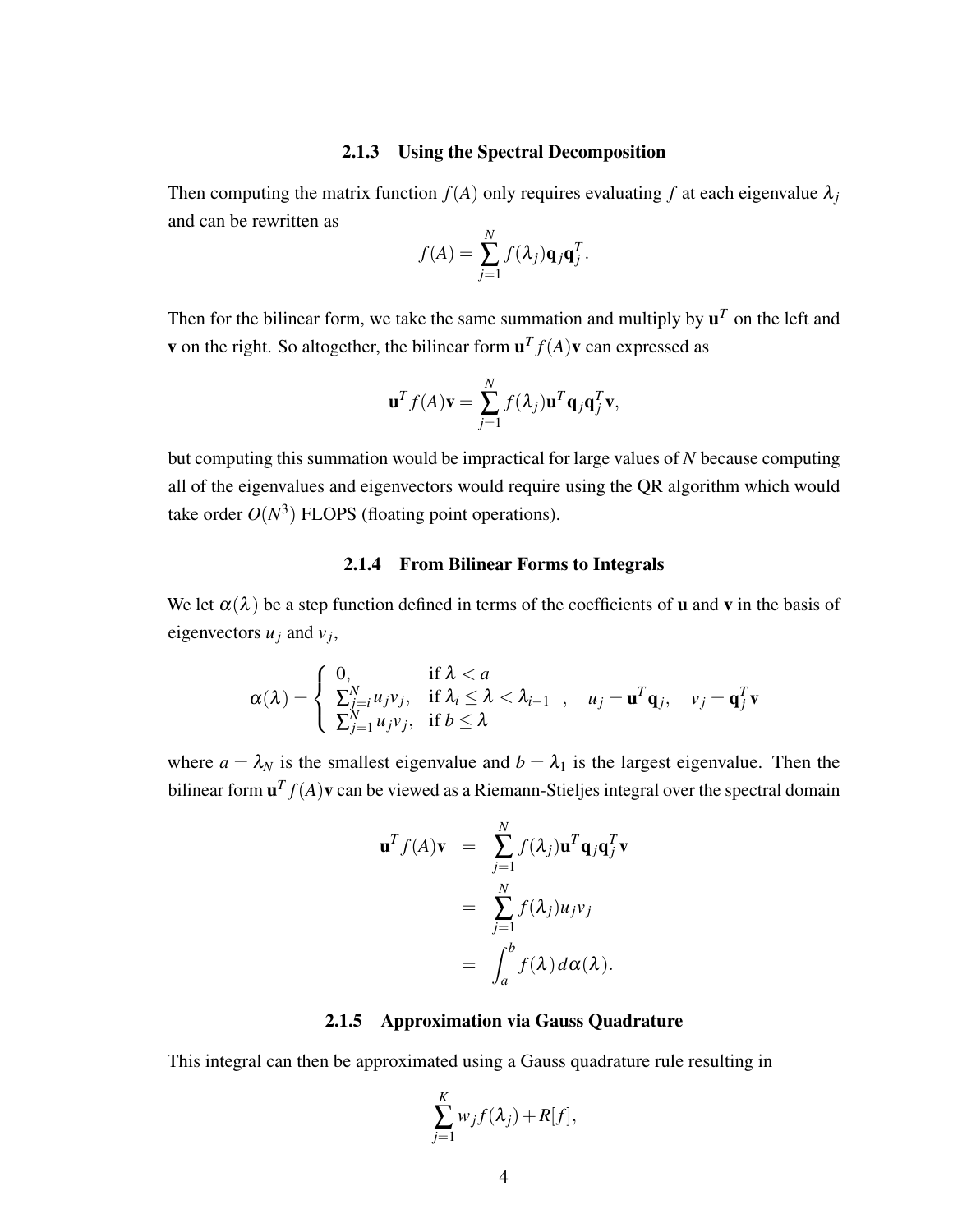where the nodes  $\lambda_j$ ,  $j = 1, ..., K$ , and the weights  $w_j$ ,  $j = 1, ..., K$  can be obtained from the Lanczos algorithm applied to *A* with initial vectors u and v. This results in a tridiagonal matrix  $T_K$  where the eigenvalues are the nodes, and the first components of the eigenvalues squared are the weights. When the vectors **u** and **v** are equal,  $\alpha(\lambda)$  is positive and increasing, but if  $u \neq v$  this may not necessarily be the case which can lead to numerically unstable quadrature rule.

#### 2.1.6 Block Gaussian Quadrature

As an alternative, we use a block approach in which we compute

$$
\begin{bmatrix} \mathbf{u} & \mathbf{v} \end{bmatrix}^T f(A) \begin{bmatrix} \mathbf{u} & \mathbf{v} \end{bmatrix}
$$

which guarantees the weights will be positive. Computing this block quadratic form results in the  $2\times 2$  matrix integral

$$
\int_{a}^{b} f(\lambda) d\alpha(\lambda) = \begin{bmatrix} \mathbf{u}^{T} f(A) \mathbf{u} & \mathbf{u}^{T} f(A) \mathbf{v} \\ \mathbf{v}^{T} f(A) \mathbf{u} & \mathbf{v}^{T} f(A) \mathbf{v} \end{bmatrix}
$$

$$
= \sum_{j=1}^{2K} f(\lambda_{j}) \mathbf{u}_{j} \mathbf{u}_{j}^{T} + \text{error}
$$

where  $\lambda_j$  is a scalar, and  $\mathbf{u}_j$  is a 2-vector. We can approximate this integral using a quadrature rule with twice as many nodes as the non-block case where the outer product  $(\mathbf{u}_j \mathbf{u}_j^T)$  is the weight.

#### 2.1.7 Computation of Block Gaussian Quadrature Rules

The nodes and weights are obtained by generalizing the Lanczos algorithm to the block case. Applying the block Lanczos algorithm to A with initial block  $[\mathbf{u}, \mathbf{v}]$  results in the  $2K \times 2K$ block tridiagonal matrix

$$
\mathfrak{T}_K = \left[ \begin{array}{cccc} M_1 & B_1^T & & & \\ B_1 & M_2 & B_2^T & & \\ & \ddots & \ddots & \ddots & \\ & & B_{K-2} & M_{K-1} & B_{K-1}^T \\ & & & B_{K-1} & M_K \end{array} \right]
$$

.

We then define the quadrature rule for  $\begin{bmatrix} \mathbf{u} & \mathbf{v} \end{bmatrix}^T f(A) \begin{bmatrix} \mathbf{u} & \mathbf{v} \end{bmatrix}$  as

$$
\int_a^b f(\lambda) d\alpha(\lambda) \approx \sum_{j=1}^{2K} f(\lambda_j) \mathbf{u}_j \mathbf{u}_j^T = [f(\mathcal{T}_K)]_{1:2,1:2}
$$

where  $\lambda_j$  an eigenvalue of  $\mathcal{T}_K$ , and  $\mathbf{u}_j$  contains the first two elements of the normalized eigenvector.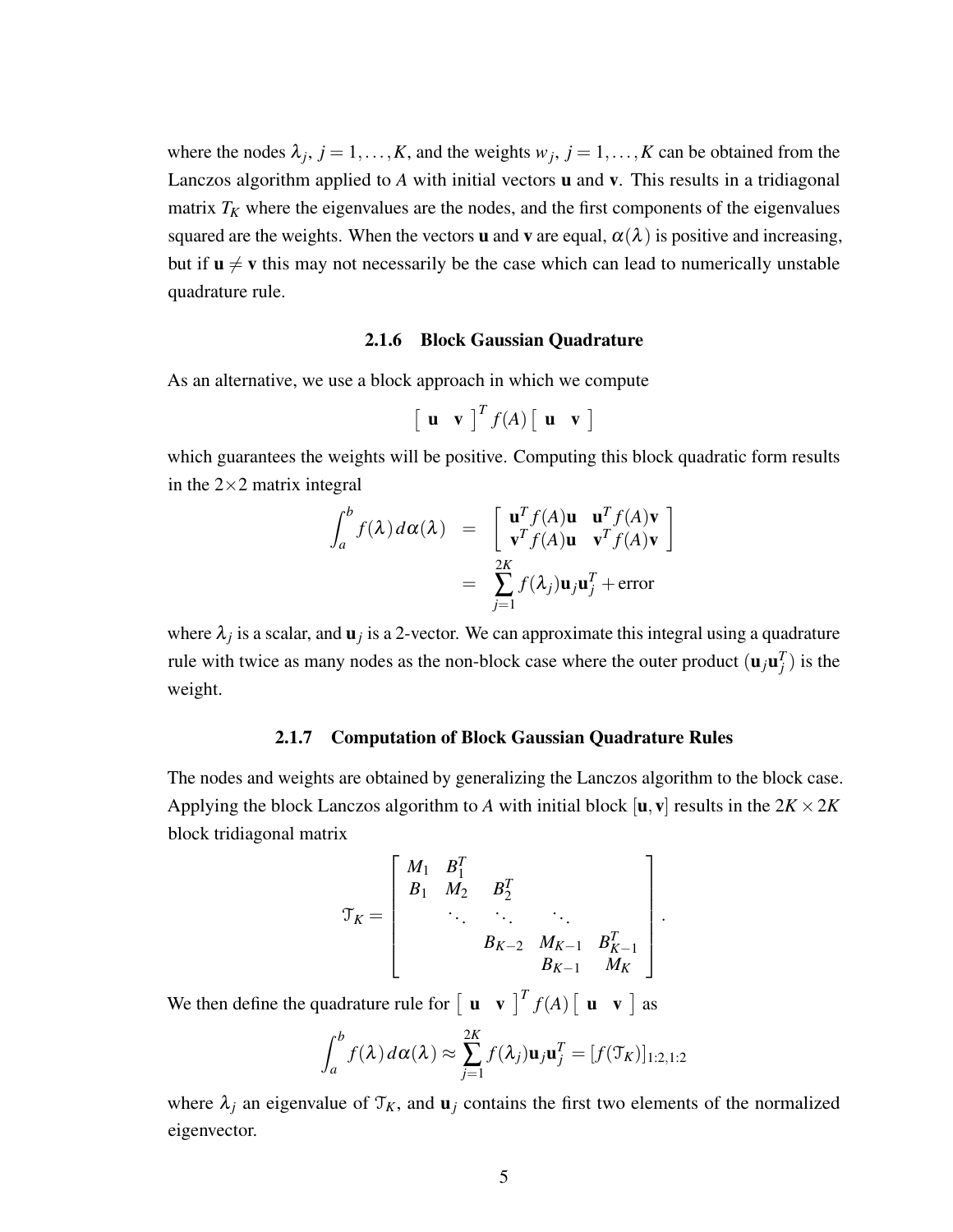#### 2.2 KSS Methods for the Wave Equation

#### 2.2.1 The Wave Equation

<span id="page-10-0"></span>Now, we apply these ideas to the second-order wave equation

$$
u_{tt} + Lu = 0 \text{ on } (0, 2\pi) \times (0, \infty)
$$

$$
u(x, 0) = f(x),
$$
  $u_t(x, 0) = g(x),$   $0 < x < 2\pi$ 

with periodic boundary conditions

$$
u(0,t) = u(2\pi,t), \qquad t > 0.
$$

The spatial differential operator *L* is defined by

$$
Lu = -(p(x)u_x)_x + q(x)u
$$

where we assume  $p(x) > 0$  and  $q(x) \ge 0$  to guarantee *L* is self-adjoint and positive-definite.

#### 2.2.2 Application to the Wave Equation

A spectral representation of the operator *L* allows us to obtain a representation of the solution operator, the propagator. We introduce

$$
R_1(t) = L^{-1/2} \sin(t\sqrt{L}), \quad R_0(t) = \cos(t\sqrt{L})
$$

. Then the solution can be written as

$$
\left[\begin{array}{c}u(x,t)\\u_t(x,t)\end{array}\right]=\left[\begin{array}{cc}R_0(t)&R_1(t)\\-LR_1(t)&R_0(t)\end{array}\right]\left[\begin{array}{c}u(x,0)\\u_t(x,0)\end{array}\right].
$$

The entries of this matrix, as functions of *L*, indicate which functions are the integrands in the Riemann-Stieltjes integrals used to compute the Fourier components of the solution.

## 2.2.3 Krylov Subspace Spectral Methods

For each wave number  $\omega = -N/2+1,\ldots,N/2$ , we define

$$
R_0 = \left[ \begin{array}{cc} \hat{\mathbf{e}}_{\omega} & \mathbf{u}^n \end{array} \right], \quad \tilde{R}_0 = \left[ \begin{array}{cc} \hat{\mathbf{e}}_{\omega} & \mathbf{u}_t^n \end{array} \right],
$$

and then compute the *QR* factorizations

$$
R_0 = X_1 B_0, \quad \tilde{R}_0 = \tilde{X}_1 \tilde{B}_0.
$$

Block Lanczos iteration yields  $\mathcal{T}_K$  and  $\tilde{\mathcal{T}}_K$  from  $X_1$  and  $\tilde{X}_1$ . Then the solution and its time derivative are approximated by

$$
\begin{aligned}\n[\hat{\mathbf{u}}^{n+1}]_{\omega} &= \left[ B_0^H \cos[\mathfrak{T}_K^{1/2} \Delta t]_{1:2,1:2} B_0 \right]_{12} + \left[ \tilde{B}_0^H (\tilde{\mathfrak{T}}_K^{-1/2} \sin[\tilde{\mathfrak{T}}_K^{1/2} \Delta t])_{1:2,1:2} \tilde{B}_0 \right]_{12}, \\
[\hat{\mathbf{u}}_t^{n+1}]_{\omega} &= -\left[ B_0^H (\mathfrak{T}_K^{1/2} \sin[\mathfrak{T}_K^{1/2} \Delta t])_{1:2,1:2} B_0 \right]_{12} + \left[ \tilde{B}_0^H \cos[\tilde{\mathfrak{T}}_K^{1/2} \Delta t]_{1:2,1:2} \tilde{B}_0 \right]_{12}.\n\end{aligned}
$$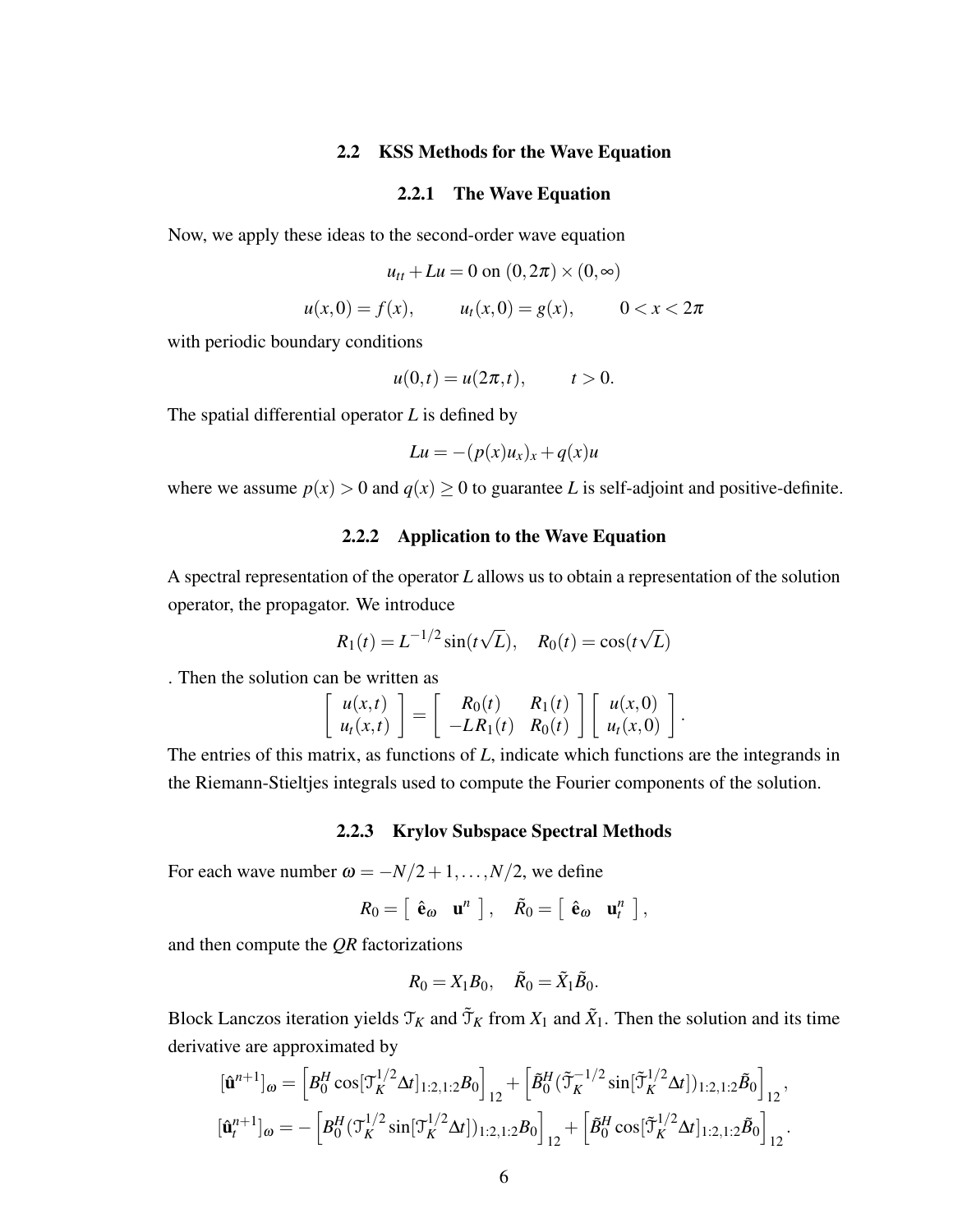#### 2.2.4 Consistency and Stability

Let  $u(x, \Delta t)$  be the exact solution, and let  $\tilde{u}(x, \Delta t)$  be the approximate solution. If *K* quadrature nodes are used, then [\[6\]](#page-45-4)

$$
|\langle \hat{\mathbf{e}}_{\omega}, u(\cdot, \Delta t) - \tilde{u}(\cdot, \Delta t) \rangle| = O(\Delta t^{4K}),
$$
  

$$
|\langle \hat{\mathbf{e}}_{\omega}, u_t(\cdot, \Delta t) - \tilde{u}_t(\cdot, \Delta t) \rangle| = O(\Delta t^{4K-1}).
$$

Furthermore, KSS methods represent a best-of-both worlds compromise between the computational efficiency of explicit methods and the stability of implicit methods. This combination is achieved through a componentwise approach in which each Fourier coefficient of the solution is computed from an individualized approximation of the solution operator of the PDE. As a result, KSS methods scale effectively to higher spatial resolution.

#### 2.3 Stability Results for KSS

<span id="page-11-0"></span>This thesis investigates the stability of a 2-node block KSS method for a class of wave equations using ideas from previous stability results for KSS methods applied to other problems. The following has been proven about the stability of KSS methods:

- Heat equation:  $u_t = pu_{xx} + q(x)u$ , where p is constant,  $q(x)$  bandlimited, a 1-node KSS method is unconditionally stable [\[7\]](#page-45-3)
- Wave equation:  $u_{tt} = pu_{xx} + q(x)u$ , where p is constant,  $q(x)$  bandlimited, a 1-node KSS method is unconditionally stable [\[5\]](#page-45-5)
- Reaction-diffusion system of the form  $v_t = Lv$ : a first-order KSS method is unconditionally stable [\[8\]](#page-45-2)
- Wave equation:  $u_{tt} = pu_{xx} + q(x)u$ , where p is constant,  $q(x)$  bandlimited, a 2-node block KSS method is unconditionally stable [\[5\]](#page-45-5)
- Heat equation:  $u_t = (p(x)u_x)_x + q(x)u$  with variable  $p(x)$  and where  $p(x)$  is bandlimited, a 2-node block KSS method is unconditionally stable [\[8\]](#page-45-2).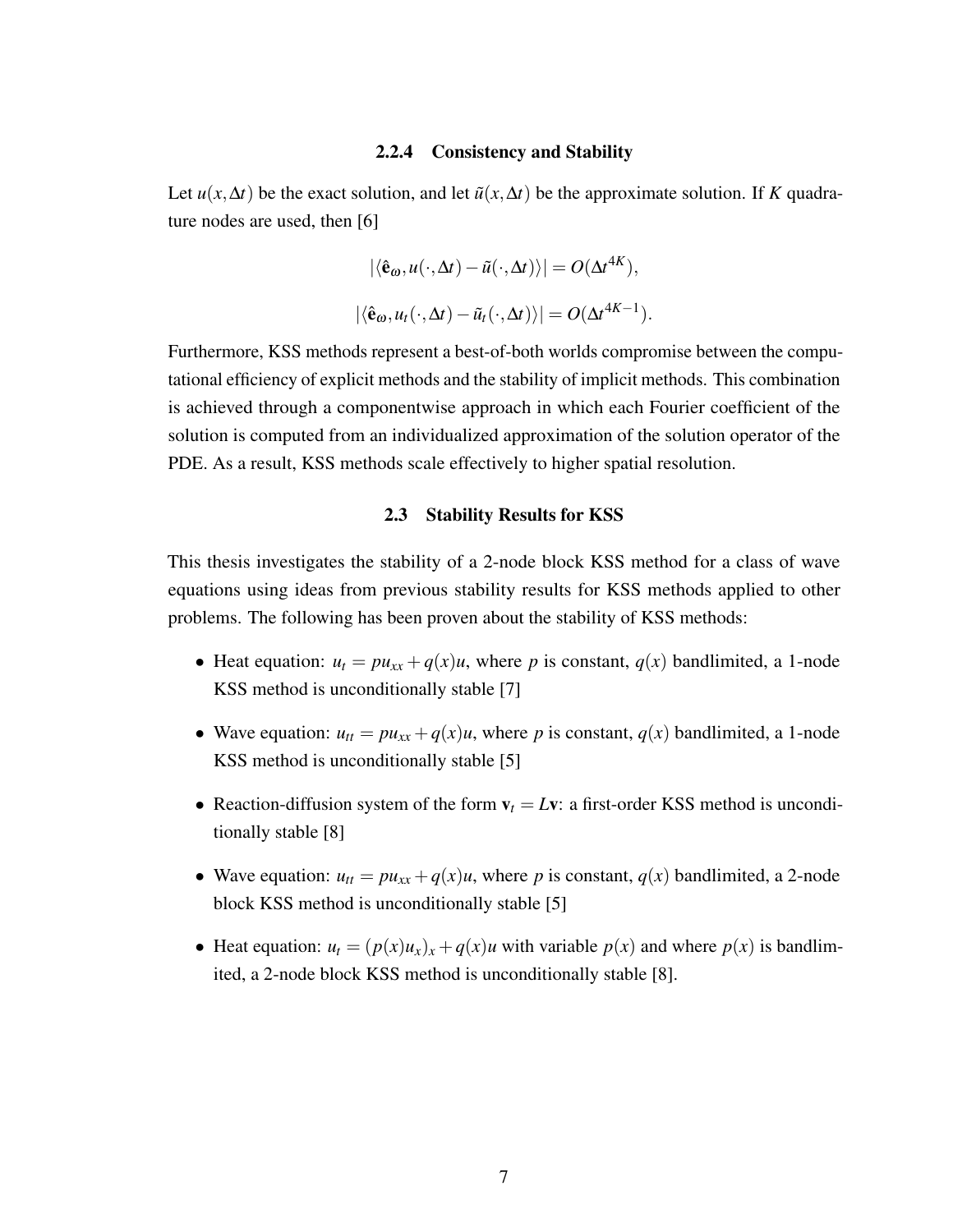## Chapter 3

## STABILITY ANALYSIS

<span id="page-12-0"></span>The PDE we will be analyzing stability for is the wave equation with variable coefficients,

$$
u_{tt} = (p(x)u_x)_x + q(x)u, \t\t(3.1)
$$

<span id="page-12-1"></span>under the assumptions that  $\hat{p}(\omega) = 0$  and  $\hat{q}(\omega) = 0$  for  $|\omega| > \omega_{\text{max}}$ .

#### 3.1 Norm of the Solution Operator

We define the exact solution operator as

$$
P = \left[ \begin{array}{cc} P_{11} & P_{12} \\ P_{12} & P_{22} \end{array} \right] = \left[ \begin{array}{cc} R_0(t) & R_1(t) \\ -LR_1(t) & R_0(t) \end{array} \right] \tag{3.2}
$$

where  $R_1(t) = L^{-1/2} \sin(t)$ √  $(L)$  and  $R_0(t) = \cos(t)$ √ *L*). Then we let

$$
\tilde{P} = \left[ \begin{array}{cc} \tilde{P}_{11} & \tilde{P}_{12} \\ \tilde{P}_{12} & \tilde{P}_{22} \end{array} \right]
$$

where each  $\tilde{P}_{ij}$  is the approximation of  $P_{ij}$  by KSS. To establish stability, we need an upper bound for a norm of the solution operator  $\tilde{P}$  that maps  $[u^n, u_t^n]$  to  $[u^{n+1}, u_t^{n+1}]$ . We use the *C*-norm defined by

$$
\| (u, v) \|_{C}^{2} = u^{T} C u + \| v \|_{2}^{2}
$$

where *C* is an  $N \times N$  matrix that represents the constant-coefficient differential operator  $-\bar{p}u_{xx} + \bar{q}$ , where *u* and *v* are *N*-vectors. The notation  $\bar{f}$  denotes the mean of a function  $f(x)$  on [0,2 $\pi$ ]. We choose to bound the *C*-norm of the solution operator for convenience, because the operator *C* has a very simple expression in Fourier space due to the constant coefficients which simplifies the analysis. Now, we want to express  $\|\tilde{P}\|_C$  as the 2-norm of some matrix instead, since that will be easier to bound. We let  $\|\tilde{P}\|^2_C = \sup_{w=(u,v)\neq 0}$  $\|\tilde{P}$ **w** $\|_C^2$  $\|\mathbf{w}\|_{C}^2$ . Then

$$
\|\tilde{P}\|_{C}^{2} = \sup \frac{\tilde{\mathbf{u}}^{T} C \tilde{\mathbf{u}} + \|\tilde{\mathbf{v}}_{2}\|^{2}}{\mathbf{u}^{T} C \mathbf{u} + \|\mathbf{v}_{2}\|^{2}},
$$
\n(3.3)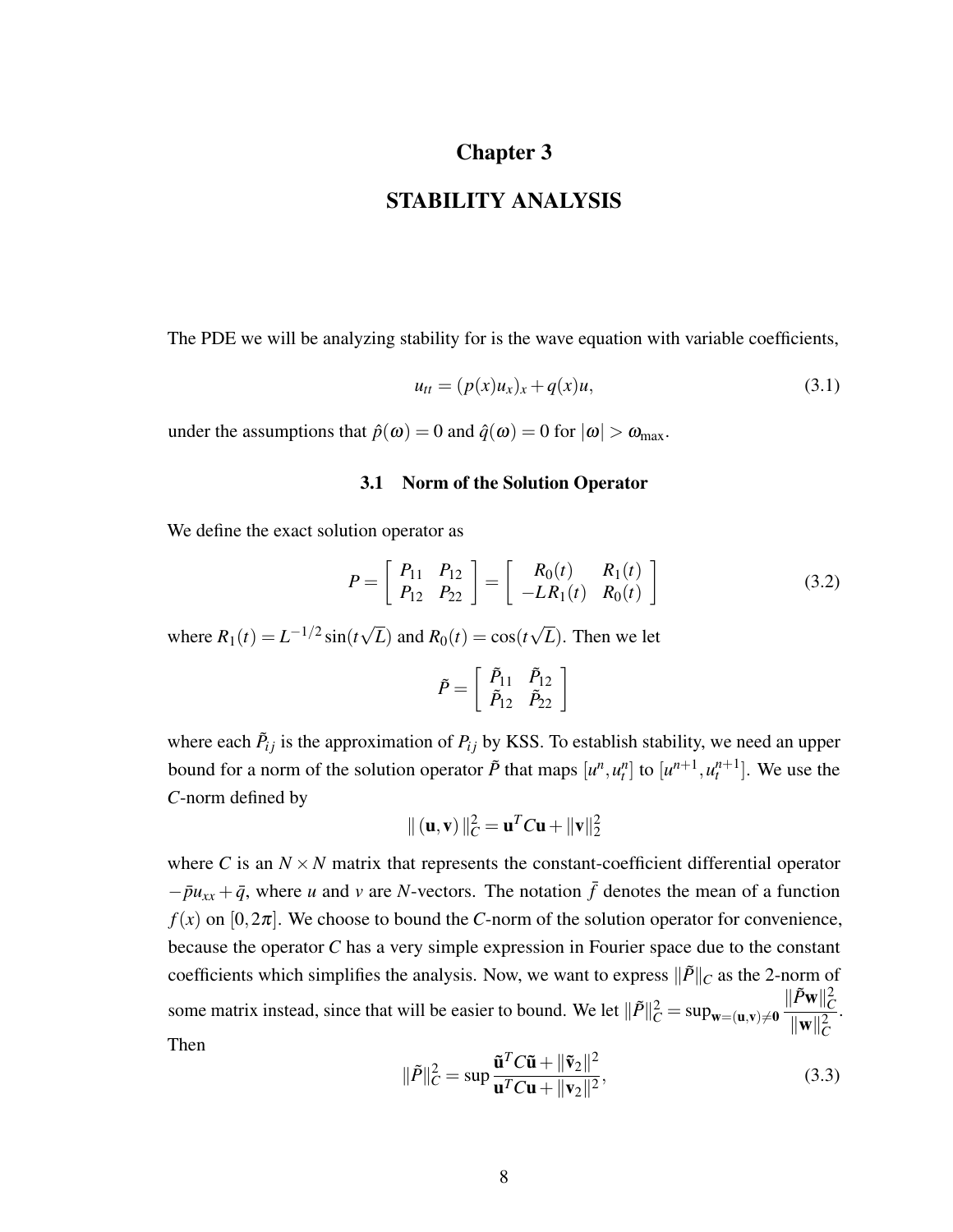where  $\begin{bmatrix} \tilde{\mathbf{u}} \\ \tilde{\mathbf{w}} \end{bmatrix}$ v˜  $\bar{P} = \tilde{P} \begin{bmatrix} \mathbf{u} \\ \mathbf{v} \end{bmatrix}$ v  $\bar{P} = \tilde{P}$ **w**. In matrix form, we have

$$
\|\tilde{P}\|_{C}^{2} = \sup \frac{\mathbf{w}^{T} \tilde{P}^{T} \tilde{C} \tilde{P} \mathbf{w}}{\mathbf{w}^{T} \tilde{C} \mathbf{w}}
$$

$$
= \sup \frac{\mathbf{w}^{T} \tilde{P}^{T} \tilde{C} \tilde{P} \mathbf{w}}{(\tilde{C}^{1/2} \mathbf{w})^{T} (\tilde{C}^{1/2} \mathbf{w})}
$$

where  $\tilde{C} = \begin{bmatrix} C & 0 \\ 0 & I \end{bmatrix}$ 0 *I* . Let  $\mathbf{z} = \tilde{C}^{1/2}\mathbf{w}$ . Then

$$
\|\tilde{P}\|_{C}^{2} = \sup \frac{\mathbf{w}^{T} \tilde{P}^{T} \tilde{C} \tilde{P} \mathbf{w}}{(\tilde{C}^{1/2} \mathbf{w})^{T} (\tilde{C}^{1/2} \mathbf{w})}
$$
  
= 
$$
\sup \frac{\mathbf{z}^{T} (\tilde{C}^{1/2} \tilde{P} \tilde{C}^{-1/2})^{T} (\tilde{C}^{1/2} \tilde{P} \tilde{C}^{-1/2}) \mathbf{z}}{\mathbf{z}^{T} \mathbf{z}}.
$$

Therefore,

$$
\|\tilde{P}\|_C = \|\tilde{C}^{1/2}\tilde{P}\tilde{C}^{-1/2}\|_2 = \|B\|_2 = \sqrt{\rho(B^H B)} \le \sqrt{\|G\|_{\infty}}
$$

where

<span id="page-13-1"></span>
$$
G = B^H B = \begin{bmatrix} G_{11} & G_{12} \\ G_{21} & G_{22} \end{bmatrix} = \begin{bmatrix} C^{-1/2} \tilde{P}_{11}^H C^{1/2} & C^{-1/2} \tilde{P}_{21}^H \\ \tilde{P}_{12}^H C^{1/2} & \tilde{P}_{22}^H \end{bmatrix} \begin{bmatrix} C^{1/2} \tilde{P}_{11} C^{-1/2} & C^{1/2} \tilde{P}_{12} \\ \tilde{P}_{21} C^{-1/2} & \tilde{P}_{22} \end{bmatrix} . \tag{3.4}
$$

#### 3.2 Stability

<span id="page-13-0"></span>We obtain an expression for the approximate solution operator  $\tilde{P}$  so that we can bound its *C*-norm. We have  $\mathbf{u}^{n+1} = P_{11}(\Delta t)\mathbf{u}^n + P_{12}(\Delta t)\mathbf{u}^n_t$  and  $\mathbf{u}^{n+1} = P_{21}(\Delta t)\mathbf{u}^n + P_{22}(\Delta t)\mathbf{u}^n_t$ . This yields

$$
\begin{array}{lll}\n\|(\mathbf{u}^{n+1}, \mathbf{u}^{n+1}_{t})\|_{C}^{2} & = & (\mathbf{u}^{n+1})^{T} C(\mathbf{u}^{n+1}) + (\mathbf{u}^{n+1}_{t})^{T} (\mathbf{u}^{n+1}_{t}) \\
& = & (\tilde{P}_{11}(\Delta t)\mathbf{u}^{n} + \tilde{P}_{12}(\Delta t)\mathbf{u}^{n})^{T} C(\tilde{P}_{11}(\Delta t)\mathbf{u}^{n} + \tilde{P}_{12}(\Delta t)\mathbf{u}^{n}) + \\
& (\tilde{P}_{21}(\Delta t)\mathbf{u}^{n} + P_{22}(\Delta t)\mathbf{u}^{n})^{T} (P_{21}(\Delta t)\mathbf{u}^{n} + \tilde{P}_{22}(\Delta t)\mathbf{u}^{n}) \\
& = & (\tilde{P}_{11}(\Delta t)\mathbf{u}^{n})^{T} C(\tilde{P}_{11}(\Delta t)\mathbf{u}^{n}) + (\tilde{P}_{21}(\Delta t)\mathbf{u}^{n})^{T} (P_{21}(\Delta t)\mathbf{u}^{n}) + \\
& (\tilde{P}_{11}(\Delta t)\mathbf{u}^{n})^{T} C(\tilde{P}_{12}(\Delta t)\mathbf{u}^{n}) + (\tilde{P}_{21}(\Delta t)\mathbf{u}^{n})^{T} (\tilde{P}_{22}(\Delta t)\mathbf{u}^{n}) + \\
& (\tilde{P}_{12}(\Delta t)\mathbf{u}^{n})^{T} C(P_{11}(\Delta t)\mathbf{u}^{n}) + (P_{22}(\Delta t)\mathbf{u}^{n})^{T} (\tilde{P}_{21}(\Delta t)\mathbf{u}^{n}) + \\
& (P_{12}(\Delta t)\mathbf{u}^{n})^{T} C(P_{12}(\Delta t)\mathbf{u}^{n}) + (P_{22}(\Delta t)\mathbf{u}^{n})^{T} (P_{22}(\Delta t)\mathbf{u}^{n}).\n\end{array}
$$

We define  $\mathbf{z}_{11} = \tilde{\mathbf{P}}_{11}(\Delta t)\mathbf{u}^n$ ,  $\mathbf{z}_{21} = \tilde{\mathbf{P}}_{21}(\Delta t)\mathbf{u}^n$ ,  $\mathbf{z}_{12} = \tilde{\mathbf{P}}_{12}(\Delta t)\mathbf{u}^n_t$ , and  $\mathbf{z}_{22} = \tilde{\mathbf{P}}_{22}(\Delta t)\mathbf{u}^n_t$ . Using the fact that KSS methods compute individualized approximations of each Fourier coefficient,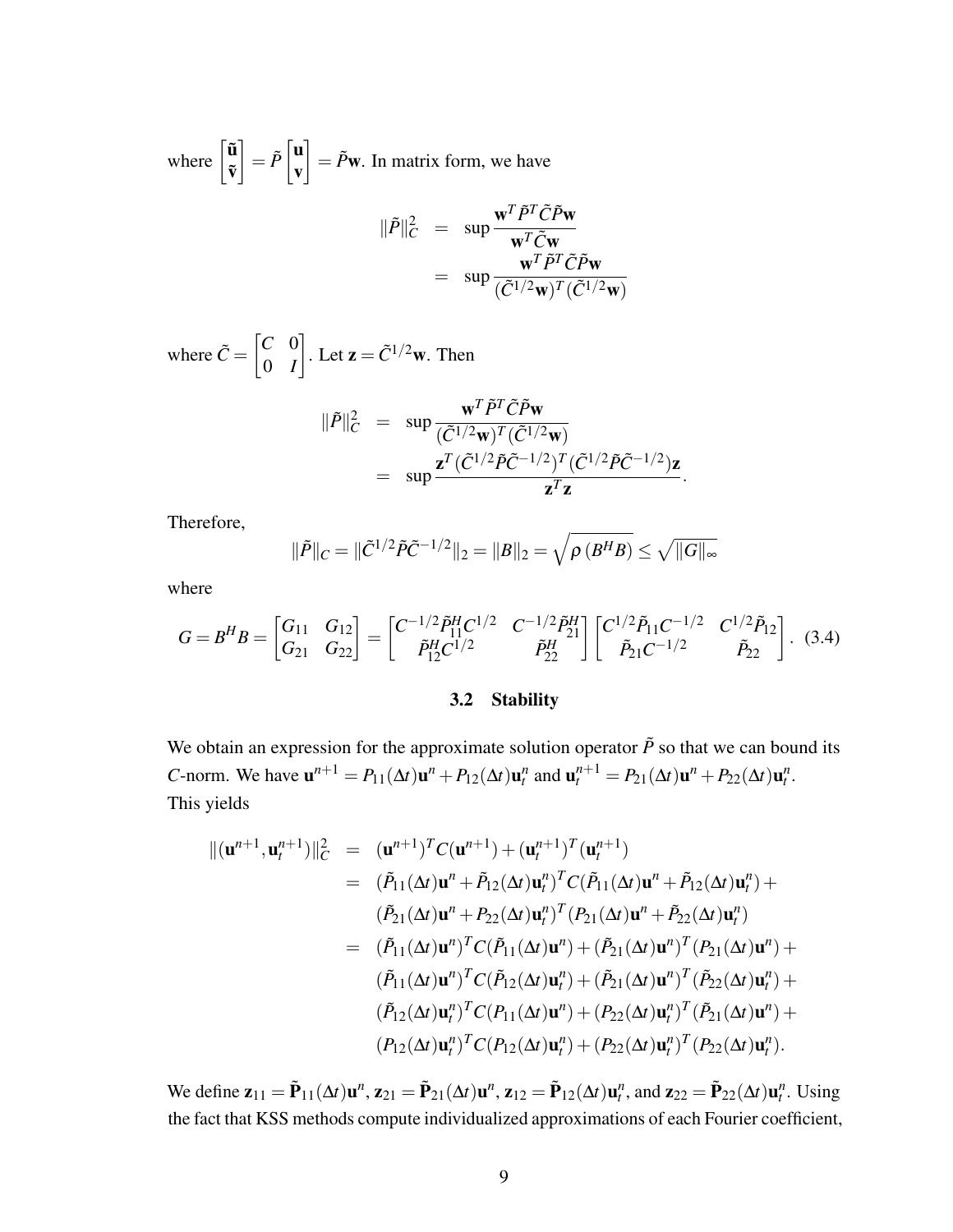by working with the Fourier coefficients of the approximate solution, we obtain

<span id="page-14-0"></span>
$$
\|(\mathbf{u}^{n+1}, \mathbf{u}_t^{n+1})\|_C^2 = \sum_{\omega} \overline{\hat{\mathbf{z}}_{11}(\omega)} \hat{\mathbf{z}}_{11}(\omega) (\bar{p}\omega^2 + \bar{q}) + \sum_{\omega} \overline{\hat{\mathbf{z}}_{21}(\omega)} \hat{\mathbf{z}}_{21}(\omega) +
$$

$$
\sum_{\omega} \overline{\hat{\mathbf{z}}_{11}(\omega)} \hat{\mathbf{z}}_{12}(\omega) (\bar{p}\omega^2 + \bar{q}) + \sum_{\omega} \overline{\hat{\mathbf{z}}_{21}(\omega)} \hat{\mathbf{z}}_{22}(\omega) +
$$

$$
\sum_{\omega} \overline{\hat{\mathbf{z}}_{12}(\omega)} \hat{\mathbf{z}}_{11}(\omega) (\bar{p}\omega^2 + \bar{q}) + \sum_{\omega} \overline{\hat{\mathbf{z}}_{22}(\omega)} \hat{\mathbf{z}}_{21}(\omega) +
$$

$$
\sum_{\omega} \overline{\hat{\mathbf{z}}_{12}(\omega)} \hat{\mathbf{z}}_{12}(\omega) (\bar{p}\omega^2 + \bar{q}) + \sum_{\omega} \overline{\hat{\mathbf{z}}_{22}(\omega)} \hat{\mathbf{z}}_{22}(\omega)
$$

$$
= [\mathbf{u}^n]^T G_{11} \mathbf{u}^n + [\mathbf{u}^n]^T G_{12} \mathbf{u}^n + [\mathbf{u}_1^n]^T G_{21} \mathbf{u}^n + [\mathbf{u}_1^n]^T G_{22} \mathbf{u}^n \qquad (3.5)
$$

where

$$
\hat{\mathbf{z}}_{11}(\omega) = P_{11}(l_{2,\omega})(\hat{e}_{\omega}^{H}\mathbf{u}^{n}) + M_{11,\omega}\hat{e}_{\omega}^{H}(A - l_{2,\omega}I)\mathbf{u}^{n}
$$
\n
$$
= P_{11}(l_{2,\omega})\hat{u}(\omega) - i\omega M_{11,\omega}\frac{1}{\sqrt{N}}\sum_{k\neq\omega}[\hat{p}(\omega-k)i(k)\hat{u}(k)] + M_{11,\omega}\frac{1}{\sqrt{N}}\sum_{k\neq\omega}\hat{q}(\omega-k)\hat{u}(k)
$$
\n
$$
\hat{\mathbf{z}}_{21}(\omega) = P_{21}(l_{2,\omega})(\hat{e}_{\omega}^{H}\mathbf{u}^{n}) + M_{21,\omega}\hat{e}_{\omega}^{H}(A - l_{2,\omega}I)\mathbf{u}^{n}
$$
\n
$$
= P_{21}(l_{2,\omega})\hat{u}(\omega) - i\omega M_{21,\omega}\frac{1}{\sqrt{N}}\sum_{k\neq\omega}[\hat{p}(\omega-k)i(k)\hat{u}(k)] + M_{21,\omega}\frac{1}{\sqrt{N}}\sum_{k\neq\omega}\hat{q}(\omega-k)\hat{u}(k)
$$
\n
$$
\hat{\mathbf{z}}_{12}(\omega) = P_{12}(l_{2,\omega})\hat{\mathbf{u}}_{t}(\omega) - i\omega M_{12,\omega}\frac{1}{\sqrt{N}}\sum_{k\neq\omega}[\hat{p}(\omega-k)i(k)\hat{\mathbf{u}}_{t}(k)] + M_{12,\omega}\frac{1}{\sqrt{N}}\sum_{k\neq\omega}\hat{q}(\omega-k)\hat{\mathbf{u}}_{t}(k)
$$
\n
$$
\hat{\mathbf{z}}_{22}(\omega) = P_{22}(l_{2,\omega})\hat{\mathbf{u}}_{t}(\omega) - i\omega M_{22,\omega}\frac{1}{\sqrt{N}}\sum_{k\neq\omega}[\hat{p}(\omega-k)i(k)\hat{\mathbf{u}}_{t}(k)] + M_{22,\omega}\frac{1}{\sqrt{N}}\sum_{k\neq\omega}\hat{q}(\omega-k)\hat{\mathbf{u}}_{t}(k),
$$

*A* is a matrix that discretizes the spatial differential operator of the PDE,  $l_{2,\omega} = \bar{p}\omega^2 + \bar{q}$  and  $l_{1,\omega} = \bar{q}$  are approximations of the Gauss quadrature nodes produced by block Lanczos [\[1\]](#page-45-7), to improve efficiency without losing accuracy, and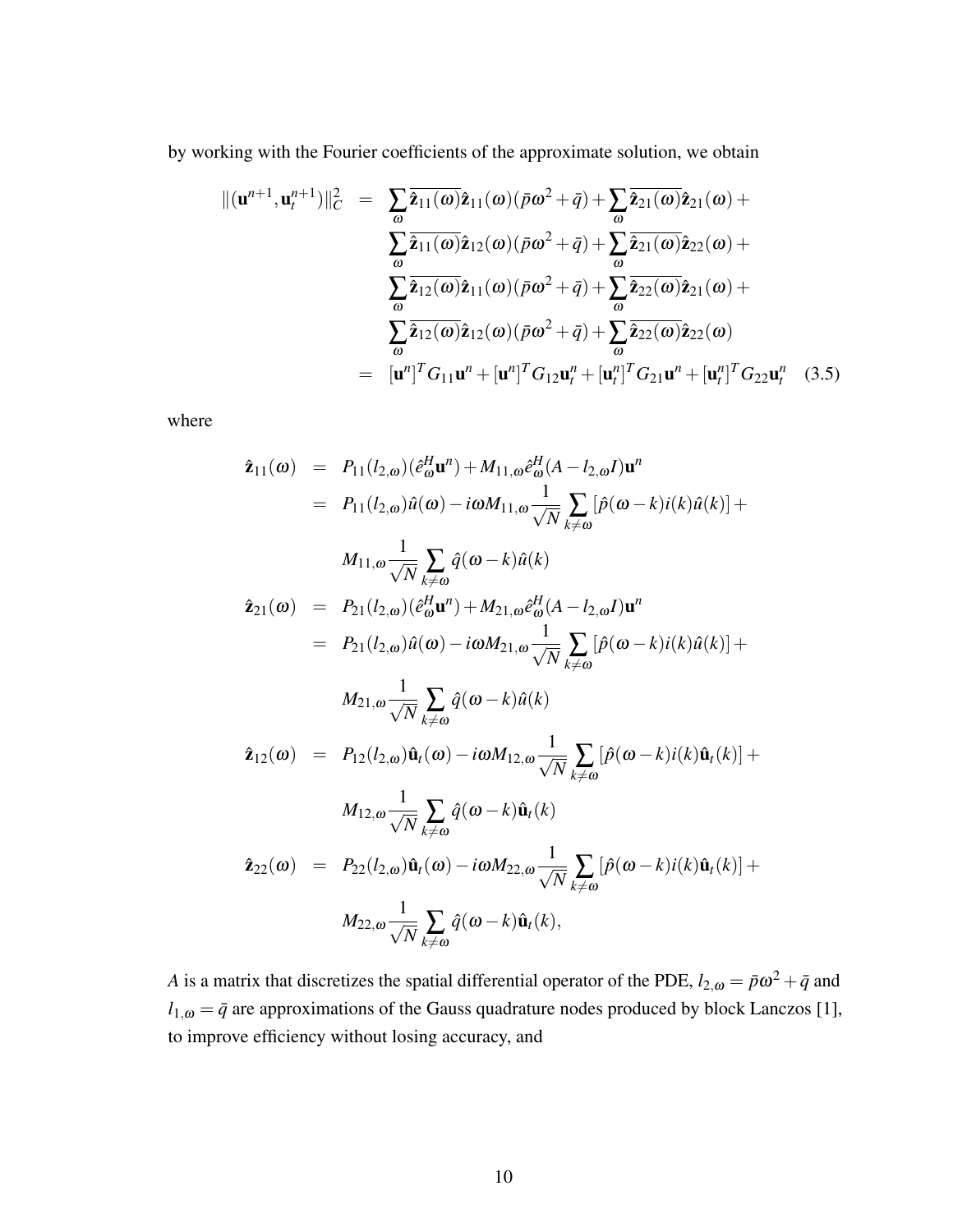$$
\begin{array}{rcl}\n\hat{e}_{\omega}^{H}(A - l_{2,\omega}I)\mathbf{u}_{t}^{n} & = & \hat{e}_{\omega}^{H}A\mathbf{u}_{t}^{n} - l_{2,\omega}(\hat{e}_{\omega}^{H}\mathbf{u}_{t}^{n}) \\
& = & \hat{e}_{\omega}^{H}[-DPD + Q]\mathbf{u}_{t}^{n} - l_{2,\omega}(\hat{e}_{\omega}^{H}\mathbf{u}_{t}^{n}) \\
& = & -i\omega\hat{e}_{\omega}^{H}PD\mathbf{u}_{t}^{n} + \hat{e}_{\omega}^{H}Q\mathbf{u}_{t}^{n} - l_{2,\omega}(\hat{e}_{\omega}^{H}\mathbf{u}_{t}^{n}) \\
& = & -i\omega\bar{p}\hat{e}_{\omega}^{H}D\mathbf{u}_{t}^{n} - i\omega\hat{e}_{\omega}^{H}\tilde{p}D\mathbf{u}_{t}^{n} + \bar{q}\hat{e}_{\omega}^{H}\mathbf{u}_{t}^{n} + \hat{e}_{\omega}^{H}\tilde{Q}\mathbf{u}_{t}^{n} - l_{2,\omega}(\hat{e}_{\omega}^{H}\mathbf{u}_{t}^{n}) \\
& = & (\bar{p}\omega^{2} + \bar{q})(\hat{e}_{\omega}^{H}\mathbf{u}_{t}^{n}) - i\omega\hat{e}_{\omega}^{H}\tilde{p}D\mathbf{u}_{t}^{n} + \hat{e}_{\omega}^{H}\tilde{Q}\mathbf{u}_{t}^{n} - l_{2,\omega}(\hat{e}_{\omega}^{H}\mathbf{u}_{t}^{n}) \\
& = & -i\omega\hat{e}_{\omega}^{H}\tilde{p}D\mathbf{u}_{t}^{n} + \hat{e}_{\omega}^{H}\tilde{Q}\mathbf{u}_{t}^{n}\n\end{array}
$$

where  $\tilde{p} = p - \bar{p}$ ,  $\tilde{q} = q - \bar{q}$ , *D* is a differentiation matrix, and *P*, *Q*, and  $\tilde{Q}$  are diagonal matrices with the values of the coefficients on the diagonal.

To find a bound for the overall approximate solution operator  $\tilde{P}$ , we proceed by bounding *G* block by block.

**Lemma 3.2.1.** *Assume*  $\hat{p}(\omega) = 0$  *and*  $\hat{q}(\omega) = 0$  *for*  $|\omega| \ge \omega_{\text{max}}$ *. Then the matrix*  $G_{11}$  *defined in [\(3.4\)](#page-13-1) satisfies*

$$
||G_{11}||_{\infty} \leq 1 + C_{11,p} ||\tilde{p}||_{\infty} \Delta t^2 N^2 + C_{11,q} ||\tilde{q}||_{\infty} \Delta t^2 + C_{11,p^2} ||\tilde{p}||_{\infty}^2 \Delta t^2 N^2 + C_{11,pq} ||\tilde{p}||_{\infty} ||\tilde{q}||_{\infty} \Delta t^2 + C_{11,q^2} ||\tilde{q}||_{\infty}^2 \Delta t^2
$$
\n(3.6)

*where each constant is independent of N and* ∆*t.*

*Proof.* From [\(3.5\)](#page-14-0) we have

$$
[\mathbf{u}^n]^T G_{11} \mathbf{u}^n = \sum_{\omega} \overline{\hat{\mathbf{z}}_{11}(\omega)} \hat{\mathbf{z}}_{11}(\omega) (\bar{p} \omega^2 + \bar{q}) + \sum_{\omega} \overline{\hat{\mathbf{z}}_{21}(\omega)} \hat{\mathbf{z}}_{21}(\omega).
$$

To evaluate this expression, we work out the first term and second term separately, then add them together. We have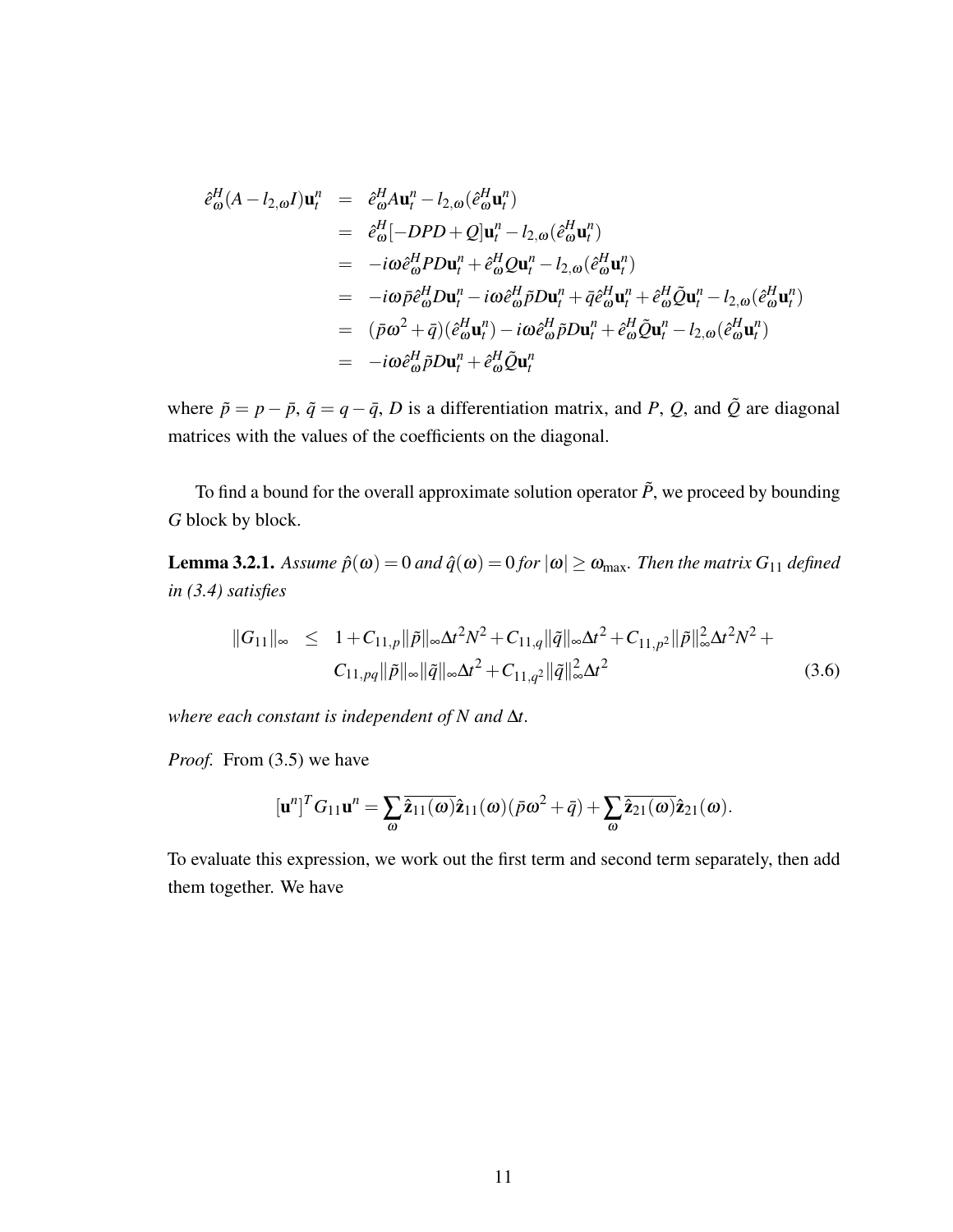$$
\overline{\hat{\mathbf{z}}_{11}(\omega)}\hat{\mathbf{z}}_{11}(\omega) = \left(P_{11}(l_{2,\omega})\hat{u}(\omega) - i\omega M_{11,\omega}\frac{1}{\sqrt{N}}\sum_{k}[\hat{p}(\omega-k)i(k)\hat{u}(k)] + M_{11,\omega}\frac{1}{\sqrt{N}}\sum_{k}\hat{q}(\omega-k)\hat{u}(k)\right)\left(P_{11}(l_{2,\omega})\hat{u}(-\omega) - i\omega M_{11,\omega}\frac{1}{\sqrt{N}}\times\right)
$$
\n
$$
\sum_{j}[\hat{p}(j-\omega)i(j)\hat{u}(-j)] + M_{11,\omega}\frac{1}{\sqrt{N}}\sum_{j}\hat{q}(j-\omega)\hat{u}(-j)\right)
$$
\n
$$
= (P_{11}(l_{2,\omega}))^{2}\hat{u}(\omega)\hat{u}(-\omega) - P_{11}(l_{2,\omega})\hat{u}(\omega)i\omega M_{11,\omega}\frac{1}{\sqrt{N}}\times\right)
$$
\n
$$
\sum_{j}[\hat{p}(j-\omega)i(j)\hat{u}(-j)] + P_{11}(l_{2,\omega})\hat{u}(\omega)M_{11,\omega}\frac{1}{\sqrt{N}}\sum_{j}[\hat{q}(j-\omega)\hat{u}(-j)] - i\omega M_{11,\omega}\frac{1}{\sqrt{N}}\sum_{k}[\hat{p}(\omega-k)i(k)\hat{u}(k)]P_{11}(l_{2,\omega})\hat{u}(-\omega) - \omega^{2}M_{11,\omega}^{2}\frac{1}{N}\sum_{k}[\hat{p}(\omega-k)i(k)\hat{u}(k)]\sum_{j}[\hat{p}(j-\omega)i(j)\hat{u}(-j)] - i\omega M_{11,\omega}^{2}\frac{1}{N}\sum_{k}[\hat{p}(\omega-k)i(k)\hat{u}(k)]\sum_{j}[\hat{q}(j-\omega)\hat{u}(-j)] + M_{11,\omega}\frac{1}{\sqrt{N}}\sum_{k}[\hat{q}(\omega-k)\hat{u}(k)]P_{11}(l_{2,\omega})\hat{u}(-\omega) - i\omega M_{11,\omega}^{2}\frac{1}{N}\sum_{k}[\hat{q}(\omega-k)\hat{u}(k)]\sum_{j}[\hat{p}(j-\omega)i(j)\hat{u}(-j)] + M_{11,\omega}^{2}\frac{1}{N}\sum_{k}[\hat{q}(\omega-k
$$

Let  $s_1 = \sum_{\omega} \overline{\hat{\mathbf{z}}_{11}(\omega)} \hat{\mathbf{z}}_{11}(\omega) (\overline{p}\omega^2 + \overline{q}).$  Then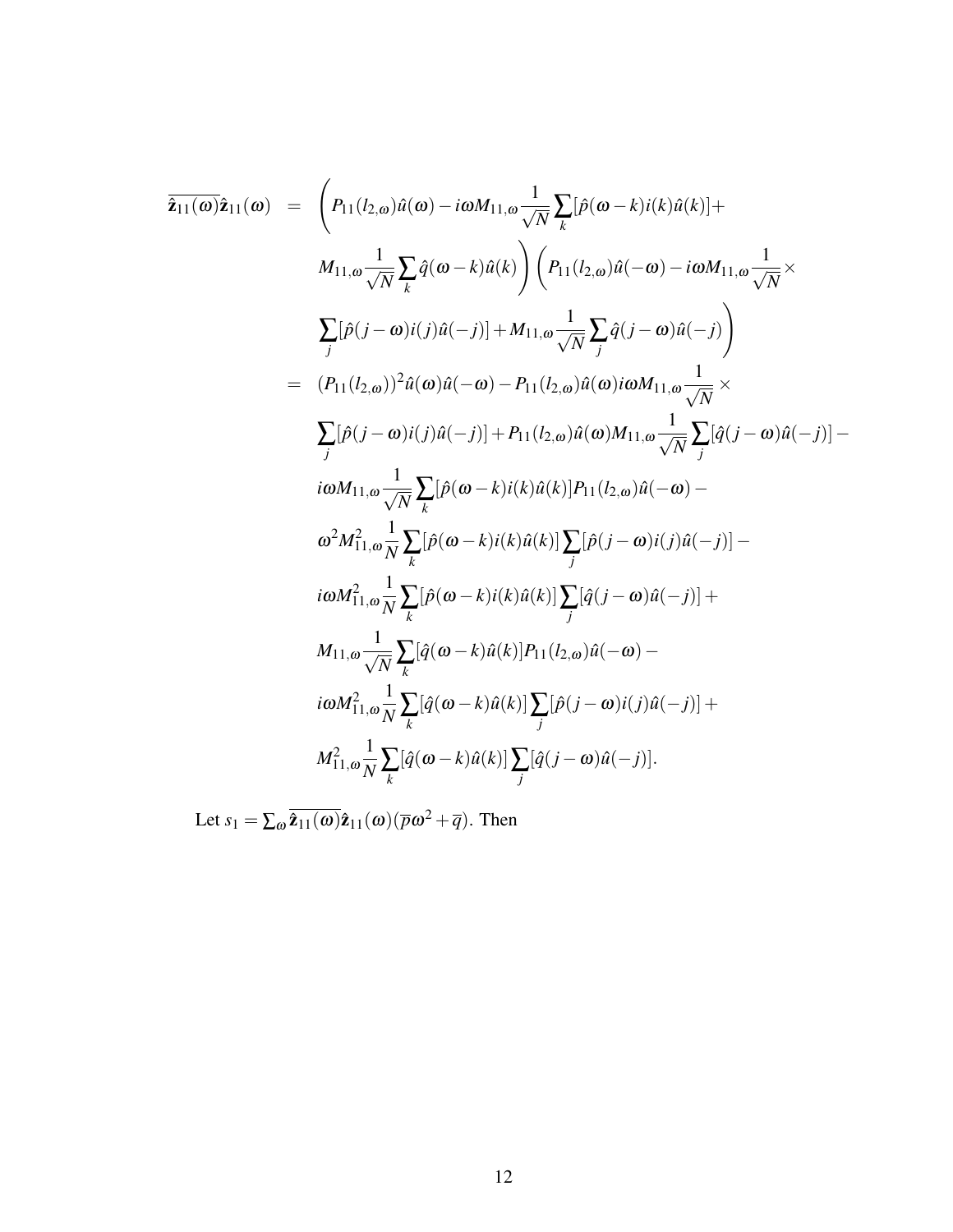<span id="page-17-0"></span>
$$
s = \sum_{\omega} (P_{11}(I_{2,\omega}))^{2} \hat{a}(\omega) \hat{a}(-\omega) (\overline{p}\omega^{2} + \overline{q}) -
$$
\n
$$
\sum_{j} \sum_{\omega} \frac{1}{\sqrt{N}} \hat{a}(-j)i(j)P_{11}(I_{2,\omega})i\omega M_{11,\omega}\hat{p}(j-\omega)(\overline{p}\omega^{2} + \overline{q})\hat{a}(\omega) +
$$
\n
$$
\sum_{j} \sum_{\omega} \frac{1}{\sqrt{N}} \hat{a}(-j)P_{11}(I_{2,\omega})i\omega M_{11,\omega}\hat{p}(j-\omega)(\overline{p}\omega^{2} + \overline{q})\hat{a}(\omega) -
$$
\n
$$
\sum_{k} \sum_{\omega} \frac{1}{\sqrt{N}} \hat{a}(k)i(k)P_{11}(I_{2,\omega})i\omega M_{11,\omega}\hat{p}(\omega - k)(\overline{p}\omega^{2} + \overline{q})\hat{a}(-\omega) -
$$
\n
$$
\sum_{k} \sum_{\omega} \frac{1}{\sqrt{N}} \hat{a}(k)i(k)\hat{a}(-j)i(j) \sum_{\omega} \omega^{2} M_{11,\omega}^{2}\hat{p}(\omega - k)\hat{p}(j-\omega)(\overline{p}\omega^{2} + \overline{q}) -
$$
\n
$$
\sum_{k} \sum_{\omega} \frac{1}{\sqrt{N}} \hat{a}(k)i(k)\hat{a}(-j) \sum_{\omega} i\omega M_{11,\omega}^{2}\hat{p}(\omega - k)\hat{q}(j-\omega)(\overline{p}\omega^{2} + \overline{q}) +
$$
\n
$$
\sum_{j} \sum_{k} \frac{1}{N} \hat{a}(k) \hat{a}(-j)i(j) \sum_{\omega} i\omega M_{11,\omega}^{2}\hat{q}(\omega - k)\hat{p}(j-\omega)(\overline{p}\omega^{2} + \overline{q}) +
$$
\n
$$
\sum_{j} \sum_{k} \frac{1}{N} \hat{a}(k)i(-j) \sum_{\omega} i\omega M_{11,\omega}^{2}\hat{q}(\omega - k)\hat{p}(j-\omega)(\overline{p}\omega^{2} + \overline{q}) +
$$
\n
$$
\sum_{j} \sum_{k} \frac{1}{N}
$$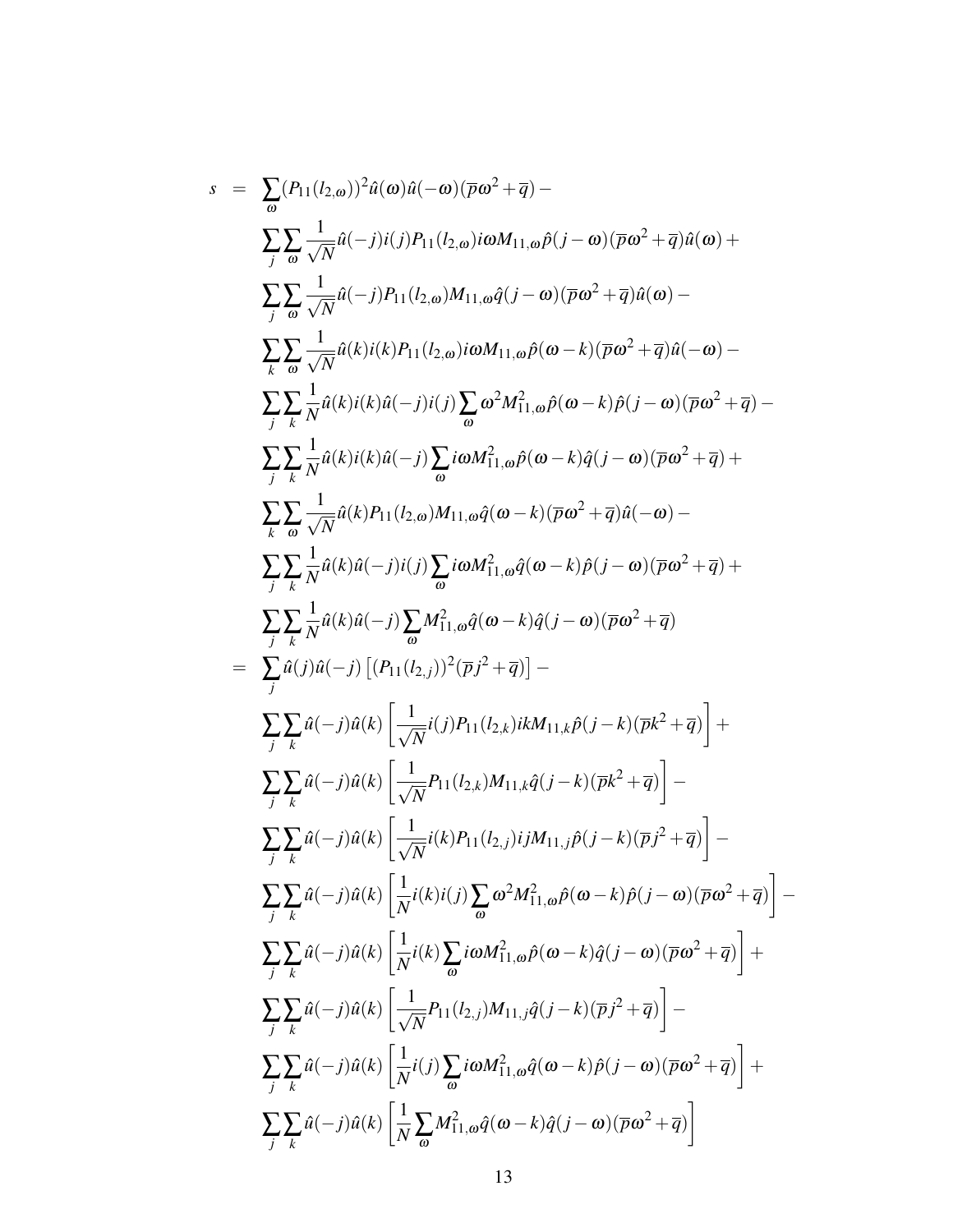Similarly, we have

$$
\hat{\mathbf{z}}_{21}(\omega)\hat{\mathbf{z}}_{21}(\omega) = \left( P_{21}(l_{2,\omega})\hat{u}(\omega) - i\omega M_{21,\omega} \frac{1}{\sqrt{N}} \sum_{k} [\hat{p}(\omega - k)i(k)\hat{u}(k)] + \right. \\
M_{21,\omega} \frac{1}{\sqrt{N}} \sum_{k} \hat{q}(\omega - k)\hat{u}(k) \right) \left( P_{21}(l_{2,\omega})\hat{u}(-\omega) - i\omega M_{21,\omega} \frac{1}{\sqrt{N}} \times \right. \\
\sum_{j} [\hat{p}(j - \omega)i(j)\hat{u}(-j)] + M_{21,\omega} \frac{1}{\sqrt{N}} \sum_{j} \hat{q}(j - \omega)\hat{u}(-j) \right) \\
= (P_{21}(l_{2,\omega}))^{2} \hat{u}(\omega)\hat{u}(-\omega) - P_{21}(l_{2,\omega})\hat{u}(\omega)i\omega M_{21,\omega} \frac{1}{\sqrt{N}} \times \right. \\
\sum_{j} [\hat{p}(j - \omega)i(j)\hat{u}(-j)] + P_{21}(l_{2,\omega})\hat{u}(\omega)M_{21,\omega} \frac{1}{\sqrt{N}} \sum_{j} [\hat{q}(j - \omega)\hat{u}(-j)] - i\omega M_{21,\omega} \frac{1}{\sqrt{N}} \sum_{k} [\hat{p}(\omega - k)i(k)\hat{u}(k)] P_{21}(l_{2,\omega})\hat{u}(-\omega) - \right. \\
\omega^{2} M_{21,\omega}^{2} \frac{1}{N} \sum_{k} [\hat{p}(\omega - k)i(k)\hat{u}(k)] \sum_{j} [\hat{p}(j - \omega)i(j)\hat{u}(-j)] - i\omega M_{21,\omega}^{2} \frac{1}{N} \sum_{k} [\hat{p}(\omega - k)i(k)\hat{u}(k)] \sum_{j} [\hat{q}(j - \omega)\hat{u}(-j)] + \right. \\
M_{21,\omega} \frac{1}{\sqrt{N}} \sum_{k} [\hat{q}(\omega - k)\hat{u}(k)] \sum_{j} [\hat{p}(j - \omega)i(j)\hat{u}(-j)] + \left. M_{21,\omega}^{2} \frac{1}{N} \sum_{k} [\hat{q}(\omega - k)\hat{u}(k)] \sum_{j} [\hat{p}(j - \omega)i(j)\hat{u}(-j)] + \right
$$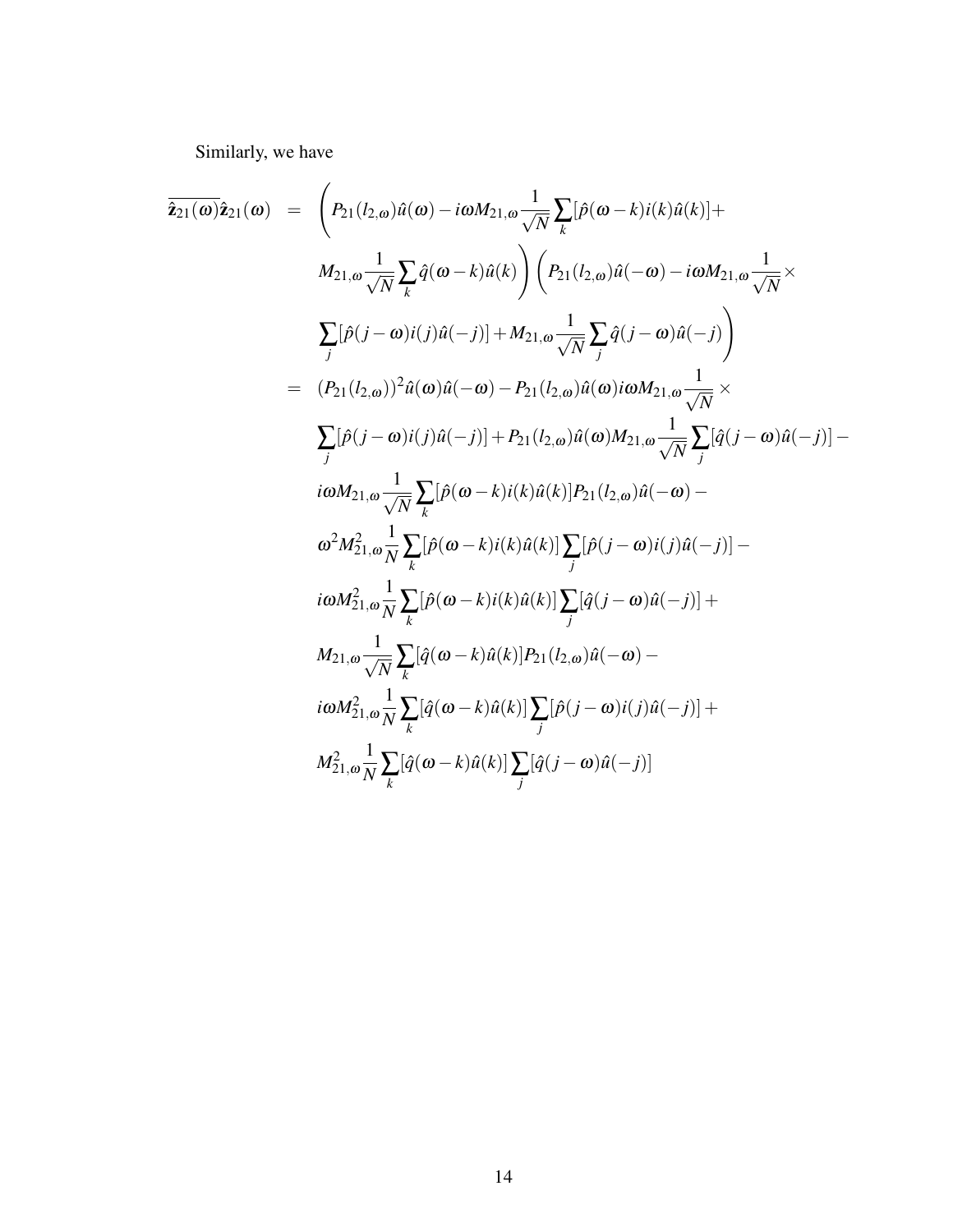which yields

$$
\sum_{\omega} \hat{z}_{21}(\omega) \hat{z}_{21}(\omega) = \sum_{\omega} (P_{21}(l_{2,\omega}))^2 \hat{u}(\omega) \hat{u}(-\omega) -
$$
\n
$$
\sum_{j} \sum_{\omega} \hat{u}(-j) \hat{u}(\omega) i(j) P_{21}(l_{2,\omega}) i\omega M_{21,\omega} \hat{q}(j-\omega) -
$$
\n
$$
\sum_{j} \sum_{\omega} \hat{u}(-j) \hat{u}(\omega) \frac{1}{\sqrt{N}} P_{21}(l_{2,\omega}) M_{21,\omega} \hat{q}(j-\omega) -
$$
\n
$$
\sum_{k} \sum_{\omega} \hat{u}(k) \hat{u}(-\omega) i\omega M_{21,\omega} \frac{1}{\sqrt{N}} \hat{p}(\omega-k) i(k) P_{21}(l_{2,\omega}) -
$$
\n
$$
\sum_{j} \sum_{k} \hat{u}(-j) \hat{u}(k) \frac{1}{N} i(k) i(j) \sum_{\omega} \omega^2 M_{21,\omega}^2 \hat{p}(\omega-k) \hat{p}(j-\omega) -
$$
\n
$$
\sum_{j} \sum_{k} \hat{u}(-j) \hat{u}(k) i \frac{1}{N} i(k) \sum_{\omega} \omega M_{21,\omega}^2 \hat{p}(\omega-k) \hat{q}(j-\omega) +
$$
\n
$$
\sum_{k} \sum_{\omega} \hat{u}(k) \hat{u}(-\omega) \frac{1}{\sqrt{N}} P_{21}(l_{2,\omega}) M_{21,\omega} \hat{q}(\omega-k) -
$$
\n
$$
\sum_{j} \sum_{k} \hat{u}(k) i(j) \hat{u}(-j) i \frac{1}{N} \sum_{\omega} \omega M_{21,\omega}^2 \hat{q}(\omega-k) \hat{p}(j-\omega) +
$$
\n
$$
\sum_{j} \sum_{k} \hat{u}(k) i(j) \hat{u}(-j) \frac{1}{N} \sum_{\omega} M_{21,\omega}^2 \hat{q}(\omega-k) \hat{q}(j-\omega) +
$$
\n
$$
\sum_{j} \sum_{k} \hat{u}(k) i(j) \hat{u}(-j) \frac{1}{N} \sum_{\omega} M_{21,\omega}^2 \hat{q}(\omega-k) \hat
$$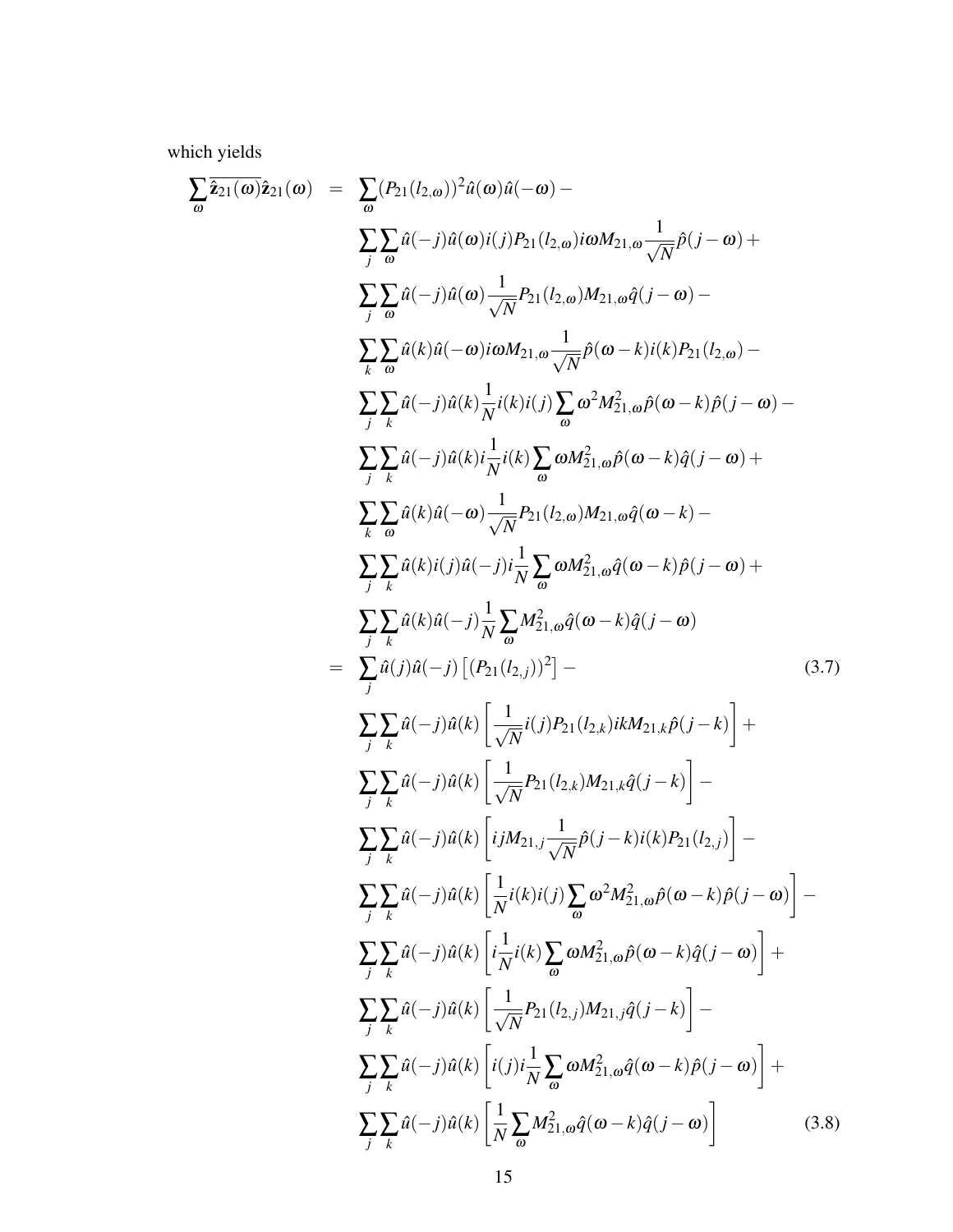Putting the two equations [\(3.7\)](#page-17-0) and [\(3.8\)](#page-17-0) together, we obtain

$$
\sum_{\omega} \sum_{\omega} \overline{\hat{z}_{11}(\omega)} \hat{z}_{11}(\omega) (\bar{p}\omega^{2} + \bar{q}) + \sum_{\omega} \overline{\hat{z}_{21}(\omega)} \hat{z}_{21}(\omega)
$$
\n
$$
= \sum_{j} \hat{a}(j)\hat{a}(-j) \left[ (P_{11}(l_{2,j}))^{2} (\bar{p}\hat{p}^{2} + \bar{q}) \right] -
$$
\n
$$
\sum_{j} \sum_{k} \hat{a}(-j)\hat{a}(k) \left[ \frac{1}{\sqrt{N}} i(j) P_{11}(l_{2,k}) i k M_{11,k} \hat{p}(j-k) (\bar{p}k^{2} + \bar{q}) \right] +
$$
\n
$$
\sum_{j} \sum_{k} \hat{a}(-j)\hat{a}(k) \left[ \frac{1}{\sqrt{N}} P_{11}(l_{2,k}) M_{11,k} \hat{q}(j-k) (\bar{p}k^{2} + \bar{q}) \right] -
$$
\n
$$
\sum_{j} \sum_{k} \hat{a}(-j)\hat{a}(k) \left[ \frac{1}{\sqrt{N}} i(k) P_{11}(l_{2,j}) i j M_{11,j} \hat{p}(j-k) (\bar{p}j^{2} + \bar{q}) \right] -
$$
\n
$$
\sum_{j} \sum_{k} \hat{a}(-j)\hat{a}(k) \left[ \frac{1}{N} i(k) \sum_{\omega} \omega^{2} M_{11,\omega}^{2} \hat{p}(\omega-k) \hat{p}(j-\omega) (\bar{p}\omega^{2} + \bar{q}) \right] -
$$
\n
$$
\sum_{j} \sum_{k} \hat{a}(-j)\hat{a}(k) \left[ \frac{1}{N} i(k) \sum_{\omega} \omega M_{11,\omega}^{2} \hat{p}(\omega-k) \hat{q}(j-\omega) (\bar{p}\omega^{2} + \bar{q}) \right] +
$$
\n
$$
\sum_{j} \sum_{k} \hat{a}(-j)\hat{a}(k) \left[ \frac{1}{N} i(j) \sum_{\omega} \omega M_{11,\omega}^{2} \hat{q}(\omega-k) \hat{q}(j-\omega) (\bar{p}\omega^{2} + \bar{q}) \right] +
$$
\n
$$
\sum_{j} \sum_{k} \hat{a}(-
$$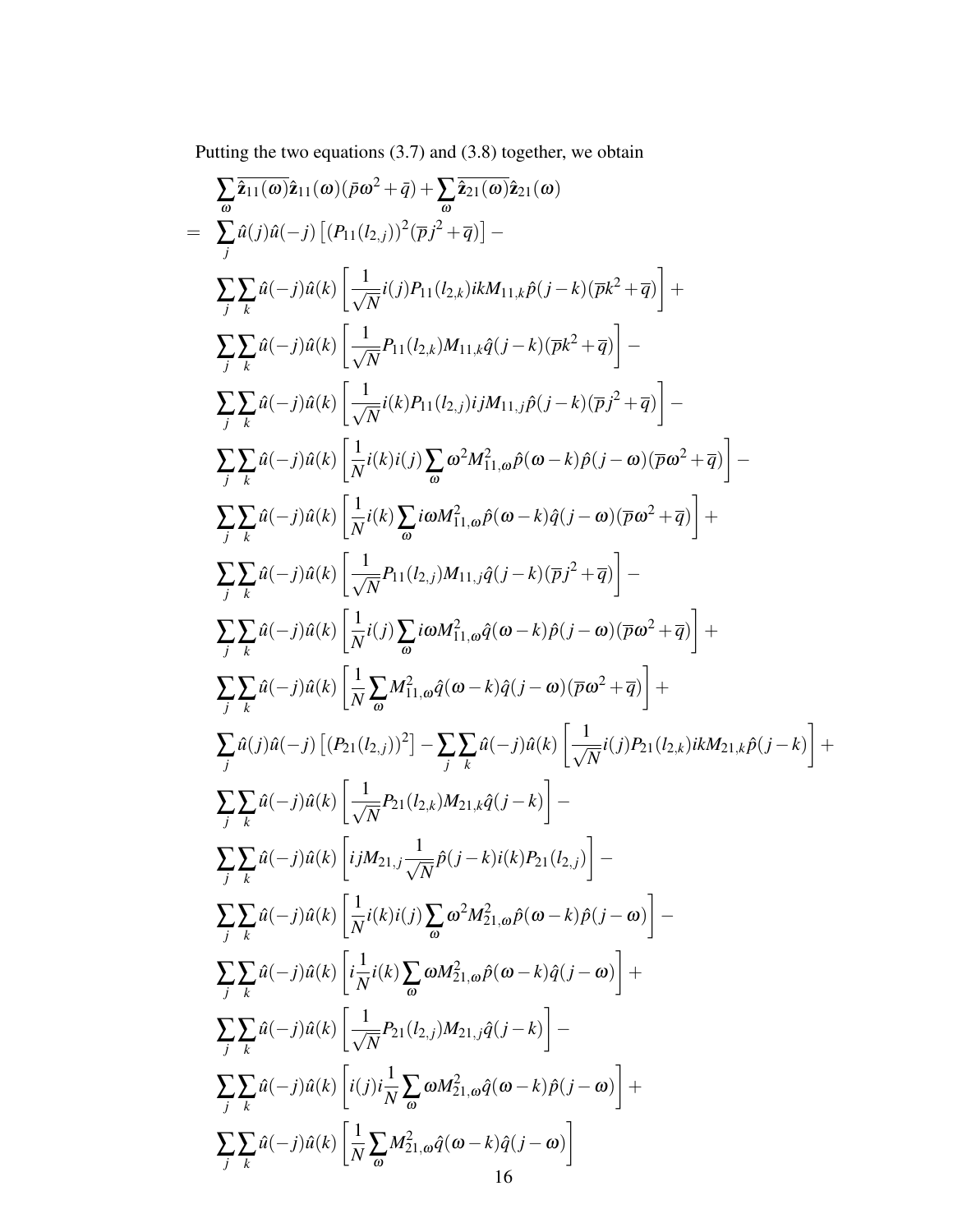$$
= \sum_{j} \hat{a}(j)\hat{a}(-j) \left[ (P_{11}(t_{2,j}))^{2}(\overline{p_{j}}^{2} + \overline{q}) \right] + \sum_{j} \hat{a}(j)\hat{a}(-j) \left[ (P_{21}(t_{2,j}))^{2} \right] - \sum_{j} \sum_{k} \hat{a}(-j)\hat{a}(k) \left[ \frac{1}{\sqrt{N}} i(j)P_{11}(t_{2,k})ikM_{11,k}\hat{p}(j-k)(\overline{p}k^{2} + \overline{q}) \right] + \sum_{j} \sum_{k} \hat{a}(-j)\hat{a}(k) \left[ \frac{1}{\sqrt{N}} P_{11}(t_{2,k})M_{11,k}\hat{q}(j-k)(\overline{p}k^{2} + \overline{q}) \right] - \sum_{j} \sum_{k} \hat{a}(-j)\hat{a}(k) \left[ \frac{1}{\sqrt{N}} i(j)P_{21}(t_{2,k})ikM_{21,k}\hat{p}(j-k) \right] + \sum_{j} \sum_{k} \hat{a}(-j)\hat{a}(k) \left[ \frac{1}{\sqrt{N}} P_{21}(t_{2,k})M_{21,k}\hat{q}(j-k) \right] - \sum_{j} \sum_{k} \hat{a}(-j)\hat{a}(k) \left[ \frac{1}{\sqrt{N}} i(k)P_{11}(t_{2,j})i jM_{11,j}\hat{p}(j-k)(\overline{p}j^{2} + \overline{q}) \right] + \sum_{j} \sum_{k} \hat{a}(-j)\hat{a}(k) \left[ \frac{1}{\sqrt{N}} P_{11}(t_{2,j})M_{11,j}\hat{q}(j-k)(\overline{p}j^{2} + \overline{q}) \right] - \sum_{j} \sum_{k} \hat{a}(-j)\hat{a}(k) \left[ \frac{1}{\sqrt{N}} P_{11}(t_{2,j})M_{11,j}\hat{q}(j-k)(\overline{p}j^{2} + \overline{q}) \right] - \sum_{j} \sum_{k} \hat{a}(-j)\hat{a}(k) \left[ \frac{1}{\sqrt{N}} P_{21}(t_{2,j})M_{21,j}\hat{q}(j-k) \right] - \sum_{j} \sum_{k} \hat{a}(-j)\hat{a}(k) \left[ \frac{1}{\sqrt{N}} P_{21}(t_{2,j})M_{2
$$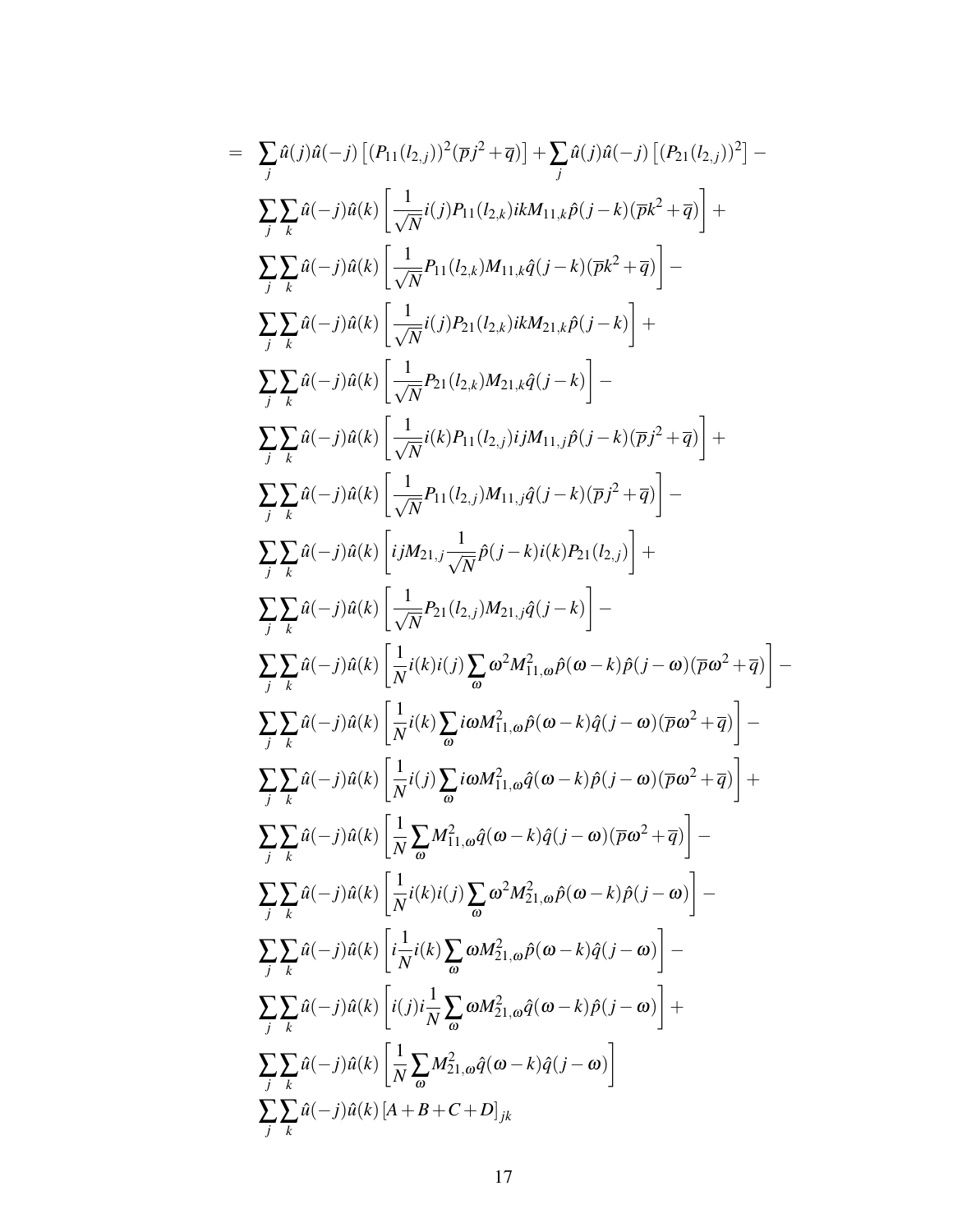where

$$
A_{jj} = (P_{11}(l_{2,j}))^{2} (\overline{p}j^{2} + \overline{q}) + (P_{21}(l_{2,j}))^{2}
$$
  
\n
$$
= (P_{11}(l_{2,j}))^{2} (\overline{p}j^{2} + \overline{q}) + (P_{21}(l_{2,j}))^{2}
$$
  
\n
$$
= \cos^{2} (\sqrt{\overline{p}j^{2} + \overline{q}} \Delta t) (\overline{p}j^{2} + \overline{q}) + (-(\overline{p}j^{2} + \overline{q})^{1/2} \sin (\sqrt{\overline{p}j^{2} + \overline{q}} \Delta t))^{2}
$$
  
\n
$$
= \cos^{2} (\sqrt{\overline{p}j^{2} + \overline{q}} \Delta t) (\overline{p}j^{2} + \overline{q}) + (\overline{p}j^{2} + \overline{q}) \sin^{2} (\sqrt{\overline{p}j^{2} + \overline{q}} \Delta t)
$$
  
\n
$$
= \overline{p}j^{2} + \overline{q},
$$

$$
B_{jk} = \frac{1}{\sqrt{N}} i(j) P_{11}(l_{2,k}) ik M_{11,k} \hat{p}(j-k) (\overline{p}k^2 + \overline{q}) + \frac{1}{\sqrt{N}} P_{11}(l_{2,k}) M_{11,k} \hat{q}(j-k) (\overline{p}k^2 + \overline{q}) + \frac{1}{\sqrt{N}} i(j) P_{21}(l_{2,k}) ik M_{21,k} \hat{p}(j-k) + \frac{1}{\sqrt{N}} P_{21}(l_{2,k}) M_{21,k} \hat{q}(j-k),
$$

$$
C_{jk} = \frac{1}{\sqrt{N}} i(k) P_{11}(l_{2,j}) i j M_{11,j} \hat{p}(j-k) (\overline{p}j^2 + \overline{q}) + \frac{1}{\sqrt{N}} P_{11}(l_{2,j}) M_{11,j} \hat{q}(j-k) (\overline{p}j^2 + \overline{q}) +
$$
  
\n
$$
i j M_{21,j} \frac{1}{\sqrt{N}} \hat{p}(j-k) i(k) P_{21}(l_{2,j}) + \frac{1}{\sqrt{N}} P_{21}(l_{2,j}) M_{21,j} \hat{q}(j-k),
$$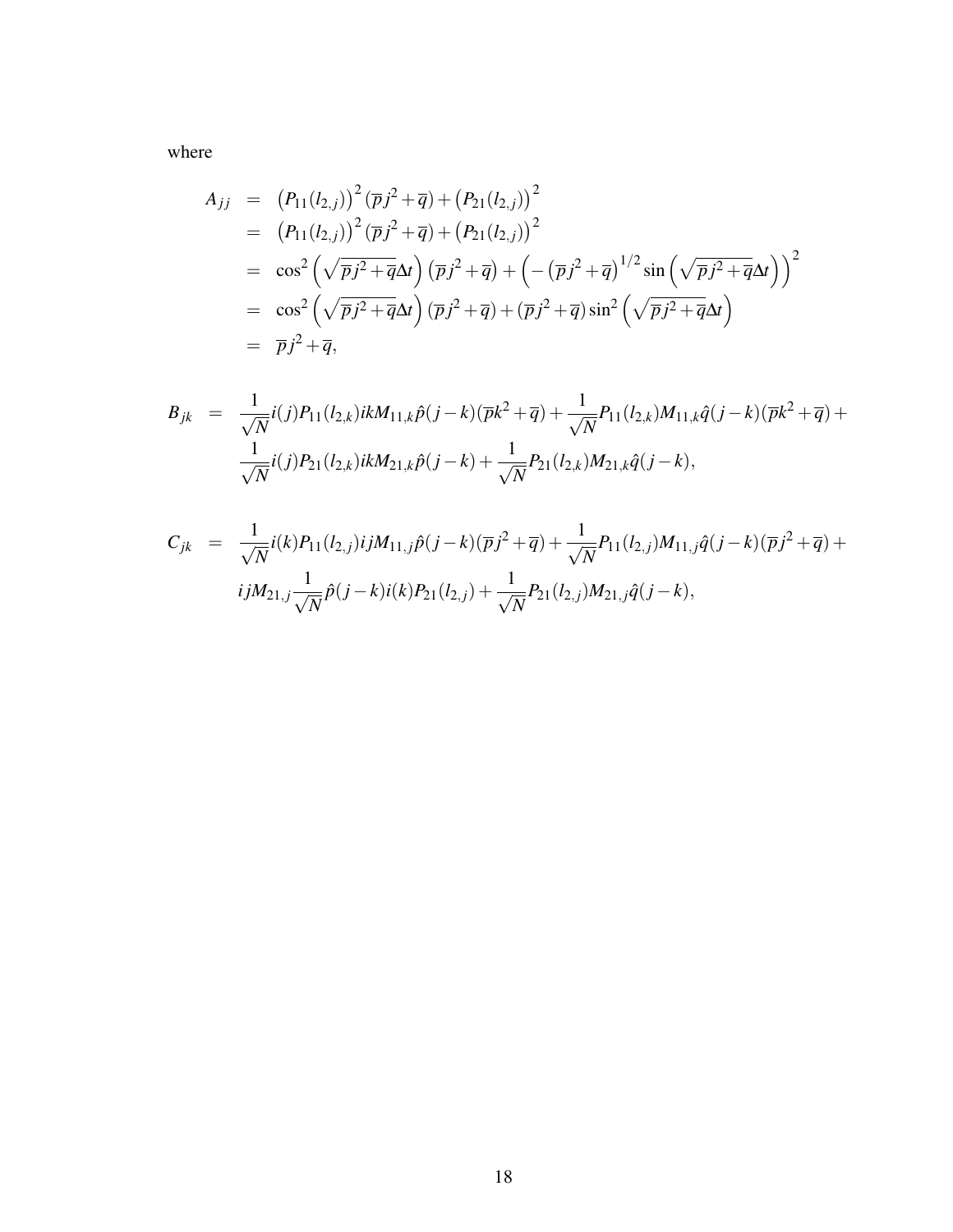and

$$
D_{jk} = \frac{1}{N}i(k)i(j)\sum_{\omega} \omega^{2}M_{11,\omega}^{2}\hat{p}(\omega-k)\hat{p}(j-\omega)(\overline{p}\omega^{2}+\overline{q}) +
$$
  
\n
$$
\frac{1}{N}i(k)\sum_{\omega} i\omega M_{11,\omega}^{2}\hat{q}(\omega-k)\hat{q}(j-\omega)(\overline{p}\omega^{2}+\overline{q}) +
$$
  
\n
$$
\frac{1}{N}\sum_{\omega} M_{11,\omega}^{2}\hat{q}(\omega-k)\hat{q}(j-\omega)(\overline{p}\omega^{2}+\overline{q}) +
$$
  
\n
$$
\frac{1}{N}\sum_{\omega} M_{11,\omega}^{2}\hat{q}(\omega-k)\hat{q}(j-\omega)(\overline{p}\omega^{2}+\overline{q}) +
$$
  
\n
$$
\frac{1}{N}i(k)i(j)\sum_{\omega} \omega^{2}M_{21,\omega}^{2}\hat{p}(\omega-k)\hat{p}(j-\omega)+i\frac{1}{N}i(k)\sum_{\omega} \omega M_{21,\omega}^{2}\hat{p}(\omega-k)\hat{q}(j-\omega) +
$$
  
\n
$$
i(j)i\frac{1}{N}\sum_{\omega} \omega M_{21,\omega}^{2}\hat{q}(\omega-k)\hat{p}(j-\omega)+\frac{1}{N}\sum_{\omega} M_{21,\omega}^{2}\hat{q}(\omega-k)\hat{q}(j-\omega)
$$
  
\n
$$
= \frac{1}{N}i(k)i(j)\sum_{\omega} \omega^{2}M_{11,\omega}^{2}\hat{p}(\omega-k)\hat{p}(j-\omega)(\overline{p}\omega^{2}+\overline{q}) +
$$
  
\n
$$
\frac{1}{N}i(k)i(j)\sum_{\omega} \omega^{2}M_{21,\omega}^{2}\hat{p}(\omega-k)\hat{q}(j-\omega)+
$$
  
\n
$$
\frac{1}{N}i(k)\sum_{\omega} i\omega M_{11,\omega}^{2}\hat{p}(\omega-k)\hat{q}(j-\omega)(\overline{p}\omega^{2}+\overline{q})+i\frac{1}{N}i(k)\sum_{\omega} \omega M_{21,\omega}^{2}\hat{p}(\omega-k)\hat{q}(j-\omega)+
$$
  
\n
$$
\frac{1}{N}i(k)\sum_{\omega} i\omega M_{11,\omega}
$$

To get an upper bound for  $||G_{11}||_{\infty}$ , we use the following bounds on  $P_{ij}$  and  $M_{ij,\omega}$ , which are the coefficients in the linear approximations of the various components of the solution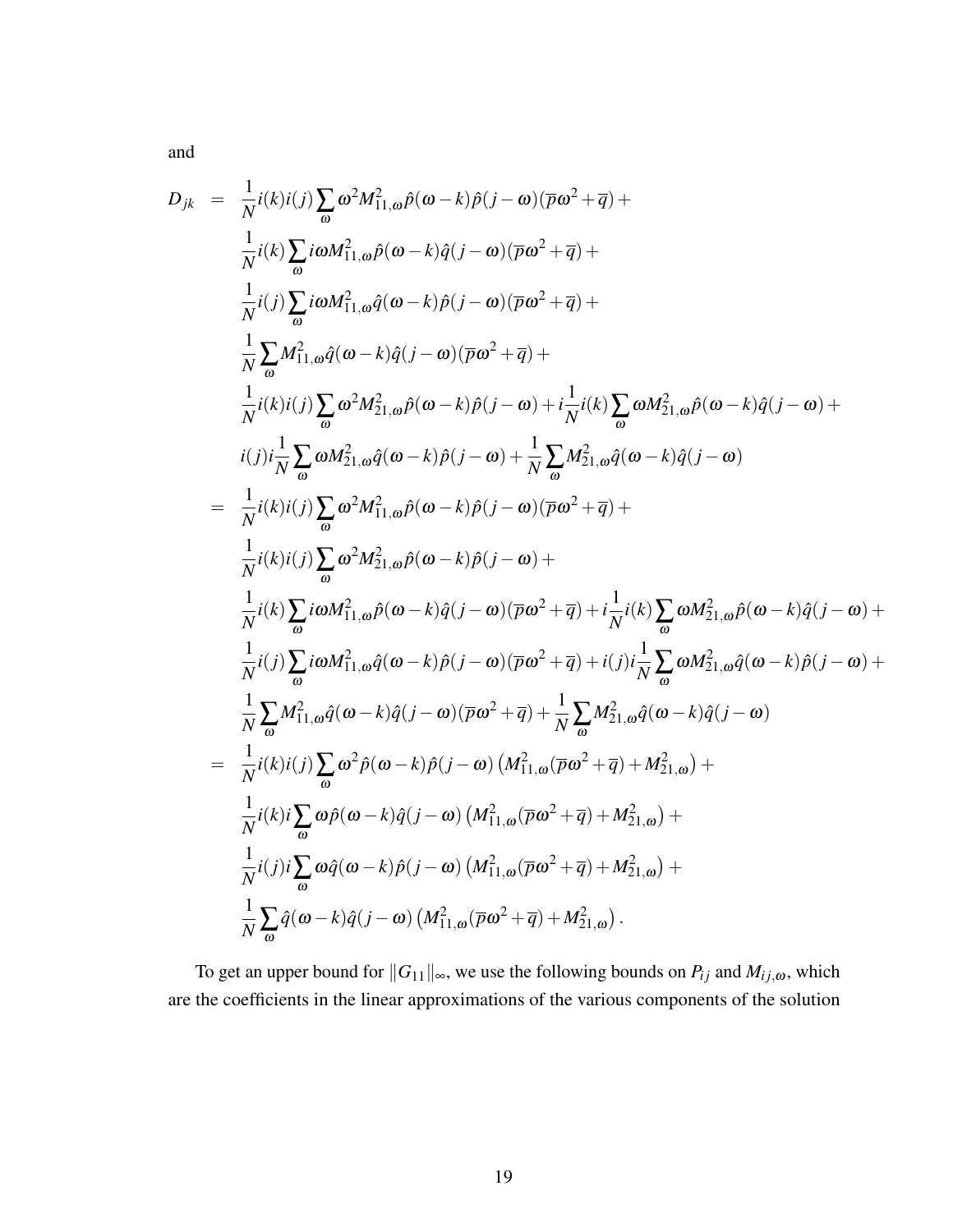operator,

 $\overline{\phantom{a}}$ 

$$
|P_{11}(l_{2,\omega})| \leq |\cos\left(\sqrt{l_{2,\omega}}\Delta t\right)| \leq 1,
$$
  
\n
$$
|P_{21}(l_{2,\omega})| \leq |-l_{2,\omega}^{1/2}\sin\left(l_{2,\omega}^{1/2}\Delta t\right)| \leq |l_{2,\omega}^{1/2}|l_{2,\omega}^{1/2}\Delta t = l_{2,\omega}\Delta t,
$$
  
\n
$$
|M_{11,\omega}| \leq \frac{\Delta t^2}{2},
$$
  
\n
$$
|M_{11,\omega}| \leq \frac{\Delta t^2}{(\overline{p}\omega^2 + \overline{q})^{1/2}\Delta t + (\overline{q})^{1/2}\Delta t},
$$
  
\n
$$
|M_{21,\omega}| \leq \Delta t \left(1 + \frac{2\overline{q}}{\overline{p}\omega^2}\right).
$$

We have multiple bounds for  $M_{11}$  and  $M_{22}$  so that different terms will have the same order of magnitude in terms of *N* and ∆*t*. Then

$$
\begin{array}{lcl} \left|B_{jk}\right| & \leq & \left|\frac{1}{\sqrt{N}}jk\hat{p}(j-k)(\overline{p}k^2+\overline{q})\frac{\Delta t^2}{2}+\frac{1}{\sqrt{N}}\frac{\Delta t^2}{2}\hat{q}(j-k)(\overline{p}k^2+\overline{q})+\\ & & \frac{1}{\sqrt{N}}jk\hat{p}(j-k)(\overline{p}k^2+\overline{q})\Delta t^2\left(1+\frac{2\overline{q}}{\overline{p}k^2}\right)+\frac{1}{\sqrt{N}}\hat{q}(j-k)(\overline{p}k^2+\overline{q})\Delta t^2\left(1+\frac{2\overline{q}}{\overline{p}k^2}\right)\right|\\ & & = & \left|\frac{1}{\sqrt{N}}jk\hat{p}(j-k)(\overline{p}k^2+\overline{q})\Delta t^2\left(\frac{3}{2}+\frac{\overline{2q}}{\overline{p}k^2}\right)+\frac{1}{\sqrt{N}}\hat{q}(j-k)(\overline{p}k^2+\overline{q})\Delta t^2\left(\frac{3}{2}+\frac{\overline{2q}}{\overline{p}k^2}\right)\right|\right|\\ & & \leq & \left|\frac{1}{\sqrt{N}}jk\hat{p}(j-k)(\overline{p}k^2+\overline{q})\Delta t^2\left(\frac{3}{2}+\frac{\overline{2q}}{\overline{p}}\right)+\frac{1}{\sqrt{N}}\hat{q}(j-k)(\overline{p}k^2+\overline{q})\Delta t^2\left(\frac{3}{2}+\frac{\overline{2q}}{\overline{p}}\right)\right|\end{array}
$$

$$
\begin{array}{lcl} |C_{jk}| & \leq & \left|\frac{1}{\sqrt{N}}jk\hat{p}(j-k)(\overline{p}j^2+\overline{q})\frac{\Delta t^2}{2}+\frac{1}{\sqrt{N}}\hat{q}(j-k)(\overline{p}j^2+\overline{q})\frac{\Delta t^2}{2}+ \right.\\ & & \left. \frac{1}{\sqrt{N}}jk\hat{p}(j-k)(\overline{p}j^2+\overline{q})\Delta t^2\left(1+\frac{2\overline{q}}{\overline{p}j^2}\right)+\frac{1}{\sqrt{N}}\hat{q}(j-k)(\overline{p}j^2+\overline{q})\Delta t^2\left(1+\frac{2\overline{q}}{\overline{p}j^2}\right)\right| \\ & = & \left|\frac{1}{\sqrt{N}}jk\hat{p}(j-k)(\overline{p}j^2+\overline{q})\Delta t^2\left(\frac{3}{2}+\frac{2\overline{q}}{\overline{p}j^2}\right)+\frac{1}{\sqrt{N}}\hat{q}(j-k)(\overline{p}j^2+\overline{q})\Delta t^2\left(\frac{3}{2}+\frac{2\overline{q}}{\overline{p}j^2}\right)\right| \\ & \leq & \left|\frac{1}{\sqrt{N}}jk\hat{p}(j-k)(\overline{p}j^2+\overline{q})\Delta t^2\left(\frac{3}{2}+\frac{2\overline{q}}{\overline{p}}\right)+\frac{1}{\sqrt{N}}\hat{q}(j-k)(\overline{p}j^2+\overline{q})\Delta t^2\left(\frac{3}{2}+\frac{2\overline{q}}{\overline{p}}\right)\right|\end{array}
$$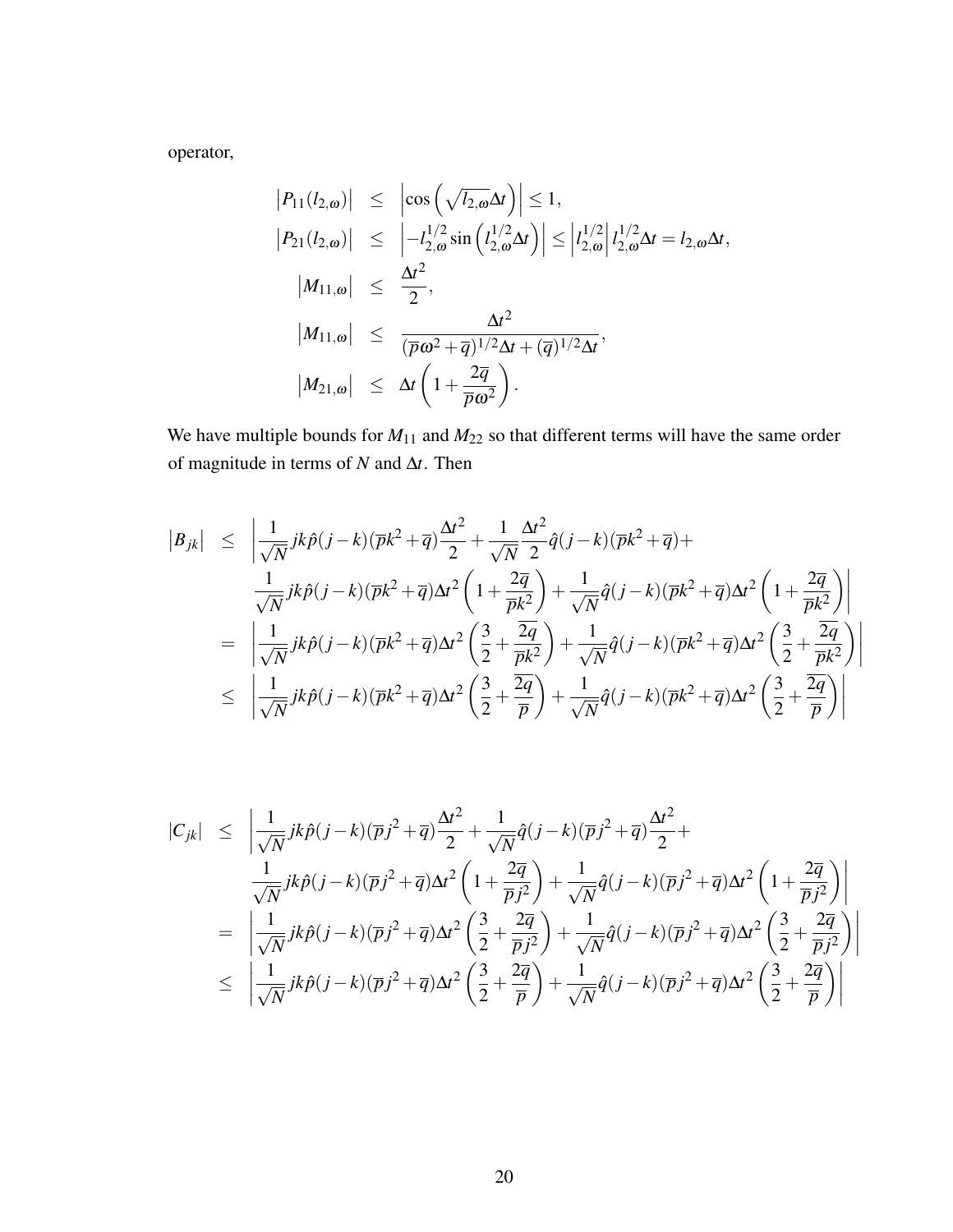$$
\begin{array}{lcl} |D_{jk}| & \leq & \displaystyle \frac{1}{N} i(k) i(j) \sum_{\omega} \omega^2 \hat{p}(\omega - k) \hat{p}(j - \omega) \left( \frac{\Delta t^2}{\left( (\overline{\rho}\omega^2 + \overline{q})^{1/2} + (\overline{q})^{1/2} \right)^2} (\overline{\rho}\omega^2 + \overline{q}) + \\ & \Delta t^2 \left( 1 + \frac{4\overline{q}}{\overline{\rho}\omega^2} + \frac{4\overline{q}^2}{\overline{\rho}^2\omega^4} \right) \right) + \frac{1}{N} i(k) i \sum_{\omega} \omega \hat{p}(\omega - k) \hat{q}(j - \omega) \times \\ & & \left( \frac{\Delta t^2}{\left( (\overline{\rho}\omega^2 + \overline{q})^{1/2} + (\overline{q})^{1/2} \right)^2} (\overline{\rho}\omega^2 + \overline{q}) + \Delta t^2 \left( 1 + \frac{4\overline{q}}{\overline{\rho}\omega^2} + \frac{4\overline{q}^2}{\overline{\rho}^2\omega^4} \right) \right) + \\ & & \frac{1}{N} i(j) i \sum_{\omega} \omega \hat{q}(\omega - k) \hat{p}(j - \omega) \left( \frac{\Delta t^2}{\left( (\overline{\rho}\omega^2 + \overline{q})^{1/2} + (\overline{q})^{1/2} \right)^2} (\overline{\rho}\omega^2 + \overline{q}) + \\ & & \Delta t^2 \left( 1 + \frac{4\overline{q}}{\overline{\rho}\omega^2} + \frac{4\overline{q}^2}{\overline{\rho}^2\omega^4} \right) \right) + \frac{1}{N} \sum_{\omega} \hat{q}(\omega - k) \hat{q}(j - \omega) \left( \frac{\Delta t^2}{\left( (\overline{\rho}\omega^2 + \overline{q})^{1/2} + (\overline{q})^{1/2} \right)^2} \times \\ & & (\overline{\rho}\omega^2 + \overline{q}) + \Delta t^2 \left( 1 + \frac{4\overline{q}}{\overline{\rho}\omega^2} + \frac{4\overline{q}^2}{\overline{\rho}^2\omega^4} \right) \right) \Big| \\ & & \leq & \frac{1}{N} i(k) i(j) \sum_{\omega} \omega^
$$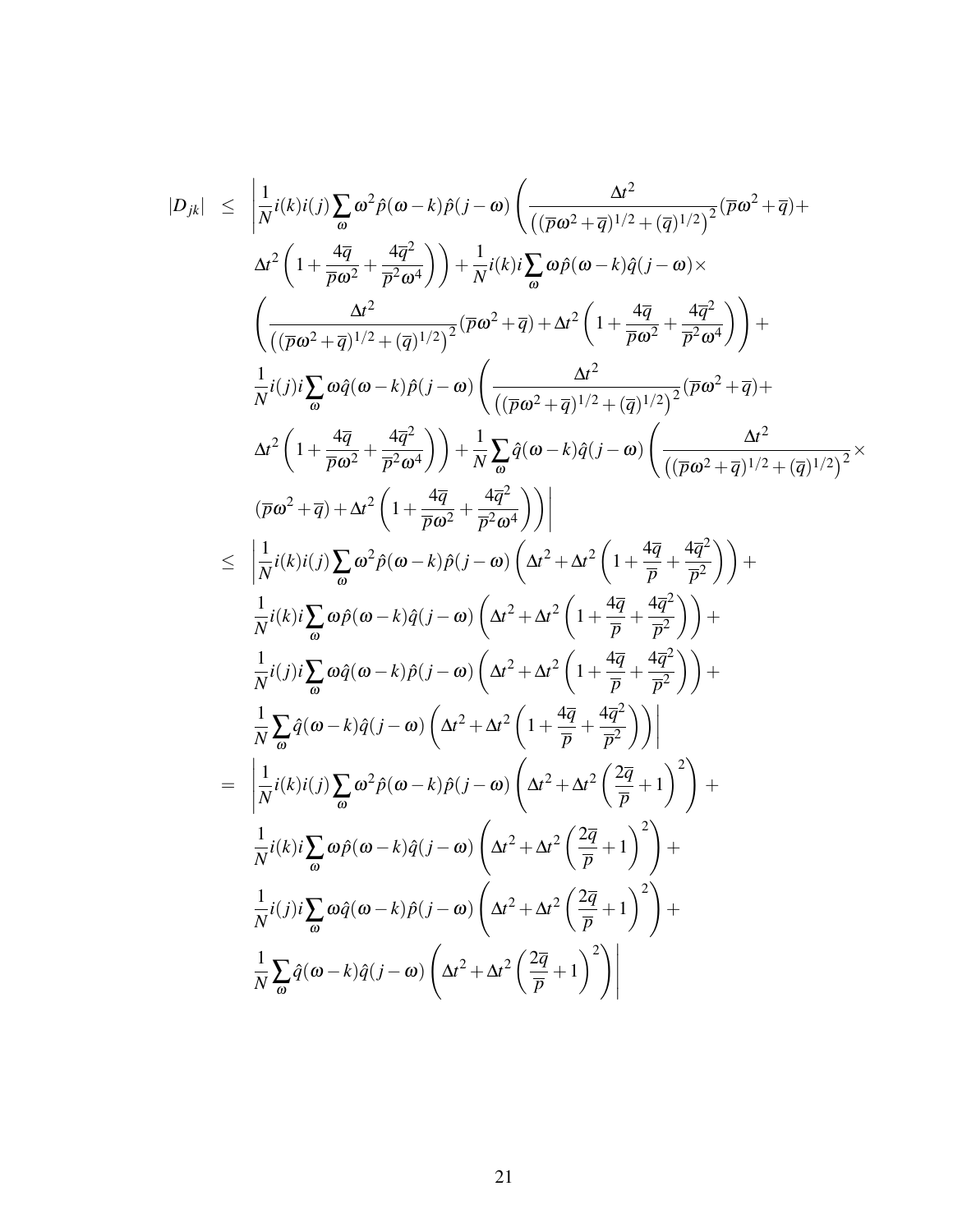From these bounds, we obtain

<span id="page-26-0"></span>
$$
\|G_{11}\|_{\infty} \leq \max_{1 \leq j \leq N} \sum_{k=1}^{N} |A_{jk} + B_{jk} + C_{jk} + D_{jk}|
$$
  
\n
$$
\leq \max_{1 \leq j \leq N} (\bar{p}j^{2} + \bar{q})^{-1/2} (\bar{p}j^{2} + \bar{q})^{-1/2} (\bar{p}j^{2} + \bar{q}) +
$$
  
\n
$$
\sum_{k=1}^{N} \left| \frac{1}{\sqrt{N}} j k \hat{p}(j - k) (\bar{p}j^{2} + \bar{q})^{-1/2} (\bar{p}k^{2} + \bar{q})^{-1/2} (\bar{p}k^{2} + \bar{q}) \Delta t^{2} (\frac{3}{2} + \frac{\overline{2q}}{\bar{p}}) \right| +
$$
  
\n
$$
\sum_{k=1}^{N} \left| \frac{1}{\sqrt{N}} j k \hat{p}(j - k) (\bar{p}j^{2} + \bar{q})^{-1/2} (\bar{p}k^{2} + \bar{q})^{-1/2} (\bar{p}k^{2} + \bar{q}) \Delta t^{2} (\frac{3}{2} + \frac{\overline{2q}}{\bar{p}}) \right| +
$$
  
\n
$$
\sum_{k=1}^{N} \left| \frac{1}{\sqrt{N}} j k \hat{p}(j - k) (\bar{p}j^{2} + \bar{q})^{-1/2} (\bar{p}k^{2} + \bar{q})^{-1/2} (\bar{p}j^{2} + \bar{q}) \Delta t^{2} (\frac{3}{2} + \frac{2\overline{q}}{\bar{p}}) \right| +
$$
  
\n
$$
\sum_{k=1}^{N} \left| \frac{1}{\sqrt{N}} j(k) (j - k) (\bar{p}j^{2} + \bar{q})^{-1/2} (\bar{p}k^{2} + \bar{q})^{-1/2} (\bar{p}j^{2} + \bar{q}) \Delta t^{2} (\frac{3}{2} + \frac{2\overline{q}}{\bar{p}}) \right| +
$$
  
\n
$$
\sum_{k=1}^{N} \left| \frac{1}{N} i(k) i(j) (\bar{p}j^{2} + \bar{q})^{-1/2} (\bar{p}k^{2} + \bar{q})^{-1/2} (\bar{p}j^{2} +
$$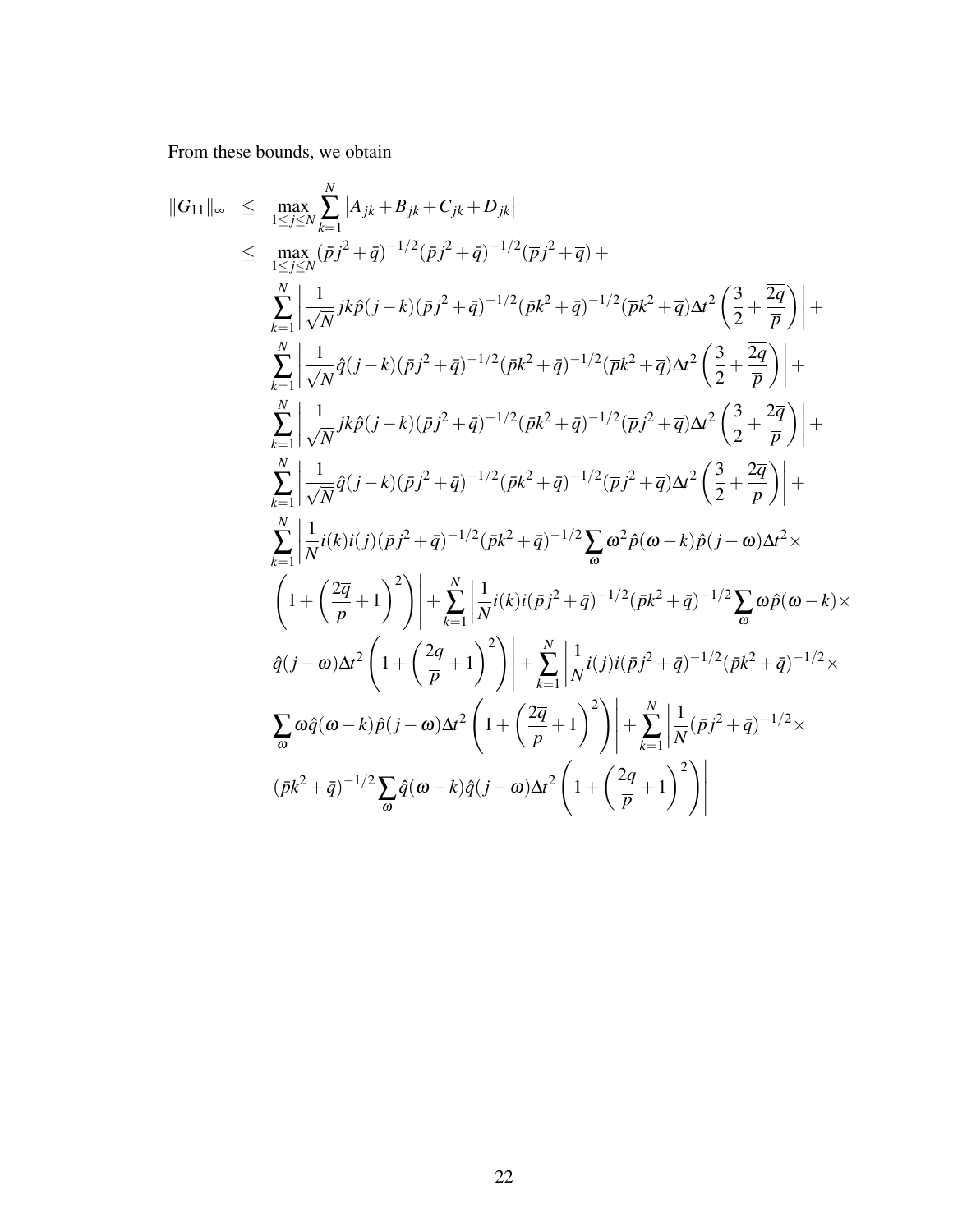$$
\leq \max_{1 \leq j \leq N} 1 + j\Delta t^{2} \left( \frac{3}{2} + \frac{\overline{2q}}{p} \right) ||\tilde{p}||_{\infty} (\overline{p}j^{2} + \overline{q})^{-1/2} \sum_{k=1}^{N} \left| k(\overline{p}k^{2} + \overline{q})^{1/2} \right| + \Delta t^{2} \left( \frac{3}{2} + \frac{\overline{2q}}{p} \right) ||\tilde{q}||_{\infty} (\overline{p}j^{2} + \overline{q})^{-1/2} \sum_{k=1}^{N} \left| (\overline{p}k^{2} + \overline{q})^{1/2} \right| + \jint_{\Delta t^{2}} ||\tilde{p}||_{\infty} \left( \frac{3}{2} + \frac{2\overline{q}}{p} \right) (\overline{p}j^{2} + \overline{q})^{1/2} \sum_{k=1}^{N} \left| k(\overline{p}k^{2} + \overline{q})^{-1/2} \right| + \Delta t^{2} \left( \frac{3}{2} + \frac{2\overline{q}}{p} \right) ||\tilde{q}||_{\infty} (\overline{p}j^{2} + \overline{q})^{1/2} \sum_{k=1}^{N} \left| (\overline{p}k^{2} + \overline{q})^{-1/2} \right| + \jint_{\Delta t^{2}} \left( 1 + \left( \frac{2\overline{q}}{p} + 1 \right)^{2} \right) ||\tilde{p}||_{\infty}^{2} (\overline{p}j^{2} + \overline{q})^{-1/2} \sum_{k=1}^{N} \left| k(\overline{p}k^{2} + \overline{q})^{-1/2} \sum_{\omega} \omega^{2} \right| + \Delta t^{2} \left( 1 + \left( \frac{2\overline{q}}{\overline{p}} + 1 \right)^{2} \right) ||\tilde{p}||_{\infty} ||\tilde{q}||_{\infty} (\overline{p}j^{2} + \overline{q})^{-1/2} \sum_{k=1}^{N} \left| k(\overline{p}k^{2} + \overline{q})^{-1/2} \sum_{\omega} \omega^{2} \right| + \jint_{\Delta t^{2}} \left( 1 + \left( \frac
$$

We can bound each of the summations in [\(3.9\)](#page-26-0) as in the examples below. Because *p* and *q* are bandlimited,

<span id="page-27-2"></span>
$$
\hat{p}(j-k)\sum_{k=1}^{N}|k| = \hat{p}(j-k)\sum_{k=j-\omega_{\text{max}},k\neq j}^{j+\omega_{\text{max}}} |k| \le N^{1/2} \|\tilde{p}\|_{\infty} \sum_{k=j-\omega_{\text{max}},k\neq j}^{j+\omega_{\text{max}}} |k|.
$$
 (3.10)

Let  $\eta = j - k$ , so that  $k = j - \eta$ . If  $0 \le j \le \omega_{\text{max}}$ , we have

<span id="page-27-0"></span>
$$
\sum_{\eta=-\omega_{\max}}^{\omega_{\max}}|j-\eta|=\sum_{\eta=1}^{\omega_{\max}}|j-\eta|+|j+\eta|=\sum_{\eta=1}^{\omega_{\max}}2\eta=\omega_{\max}^2+\omega_{\max}\leq 2\omega_{\max}^2.\tag{3.11}
$$

If  $j \geq \omega_{\text{max}}$ , then

<span id="page-27-1"></span>
$$
\sum_{\eta=-\omega_{\text{max}}}^{\omega_{\text{max}}} |j-\eta| = \sum_{\eta=1}^{\omega_{\text{max}}} |j-\eta| + |j+\eta| = \sum_{\eta=1}^{\omega_{\text{max}}} 2j = 2j\omega_{\text{max}}.
$$
 (3.12)

Taking the maximum of [\(3.11\)](#page-27-0) and [\(3.12\)](#page-27-1), we get

$$
\max\{2\omega_{\max}^2, 2j\omega_{\max}\} = 2\omega_{\max} \max\{\omega_{\max}, j\} = 2j\omega.
$$

Therefore, the summation in  $(3.10)$  is  $O(N)$ .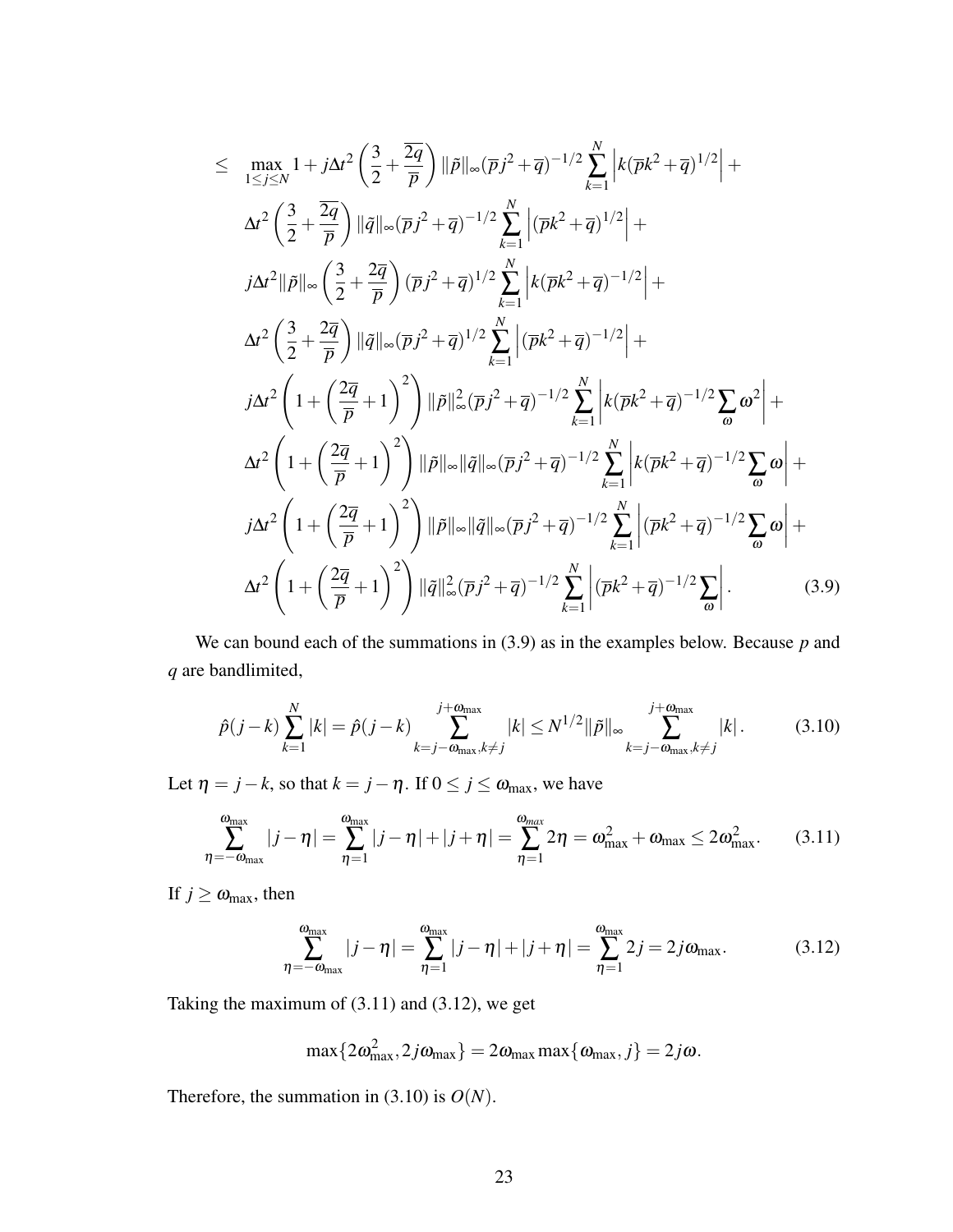As another example, if we have  $\hat{q}(j-k)$  where  $|j-k| \leq \omega_{\text{max}}$ , then

$$
\hat{q}(j-k)(\overline{p}j^{2}+\overline{q})^{1/2}\sum_{k=1}^{N}\left|(\overline{p}k^{2}+\overline{q})^{-1/2}\right| = \hat{q}(j-k)(\overline{p}j^{2}+\overline{q})^{1/2}\sum_{k=j-\omega_{\text{max}},k\neq j}^{j+\omega_{\text{max}}}\left|(\overline{p}k^{2}+\overline{q})^{-1/2}\right|.
$$

Assume  $j \ge 0$ . For  $j \ge \omega_{\text{max}}$ , we have

$$
(\overline{p}j^{2} + \overline{q})^{1/2} \sum_{k=j-\omega_{\text{max}}k\neq j}^{j+\omega_{\text{max}}} \left| (\overline{p}k^{2} + \overline{q})^{-1/2} \right| \leq (\overline{p}j^{2} + \overline{q})^{1/2} \sum_{k=j-\omega_{\text{max}}k\neq j}^{j+\omega_{\text{max}}} \frac{1}{(\overline{p}(j-\omega_{\text{max}})^{2} + \overline{q})^{1/2}} \leq (\overline{p}j^{2} + \overline{q})^{1/2} \frac{2\omega_{\text{max}}}{(\overline{p}(j-\omega_{\text{max}})^{2} + \overline{q})^{1/2}}.
$$

As  $j \rightarrow \infty$ , from

$$
\left(\frac{2\omega_{max}(\overline{p}j^{2}+\overline{q})^{1/2}}{(\overline{p}(j-\omega_{max})^{2}+\overline{q})^{1/2}}\right)^{2}=\frac{4\omega_{max}^{2}(\overline{p}j^{2}+\overline{q})}{(\overline{p}(j-\omega_{max})^{2}+\overline{q})}
$$

we obtain

$$
\lim_{j \to \infty} \frac{4\omega_{max}^2(\overline{p}j^2 + \overline{q})}{\overline{p}(j - \omega_{max})^2 + \overline{q}} = \lim_{j \to \infty} \frac{4\omega_{max}^2(\overline{p}j)}{2\overline{p}(j - \omega_{max})} = \lim_{j \to \infty} \frac{8\omega_{max}^2(\overline{p})}{2\overline{p}} = 4\omega_{max}^2.
$$

Therefore,

$$
\lim_{j\to\infty}\left(\frac{2\omega_{max}(\overline{p}j^2+\overline{q})^{1/2}}{(\overline{p}(j-\omega_{max})^2+\overline{q})^{1/2}}\right)^2=2\omega_{max}.
$$

For  $0 \le j \le \omega_{\text{max}}$ , we have

$$
(\overline{p}j^{2} + \overline{q})^{1/2} \sum_{k=1}^{N} \left| (\overline{p}k^{2} + \overline{q})^{-1/2} \right| = (\overline{p}j^{2} + \overline{q})^{1/2} \sum_{k=j-\omega_{max}}^{j+\omega_{max}} \left| (\overline{p}k^{2} + \overline{q})^{-1/2} \right|
$$
  
\n
$$
\leq (\overline{p}j^{2} + \overline{q})^{1/2} \sum_{k=j-\omega_{max}}^{j+\omega_{max}} \frac{1}{(\overline{p}(0)^{2} + \overline{q})^{1/2}}
$$
  
\n
$$
\leq (\overline{p}j^{2} + \overline{q})^{1/2} \frac{2\omega_{max}}{\overline{q}^{1/2}}
$$
  
\n
$$
\leq \frac{2\omega_{max}(\overline{p}\omega_{max}^{2} + \overline{q})^{1/2}}{(\overline{q})^{1/2}}.
$$

Therefore, the sum can be bounded independently of *N*.

Using a similar approach to evaluate the remaining summations in [\(3.9\)](#page-26-0), we obtain

$$
||G_{11}||_{\infty} \leq 1 + C_{11,p} ||\tilde{p}||_{\infty} \Delta t^{2} N^{2} + C_{11,q} ||\tilde{q}||_{\infty} \Delta t^{2} + C_{11,p} ||\tilde{p}||_{\infty} \Delta t^{2} N^{2} + C_{11,q} ||\tilde{q}||_{\infty} \Delta t^{2} + C_{11,p^{2}} ||\tilde{p}||_{\infty}^{2} \Delta t^{2} N^{2} + C_{11,pq} ||\tilde{p}||_{\infty} ||\tilde{q}||_{\infty} \Delta t^{2} + C_{11,pq} ||\tilde{p}||_{\infty} ||\tilde{q}||_{\infty} \Delta t^{2} + C_{11,q^{2}} ||\tilde{q}||_{\infty}^{2} \Delta t^{2}
$$
  
\n
$$
\leq 1 + C_{11,p} ||\tilde{p}||_{\infty} \Delta t^{2} N^{2} + C_{11,q} ||\tilde{q}||_{\infty} \Delta t^{2} + C_{11,p^{2}} ||\tilde{p}||_{\infty}^{2} \Delta t^{2} N^{2} + C_{11,pq} ||\tilde{p}||_{\infty} ||\tilde{q}||_{\infty} \Delta t^{2} + C_{11,q^{2}} ||\tilde{q}||_{\infty}^{2} \Delta t^{2}.
$$

 $\Box$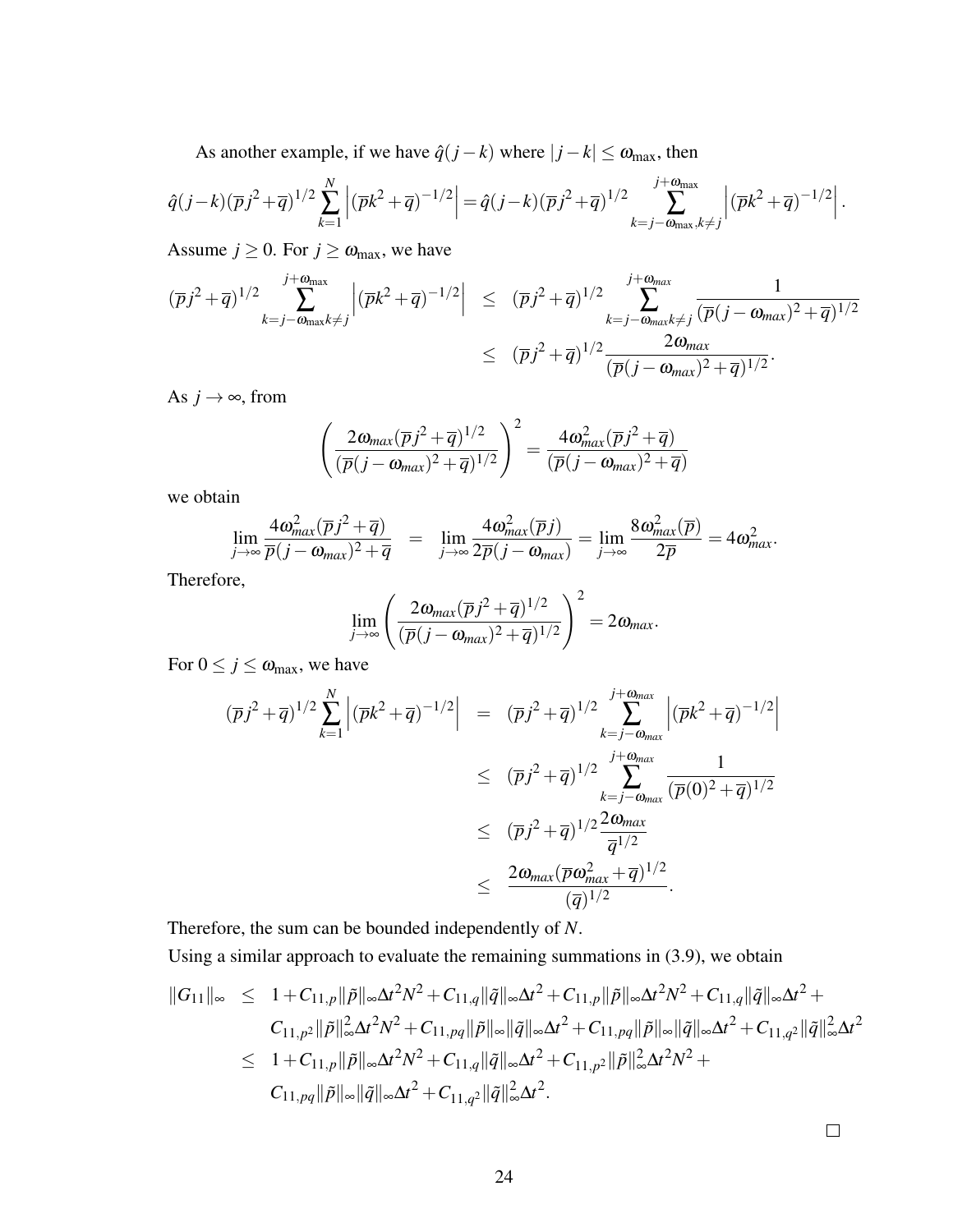Using the same approach, we find the matrix  $G_{22}$  defined in [\(3.4\)](#page-13-1) satisfies a similar bound as *G*11, with unspecified constant factors.

**Lemma 3.2.2.** Assume  $\hat{p}(\omega) = 0$  and  $\hat{q}(\omega) = 0$  for  $|\omega| \ge \omega_{\text{max}}$ . Then the matrix  $G_{12}$  defined *in [\(3.4\)](#page-13-1) satisfies*

$$
||G_{12}||_{\infty} \leq C_{12,p} ||\tilde{p}||_{\infty} \Delta t N + C_{12,q} ||\tilde{q}||_{\infty} \Delta t + C_{12,p^2} ||\tilde{p}||_{\infty}^2 \Delta t N + C_{12,pq} ||\tilde{p}||_{\infty} ||\tilde{q}||_{\infty} \Delta t + C_{12,q^2} ||\tilde{q}||_{\infty}^2 \Delta t \qquad (3.13)
$$

*where each constant is independent of N and* ∆*t.*

*Proof.* From [\(3.5\)](#page-14-0) we have

$$
[\mathbf{u}^n]^T G_{12} \mathbf{u}_t^n = \sum_{\omega} \overline{\hat{\mathbf{z}}_{11}(\omega)} \hat{\mathbf{z}}_{12}(\omega) (\bar{p}\omega^2 + \bar{q}) + \sum_{\omega} \overline{\hat{\mathbf{z}}_{21}(\omega)} \hat{\mathbf{z}}_{22}(\omega).
$$

Again, we simplify the first and second terms separately, then combine them. We have

$$
\overline{\hat{z}_{11}(\omega)}\hat{z}_{12}(\omega) = \left(P_{11}(l_{2,\omega})\hat{u}(-\omega) - i\omega M_{11,\omega}\frac{1}{\sqrt{N}}\sum_{j}[\hat{p}(j-\omega)i(j)\hat{u}(-j)] +
$$
\n
$$
M_{11,\omega}\frac{1}{\sqrt{N}}\sum_{j}\hat{q}(j-\omega)\hat{u}(-j)\right)\left(P_{12}(l_{2,\omega})\hat{u}_{t}(\omega) - i\omega M_{12,\omega}\frac{1}{\sqrt{N}}\times\sum_{k}[\hat{p}(\omega-k)i(k)\hat{u}_{t}(k)] + M_{12,\omega}\frac{1}{\sqrt{N}}\sum_{k}\hat{q}(\omega-k)\hat{u}_{t}(k)\right)
$$
\n
$$
= P_{11}(l_{2,\omega})\hat{u}(-\omega)P_{12}(l_{2,\omega})\hat{u}_{t}(\omega) - P_{11}(l_{2,\omega})\hat{u}(-\omega)i\omega M_{12,\omega}\frac{1}{\sqrt{N}}\times\sum_{k}[\hat{p}(\omega-k)i(k)\hat{u}_{t}(k)] + P_{11}(l_{2,\omega})\hat{u}(-\omega)M_{12,\omega}\frac{1}{\sqrt{N}}\sum_{k}\hat{q}(\omega-k)\hat{u}_{t}(k) - i\omega M_{11,\omega}\frac{1}{\sqrt{N}}\sum_{j}[\hat{p}(j-\omega)i(j)\hat{u}(-j)]P_{12}(l_{2,\omega})\hat{u}_{t}(\omega) -
$$
\n
$$
\omega^2 M_{11,\omega}M_{12,\omega}\frac{1}{N}\sum_{j}[\hat{p}(j-\omega)i(j)\hat{u}(-j)]\sum_{k}[\hat{p}(\omega-k)i(k)\hat{u}_{t}(k)] - i\omega M_{11,\omega}M_{12,\omega}\frac{1}{N}\sum_{j}[\hat{p}(j-\omega)i(j)\hat{u}(-j)]\sum_{k}\hat{q}(\omega-k)\hat{u}_{t}(k) +
$$
\n
$$
M_{11,\omega}\frac{1}{\sqrt{N}}\sum_{j}\hat{q}(j-\omega)\hat{u}(-j)P_{12}(l_{2,\omega})\hat{u}_{t}(\omega) - i\omega M_{11,\omega}M_{12,\omega}\frac{1}{N}\sum_{j}\hat{q}(j-\omega)\hat{u}(-j)\sum_{k}[\hat{p}(\omega-k)i(k)\hat
$$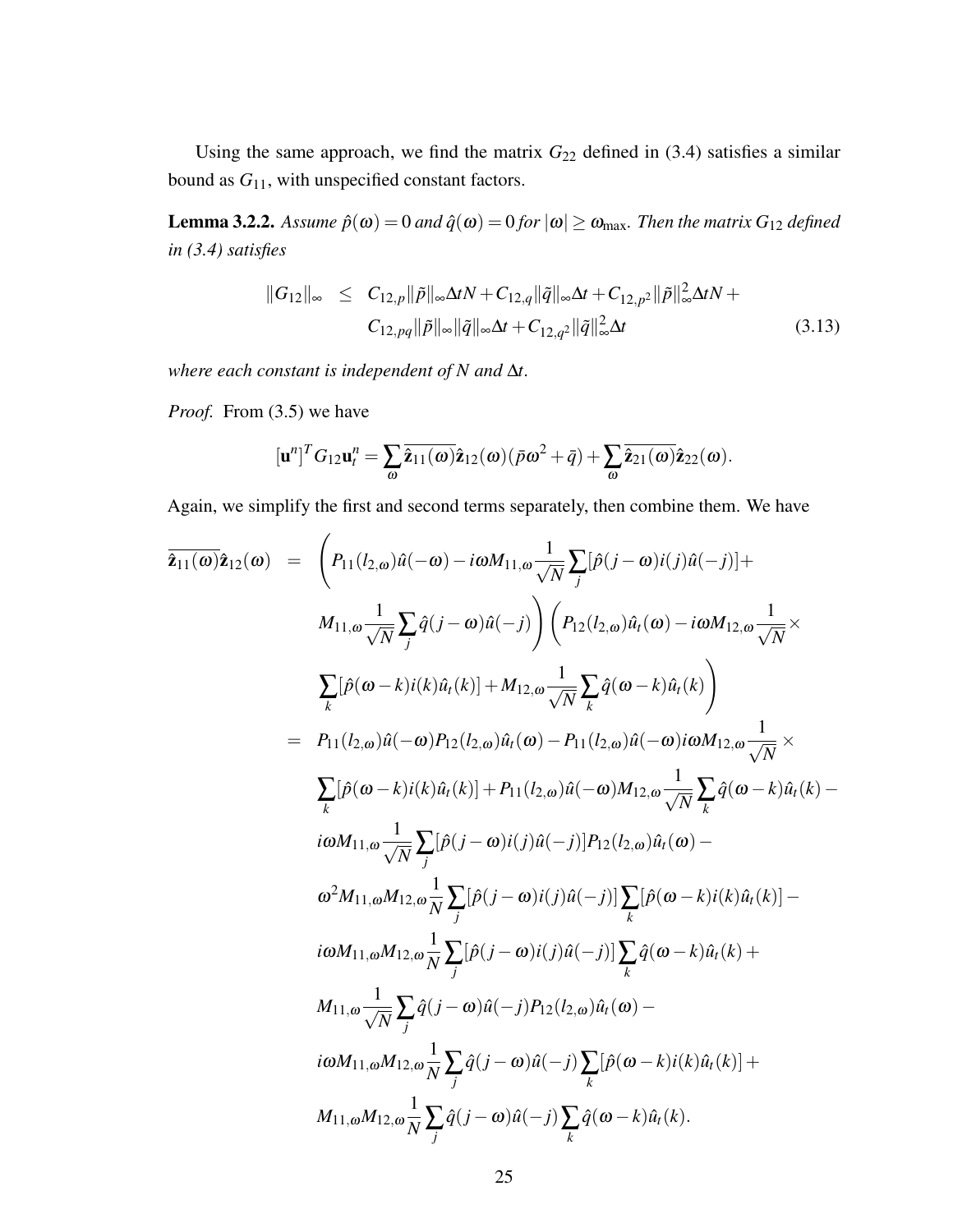<span id="page-30-0"></span>Let 
$$
s_2 = \sum_{\omega} \overline{\rho_{11}(t_2,\omega)} \hat{a}(\omega) (\bar{\rho}\omega^2 + \bar{q})
$$
. We have  
\n
$$
s_2 = \sum_{\omega} P_{11}(t_2,\omega) \hat{a}(-\omega) P_{12}(t_2,\omega) \hat{a}(\omega) (\bar{\rho}\omega^2 + \bar{q}) -
$$
\n
$$
\sum_{\omega} \sum_{k} \hat{a}(-\omega) \hat{a}_{k}(k) \left[ P_{11}(t_2,\omega) i\omega M_{12,\omega} \frac{1}{\sqrt{N}} \hat{\rho}(\omega - k) i(k) (\bar{\rho}\omega^2 + \bar{q}) \right] +
$$
\n
$$
\sum_{\omega} \sum_{k} \hat{a}(-\omega) \hat{a}_{k}(k) \left[ P_{11}(t_2,\omega) M_{12,\omega} \frac{1}{\sqrt{N}} \hat{\rho}(\omega - k) (\bar{\rho}\omega^2 + \bar{q}) \right] -
$$
\n
$$
\sum_{j} \sum_{\omega} \hat{a}(-j) \hat{a}_{i}(k) \left[ \sum_{\omega} \omega^2 M_{11,\omega} M_{12,\omega} \frac{1}{\sqrt{N}} \hat{\rho}(-\omega) i(j) \hat{\rho}(\omega - k) i(k) (\bar{\rho}\omega^2 + \bar{q}) \right] -
$$
\n
$$
\sum_{j} \sum_{k} \hat{a}(-j) \hat{a}_{i}(k) \left[ \sum_{\omega} i\omega M_{11,\omega} M_{12,\omega} \frac{1}{N} \hat{\rho}(j - \omega) i(j) \hat{\rho}(\omega - k) i(k) (\bar{\rho}\omega^2 + \bar{q}) \right] +
$$
\n
$$
\sum_{j} \sum_{k} \hat{a}(-j) \hat{a}_{i}(k) \left[ \sum_{\omega} i\omega M_{11,\omega} M_{12,\omega} \frac{1}{N} \hat{\rho}(j - \omega) i(j) \hat{\rho}(\omega - k) (\bar{\rho}\omega^2 + \bar{q}) \right] +
$$
\n
$$
\sum_{j} \sum_{k} \hat{a}(-j) \hat{a}_{i}(k) \left[ \sum_{\omega} i\omega M_{11,\omega} M_{12,\omega} \frac{1}{N} \hat{q}(j - \omega) \hat{\rho}(\omega - k) i(k) (\bar{\rho}\
$$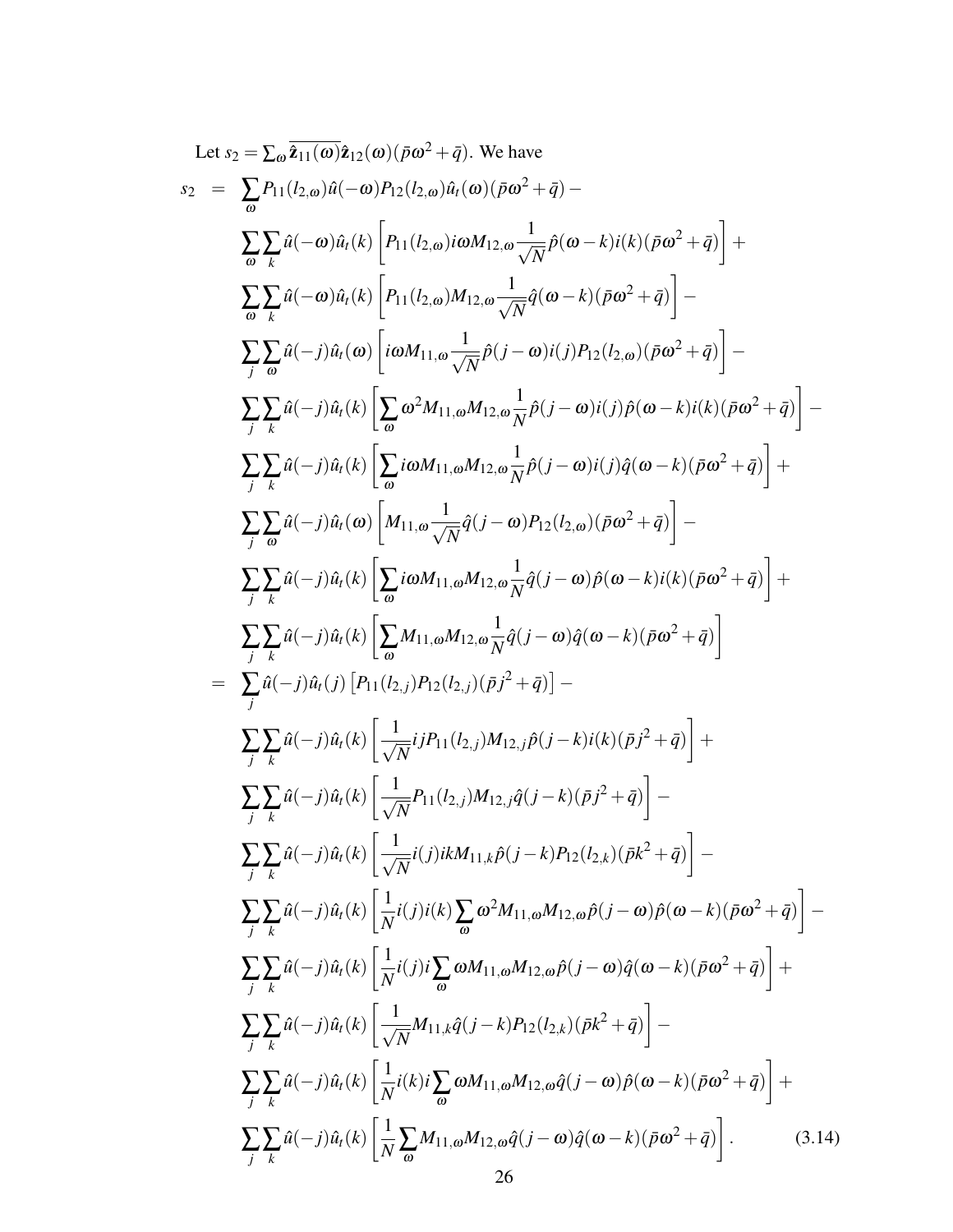Similarly, we have

$$
\hat{a}_{21}(\omega)\hat{a}_{22}(\omega) = \left(P_{21}(l_{2,\omega})\hat{u}(-\omega) - i\omega M_{21,\omega}\frac{1}{\sqrt{N}}\sum_{j}[\hat{p}(j-\omega)i(j)\hat{u}(-j)] + M_{21,\omega}\frac{1}{\sqrt{N}}\sum_{j}\hat{q}(j-\omega)\hat{u}(-j)\right)\left(P_{22}(l_{2,\omega})\hat{u}_{t}(\omega) - i\omega M_{22,\omega}\frac{1}{\sqrt{N}}\right) \times
$$
\n
$$
\sum_{k}[\hat{p}(\omega-k)i(k)\hat{u}_{t}(k)] + M_{22,\omega}\frac{1}{\sqrt{N}}\sum_{k}\hat{q}(\omega-k)\hat{u}_{t}(k)\right)
$$
\n
$$
= P_{21}(l_{2,\omega})\hat{u}(-\omega)P_{22}(l_{2,\omega})\hat{u}_{t}(\omega) - P_{21}(l_{2,\omega})\hat{u}(-\omega)i\omega M_{22,\omega}\frac{1}{\sqrt{N}}\sum_{k}[\hat{p}(\omega-k)i(k)\hat{u}_{t}(k)] + P_{21}(l_{2,\omega})\hat{u}(-\omega)M_{22,\omega}\frac{1}{\sqrt{N}}\sum_{k}[\hat{q}(\omega-k)\hat{u}_{t}(k) - i\omega M_{21,\omega}\frac{1}{\sqrt{N}}\sum_{j}[\hat{p}(j-\omega)i(j)\hat{u}(-j)]P_{22}(l_{2,\omega})\hat{u}_{t}(\omega) -
$$
\n
$$
\omega^{2}M_{21,\omega}\frac{1}{N}\sum_{j}[\hat{p}(j-\omega)i(j)\hat{u}(-j)]M_{22,\omega}\sum_{k}[\hat{p}(\omega-k)i(k)\hat{u}_{t}(k)] - i\omega M_{21,\omega}\frac{1}{N}\sum_{j}[\hat{p}(j-\omega)i(j)\hat{u}(-j)]M_{22,\omega}\sum_{k}\hat{q}(\omega-k)\hat{u}_{t}(k) +
$$
\n
$$
M_{21,\omega}\frac{1}{\sqrt{N}}\sum_{j}\hat{q}(j-\omega)\hat{u}(-j)P_{22}(l_{2,\omega})\hat{u}_{t}(\omega) -
$$
\n
$$
M_{21,\omega}\frac{1}{N}\sum_{j}\hat{q}(j-\omega)\hat{u}(-j)\omega M_{22,\omega}\sum_{k}[\hat{p}(\omega-k
$$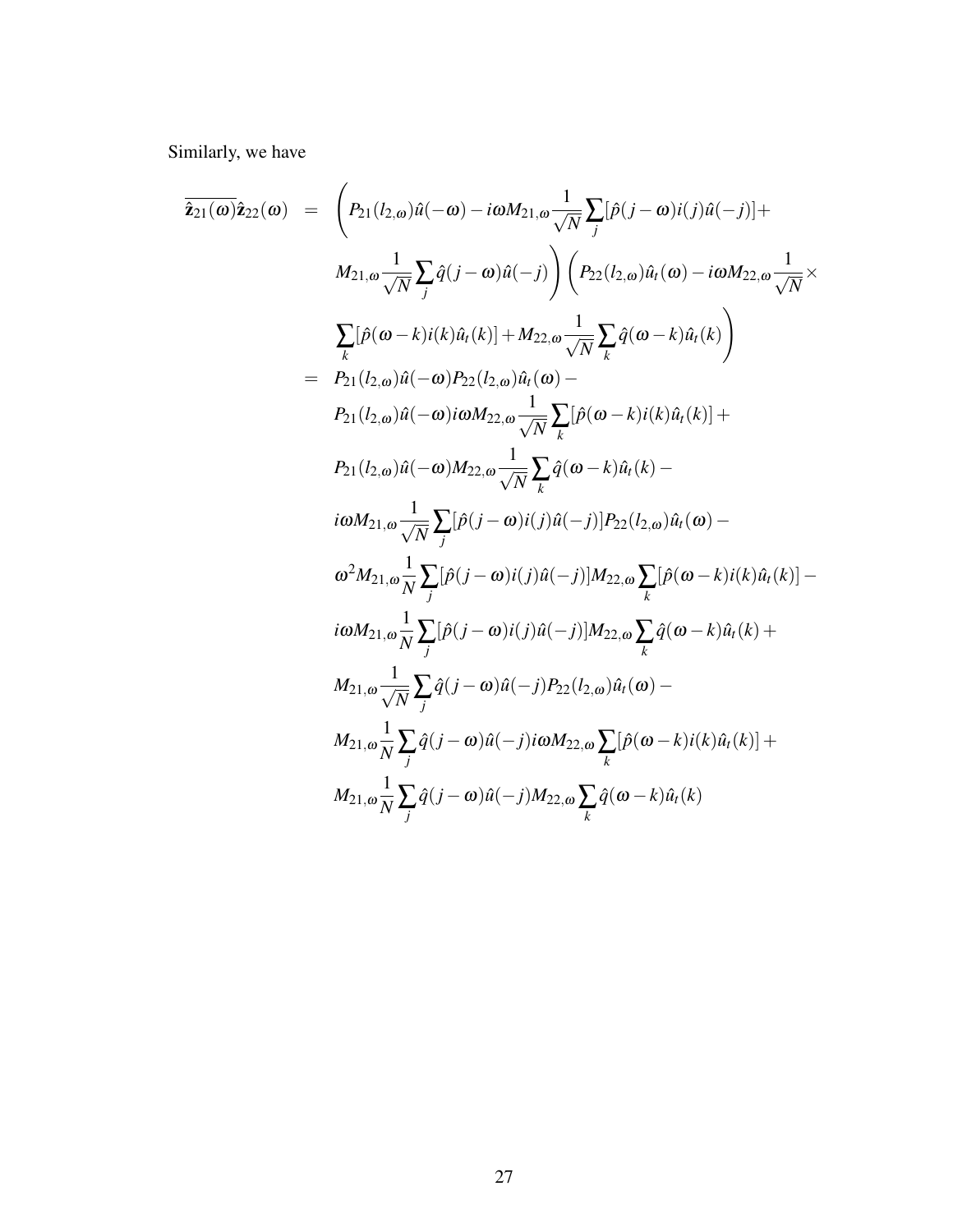which yields

<span id="page-32-0"></span>
$$
\sum_{\omega} \tilde{z}_{21}(\omega) \tilde{z}_{22}(\omega) = \sum_{\omega} P_{21}(l_{2,\omega})\hat{u}(-\omega)P_{22}(l_{2,\omega})\hat{u}_{t}(\omega) - \sum_{\omega} \sum_{k} \hat{u}(-\omega)\hat{u}_{t}(k) \left[ \frac{1}{\sqrt{N}} P_{21}(l_{2,\omega})i\omega M_{22,\omega}\hat{p}(\omega-k)i(k) \right] + \sum_{\omega} \sum_{k} \hat{u}(-\omega)\hat{u}_{t}(k) \left[ \frac{1}{\sqrt{N}} P_{21}(l_{2,\omega})M_{22,\omega}\hat{q}(\omega-k) \right] - \sum_{j} \sum_{\omega} \hat{u}(-j)\hat{u}_{t}(\omega) \left[ \frac{1}{\sqrt{N}}i\omega M_{21,\omega}\hat{p}(j-\omega)i(j)P_{22}(l_{2,\omega}) \right] - \sum_{j} \sum_{k} \hat{u}(-j)\hat{u}_{t}(k) \left[ \sum_{\omega} \omega^{2} M_{21,\omega} \frac{1}{N} \hat{p}(j-\omega)i(j)M_{22,\omega}\hat{p}(\omega-k)i(k) \right] - \sum_{j} \sum_{k} \hat{u}(-j)\hat{u}_{t}(k) \left[ \sum_{\omega} i\omega M_{21,\omega} \frac{1}{N} \hat{p}(j-\omega)i(j)M_{22,\omega}\hat{q}(\omega-k) \right] + \sum_{j} \sum_{\omega} \hat{u}(-j)\hat{u}_{t}(\omega) \left[ M_{21,\omega} \frac{1}{\sqrt{N}} \hat{q}(j-\omega) B_{2}(l_{2,\omega}) \right] - \sum_{j} \sum_{k} \hat{u}(-j)\hat{u}_{t}(k) \left[ \sum_{\omega} M_{21,\omega} \frac{1}{N} \hat{q}(j-\omega) B_{22}(\omega_{2,\omega}) \right] - \sum_{j} \sum_{k} \hat{u}(-j)\hat{u}_{t}(j) \left[ \sum_{\omega} M_{21,\omega} \frac{1}{N} \hat{q}(j-\omega) M_{22,\omega} \hat{q}(\omega-k) \right] + \sum_{j} \sum_{k} \hat{u}(-j)\hat{u}_{t}(k) \left[ \sum_{\omega} M_{21,\omega} \frac{1}{N} \hat{q}(j-\omega) M_{22,\omega} \hat
$$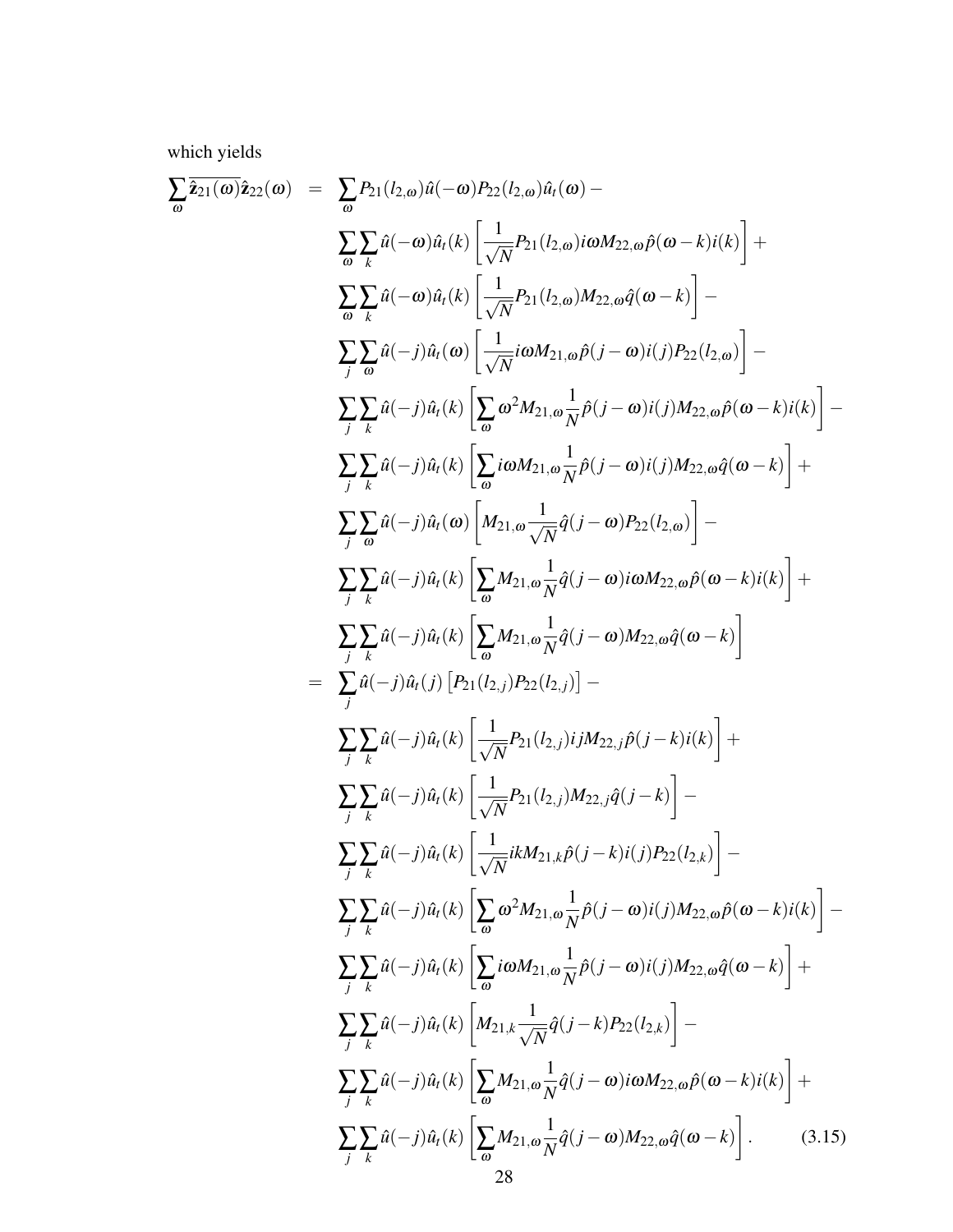Putting the two equations [\(3.14\)](#page-30-0) and [\(3.15\)](#page-32-0) together, we obtain

$$
\sum_{\omega} \sum_{\omega} \hat{I}_{11}(\omega) \hat{I}_{12}(\omega) (\bar{p} \omega^{2} + \bar{q}) + \sum_{\omega} \hat{I}_{21}(\omega) \hat{I}_{22}(\omega) \n= \sum_{\omega} P_{11}(t_{2,j}) \hat{u}(-j) P_{12}(t_{2,j}) \hat{u}_{i}(j) (\bar{p}_{j}^{2} + \bar{q}) -\n\sum_{\omega} \sum_{k} \hat{u}(-j) \hat{u}_{i}(k) \left[ \frac{1}{\sqrt{N}} i P_{11}(t_{2,j}) M_{12,j} \hat{p}(j-k) i(k) (\bar{p}_{j}^{2} + \bar{q}) \right] +\n\sum_{\omega} \sum_{k} \hat{u}(-j) \hat{u}_{i}(k) \left[ \frac{1}{\sqrt{N}} P_{11}(t_{2,j}) M_{12,j} \hat{q}(j-k) (\bar{p}_{j}^{2} + \bar{q}) \right] -\n\sum_{\omega} \sum_{k} \hat{u}(-j) \hat{u}_{i}(k) \left[ \frac{1}{\sqrt{N}} i(j) i k M_{11,k} \hat{p}(j-k) P_{12}(t_{2,k}) (\bar{p}k^{2} + \bar{q}) \right] -\n\sum_{\omega} \sum_{k} \hat{u}(-j) \hat{u}_{i}(k) \left[ \frac{1}{N} i(j) i(k) \sum_{\omega} \omega^{2} M_{11,\omega} M_{12,\omega} \hat{p}(j-\omega) \hat{p}(\omega-k) (\bar{p}\omega^{2} + \bar{q}) \right] -\n\sum_{\omega} \sum_{k} \hat{u}(-j) \hat{u}_{i}(k) \left[ \frac{1}{N} i(j) i \sum_{\omega} \omega M_{11,\omega} M_{12,\omega} \hat{p}(j-\omega) \hat{q}(\omega-k) (\bar{p}\omega^{2} + \bar{q}) \right] +\n\sum_{\omega} \sum_{k} \hat{u}(-j) \hat{u}_{i}(k) \left[ \frac{1}{N} i(k) i \sum_{\omega} \omega M_{11,\omega} M_{12,\omega} \hat{p}(j-\omega) \hat{p}(\omega-k) (\bar{p}\omega^{2} + \bar{q}) \right] +\n\sum_{\omega} \sum_{k} \hat{u}(-
$$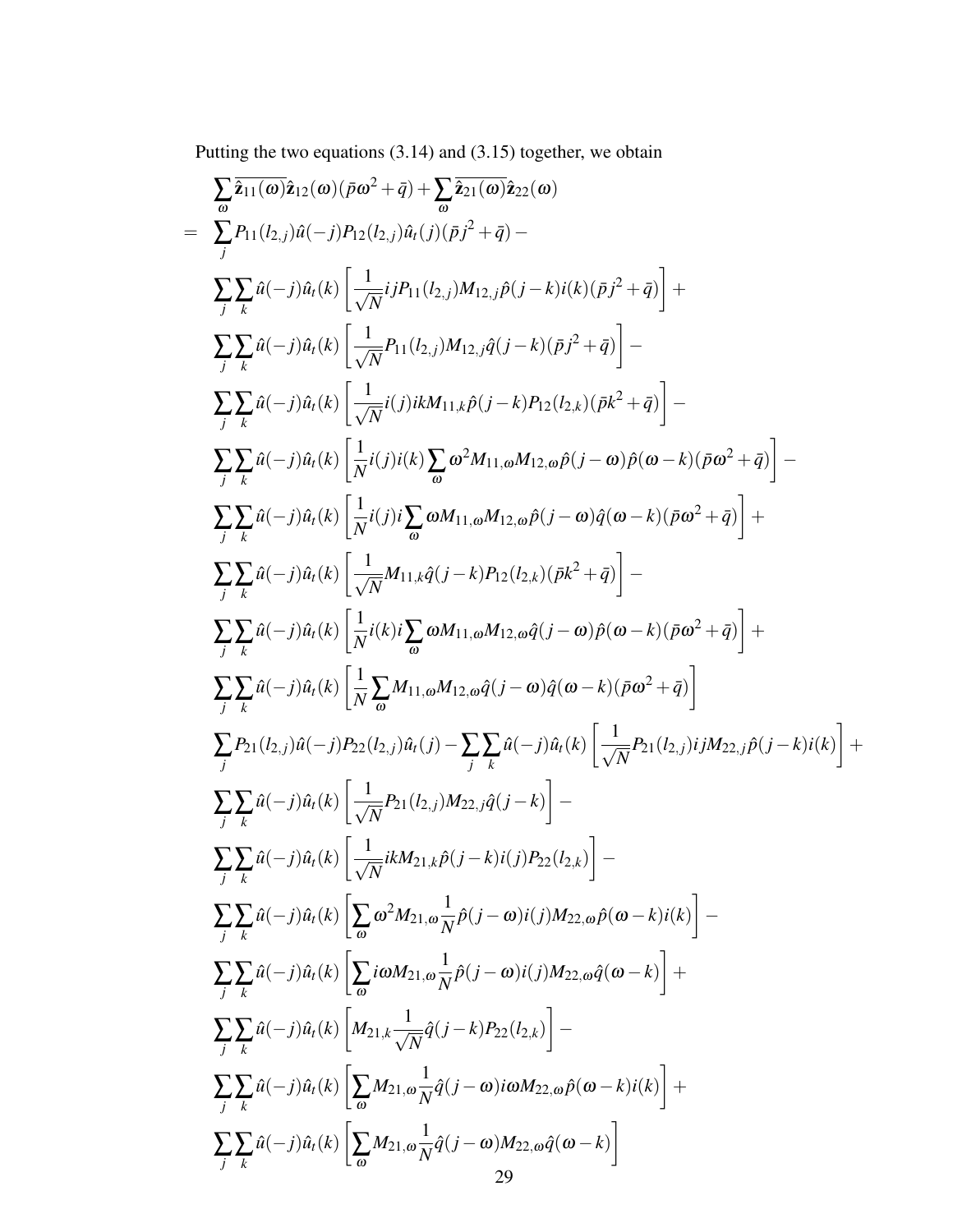$$
= \sum_{j} P_{11}(t_{2,j})\hat{u}(-j)P_{12}(t_{2,j})\hat{u}_{t}(j)(\bar{p}j^{2}+\bar{q}) + \sum_{j} P_{11}(t_{2,j})\hat{u}(-e)P_{22}(t_{2,j})\hat{u}_{t}(j) -
$$
\n
$$
\sum_{j} \sum_{k} \hat{u}(-j)\hat{u}_{t}(k) \left[ \frac{1}{\sqrt{N}} i(j)ikM_{11,k}\hat{p}(j-k)P_{12}(t_{2,k})(\bar{p}k^{2}+\bar{q}) \right] +
$$
\n
$$
\sum_{j} \sum_{k} \hat{u}(-j)\hat{u}_{t}(k) \left[ \frac{1}{\sqrt{N}} M_{11,k}\hat{q}(j-k)P_{12}(t_{2,k})(\bar{p}k^{2}+\bar{q}) \right] +
$$
\n
$$
\sum_{j} \sum_{k} \hat{u}(-j)\hat{u}_{t}(k) \left[ \frac{1}{\sqrt{N}} iki(j)M_{21,k}\hat{p}(j-k)P_{22}(t_{2,k}) \right] -
$$
\n
$$
\sum_{j} \sum_{k} \hat{u}(-j)\hat{u}_{t}(k) \left[ \frac{1}{\sqrt{N}} i jP_{11}(t_{2,j})M_{12,j}\hat{p}(j-k) i(k) (\bar{p}j^{2}+\bar{q}) \right] +
$$
\n
$$
\sum_{j} \sum_{k} \hat{u}(-j)\hat{u}_{t}(k) \left[ \frac{1}{\sqrt{N}} P_{11}(t_{2,j})M_{12,j}\hat{q}(j-k) j(k) \right] +
$$
\n
$$
\sum_{j} \sum_{k} \hat{u}(-j)\hat{u}_{t}(k) \left[ \frac{1}{\sqrt{N}} P_{21}(t_{2,j}) i jM_{22,j}\hat{q}(j-k) \right] -
$$
\n
$$
\sum_{j} \sum_{k} \hat{u}(-j)\hat{u}_{t}(k) \left[ \frac{1}{\sqrt{N}} P_{21}(t_{2,j}) i jM_{22,j}\hat{q}(j-k) \right] -
$$
\n
$$
\sum_{j} \sum_{k} \hat{u}(-j)\hat{u}_{t}(k) \left[ \frac{1}{\sqrt{N}} P_{21}(t_{2,j})M_{22,j}\hat{q}(j-k)
$$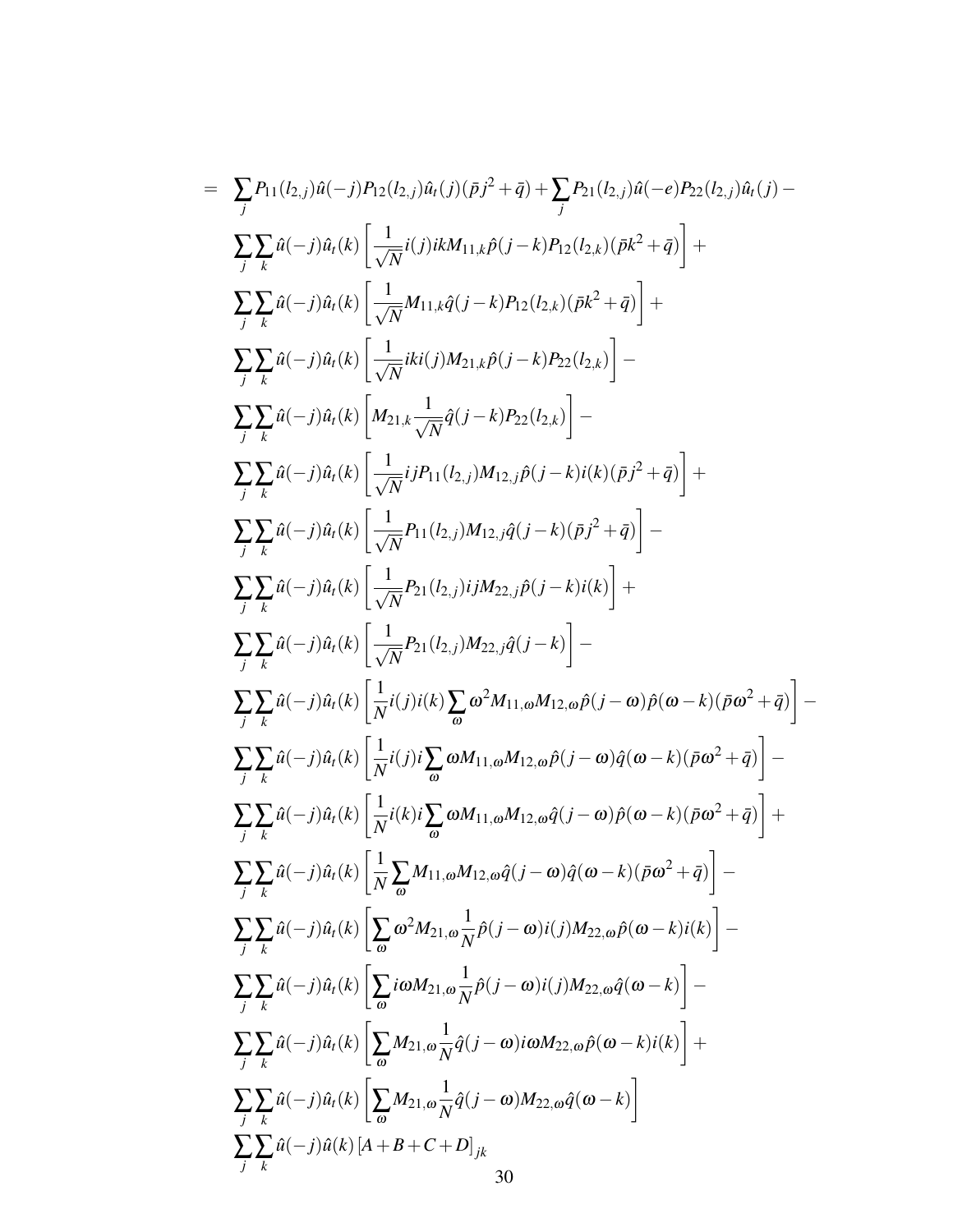where

$$
A_{jj} = P_{11}(l_{2,j})P_{12}(l_{2,j})(\bar{p}j^{2} + \bar{q}) + P_{21}(l_{2,j})P_{22}(l_{2,j})
$$
  
\n
$$
= \cos\left((\bar{p}j^{2} + \bar{q})^{1/2}\Delta t\right)(\bar{p}j^{2} + q)^{-1/2}\sin\left(\sqrt{\bar{p}j^{2} + q}\Delta t\right)(\bar{p}j^{2} + \bar{q}) +
$$
  
\n
$$
\left(-(\bar{p}j^{2} + \bar{q})^{1/2}\sin\left((\bar{p}j^{2} + \bar{q})^{1/2}\Delta t\right)\cos\left(\sqrt{\bar{p}j^{2} + \bar{q}}\Delta t\right)\right)
$$
  
\n
$$
= \cos\left((\bar{p}j^{2} + \bar{q})^{1/2}\Delta t\right)(\bar{p}j^{2} + q)^{1/2}\sin\left(\sqrt{\bar{p}j^{2} + q}\Delta t\right) -
$$
  
\n
$$
(\bar{p}j^{2} + \bar{q})^{1/2}\sin\left((\bar{p}j^{2} + \bar{q})^{1/2}\Delta t\right)\cos\left(\sqrt{\bar{p}j^{2} + \bar{q}}\Delta t\right)
$$
  
\n
$$
= 0,
$$

$$
B_{jk} = \frac{1}{\sqrt{N}} i(j) ik M_{11,k} \hat{p}(j-k) P_{12}(l_{2,k}) (\bar{p}k^2 + \bar{q}) + \frac{1}{\sqrt{N}} M_{11,k} \hat{q}(j-k) P_{12}(l_{2,k}) (\bar{p}k^2 + \bar{q}) + \frac{1}{\sqrt{N}} i(j) ik M_{21,k} \hat{p}(j-k) P_{22}(l_{2,k}) + M_{21,k} \frac{1}{\sqrt{N}} \hat{q}(j-k) P_{22}(l_{2,k}),
$$

$$
C_{jk} = \frac{1}{\sqrt{N}} i j P_{11}(l_{2,j}) M_{12,j} \hat{p}(j-k) i(k) (\bar{p} j^2 + \bar{q}) + \frac{1}{\sqrt{N}} P_{11}(l_{2,j}) M_{12,j} \hat{q}(j-k) (\bar{p} j^2 + \bar{q}) + \frac{1}{\sqrt{N}} P_{21}(l_{2,j}) i j M_{22,j} \hat{p}(j-k) i(k) + \frac{1}{\sqrt{N}} P_{21}(l_{2,j}) M_{22,j} \hat{q}(j-k),
$$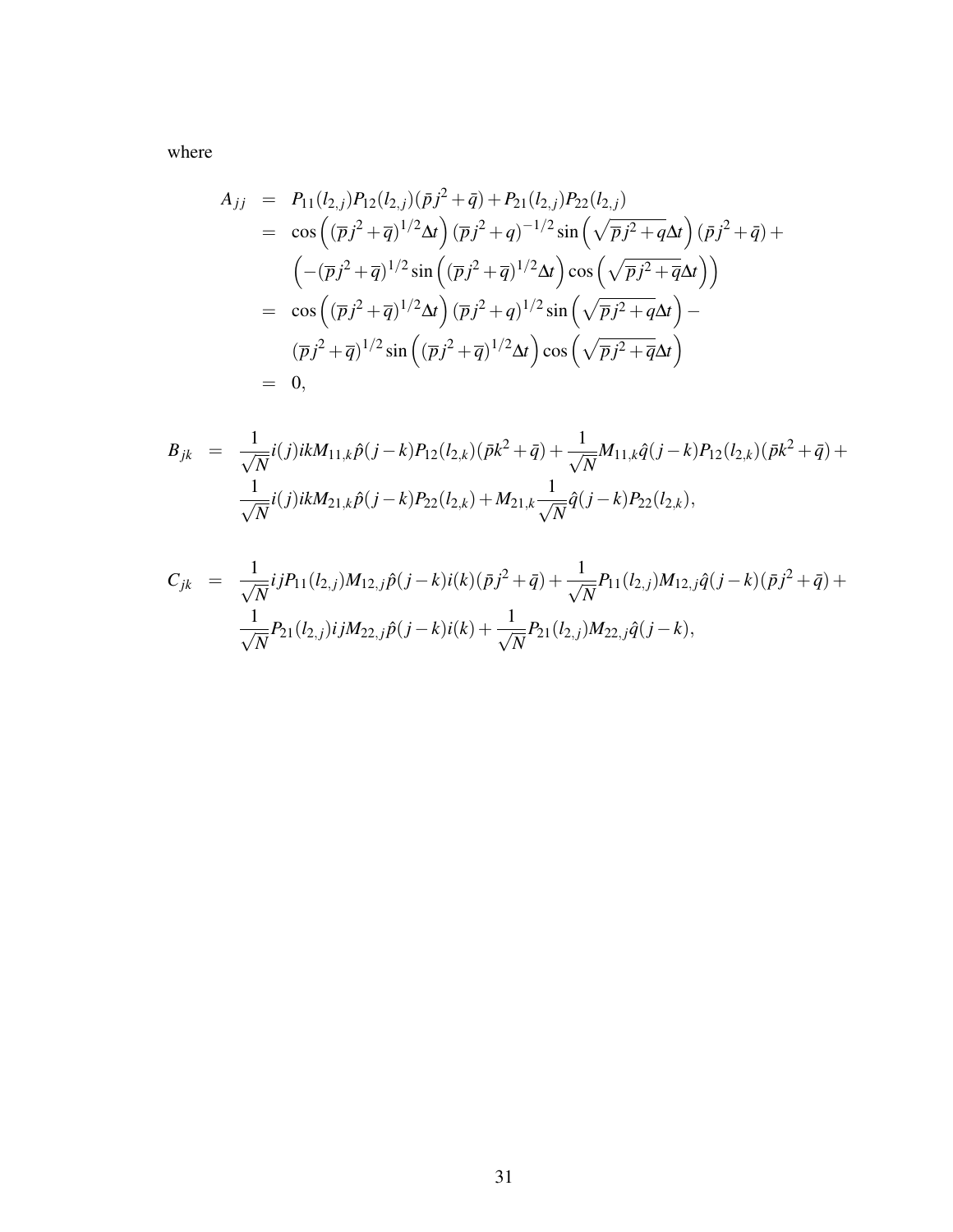and

$$
D_{jk} = \frac{1}{N}i(j)i(k)\sum_{\omega} \omega^{2}M_{11,\omega}M_{12,\omega}\hat{p}(j-\omega)\hat{p}(\omega-k)(\bar{p}\omega^{2}+\bar{q}) +
$$
  
\n
$$
\frac{1}{N}i(j)i\sum_{\omega} \omega M_{11,\omega}M_{12,\omega}\hat{p}(j-\omega)\hat{q}(\omega-k)(\bar{p}\omega^{2}+\bar{q}) +
$$
  
\n
$$
\frac{1}{N}(k)i\sum_{\omega} \omega M_{11,\omega}M_{12,\omega}\hat{q}(j-\omega)\hat{p}(\omega-k)(\bar{p}\omega^{2}+\bar{q}) +
$$
  
\n
$$
\frac{1}{N}\sum_{\omega} M_{11,\omega}M_{12,\omega}\hat{q}(j-\omega)\hat{q}(\omega-k)(\bar{p}\omega^{2}+\bar{q}) +
$$
  
\n
$$
\sum_{\omega} \omega^{2}M_{21,\omega}\frac{1}{N}\hat{p}(j-\omega)i(j)M_{22,\omega}\hat{p}(\omega-k)i(k) +
$$
  
\n
$$
\sum_{\omega} i\omega M_{21,\omega}\frac{1}{N}\hat{q}(j-\omega)i\omega M_{22,\omega}\hat{q}(\omega-k) +
$$
  
\n
$$
\sum_{\omega} M_{21,\omega}\frac{1}{N}\hat{q}(j-\omega)i\omega M_{22,\omega}\hat{p}(\omega-k)i(k) +
$$
  
\n
$$
\sum_{\omega} M_{21,\omega}\frac{1}{N}\hat{q}(j-\omega)M_{22,\omega}\hat{p}(\omega-k) +
$$
  
\n
$$
\frac{1}{N}i(j)i(k)\sum_{\omega} \omega^{2}M_{11,\omega}M_{12,\omega}\hat{p}(j-\omega)\hat{p}(\omega-k)(\bar{p}\omega^{2}+\bar{q}) +
$$
  
\n
$$
\frac{1}{N}i(j)i\sum_{\omega} \omega M_{11,\omega}M_{12,\omega}\hat{p}(j-\omega)\hat{q}(\omega-k) +
$$
  
\n
$$
\frac{1}{N}i(k)i\sum_{\omega} \omega M_{21,\omega}\hat{p}(j-\omega)M_{22,\omega}\hat{q}(\omega-k) +
$$
  
\n
$$
\frac{1}{N}i(k)i\sum_{\omega} \omega M_{21,\omega}\hat{p}(
$$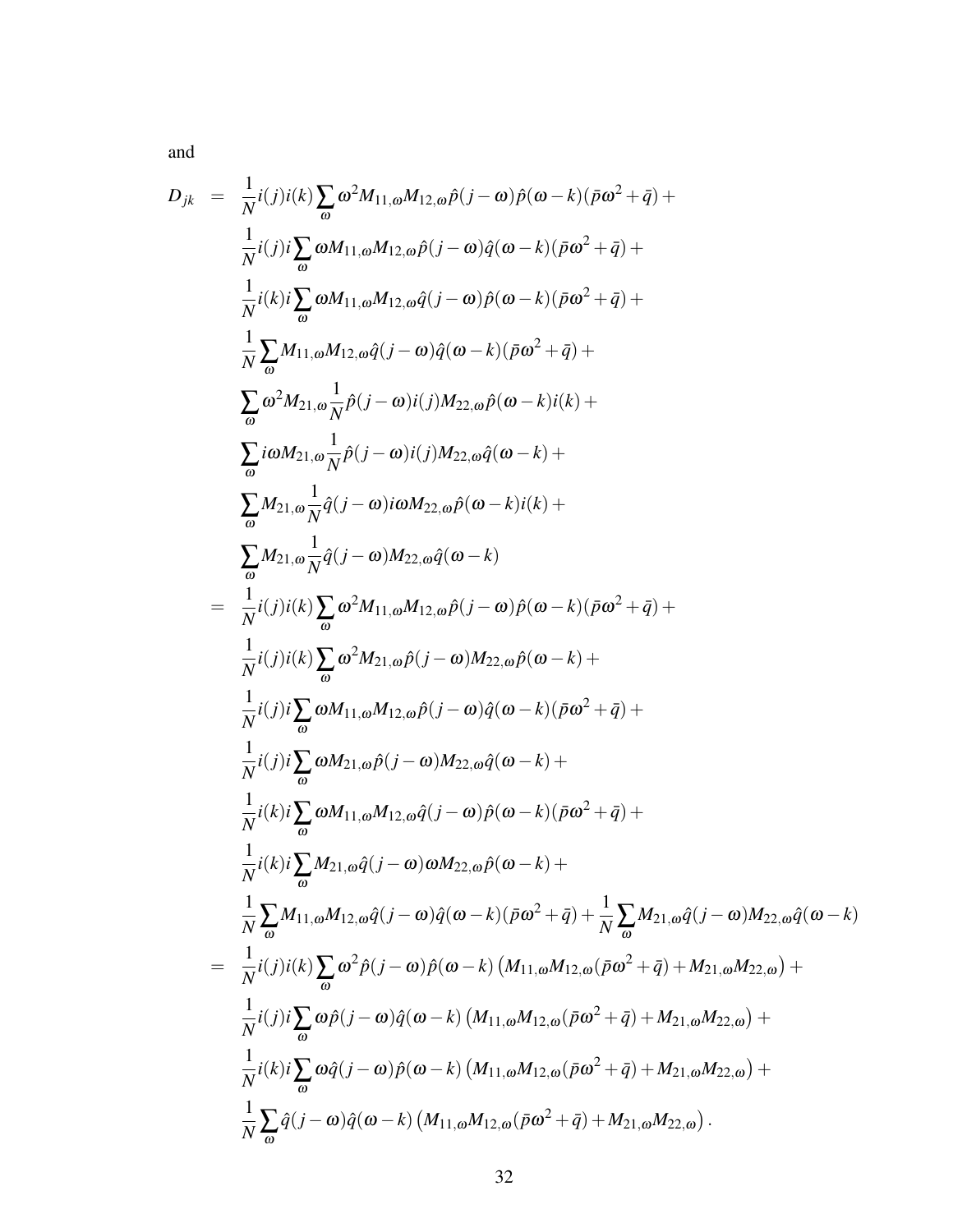To get an upper bound for  $||G_{12}||_{\infty}$ , we use the following bounds on  $P_{ij}$  and  $M_{ij,\omega}$ :

$$
|P_{12}(l_{2,\omega})| \le |l_{2,\omega}^{-1/2} \sin(l_{2,\omega}^{1/2} \Delta t)| \le |l_{2,\omega}^{-1/2}| l_{2,\omega}^{1/2} \Delta t = \Delta t,
$$
  
\n
$$
|M_{11,\omega}| = |M_{22,\omega}| \le \frac{2}{\overline{p}\omega^2},
$$
  
\n
$$
|M_{12,\omega}| \le \frac{2\Delta t}{\overline{p}\omega^2}.
$$

Then

$$
|B_{jk}| \leq \left| \frac{1}{\sqrt{N}} jk \frac{2}{\bar{p}k^2} \hat{p}(j-k) \Delta t (\bar{p}k^2 + \bar{q}) + \frac{1}{\sqrt{N}} \frac{2}{\bar{p}k^2} \hat{q}(j-k) \Delta t (\bar{p}k^2 + \bar{q}) + \frac{1}{\sqrt{N}} jk \Delta t \left( 1 + \frac{2\bar{q}}{\bar{p}k^2} \right) \hat{p}(j-k) + \Delta t \left( 1 + \frac{2\bar{q}}{\bar{p}k^2} \right) \frac{1}{\sqrt{N}} \hat{q}(j-k) \right|
$$
  
\n
$$
= \left| \frac{1}{\sqrt{N}} jk \hat{p}(j-k) \Delta t \left( \frac{2}{\bar{p}k^2} (\bar{p}k^2 + \bar{q}) + \left( 1 + \frac{2\bar{q}}{\bar{p}k^2} \right) \right) + \frac{1}{\sqrt{N}} \hat{q}(j-k) \Delta t \left( \frac{2}{\bar{p}k^2} (\bar{p}k^2 + \bar{q}) + \left( 1 + \frac{2\bar{q}}{\bar{p}k^2} \right) \right) \right|
$$
  
\n
$$
= \left| \frac{1}{\sqrt{N}} jk \hat{p}(j-k) \Delta t \left( 3 + \frac{4\bar{q}}{\bar{p}k^2} \right) + \frac{1}{\sqrt{N}} \hat{q}(j-k) \Delta t \left( 3 + \frac{4\bar{q}}{\bar{p}k^2} \right) \right|
$$
  
\n
$$
\leq \left| \frac{1}{\sqrt{N}} jk \hat{p}(j-k) \Delta t \left( 3 + \frac{4\bar{q}}{\bar{p}} \right) + \frac{1}{\sqrt{N}} \hat{q}(j-k) \Delta t \left( 3 + \frac{4\bar{q}}{\bar{p}} \right) \right|,
$$

$$
\begin{array}{lcl} |C_{jk}| & \leq & \left| \frac{1}{\sqrt{N}} j \frac{2\Delta t}{\bar{p} j^2} \hat{p}(j-k) k(\bar{p} j^2 + \bar{q}) + \frac{1}{\sqrt{N}} \frac{2\Delta t}{\bar{p} j^2} \hat{q}(j-k) (\bar{p} j^2 + \bar{q}) + \\ & & \frac{1}{\sqrt{N}} (\bar{p} j^2 + \bar{q}) \Delta t j \frac{2}{\bar{p} j^2} \hat{p}(j-k) k + \frac{1}{\sqrt{N}} (\bar{p} j^2 + \bar{q}) \Delta t \frac{2}{\bar{p} j^2} 2 \hat{q}(j-k) \right| \\ & = & \left| \frac{1}{\sqrt{N}} j k \hat{p}(j-k) (\bar{p} j^2 + \bar{q}) \Delta t \left( \frac{2}{\bar{p} j^2} + \frac{2}{\bar{p} j^2} \right) + \frac{1}{\sqrt{N}} \hat{q}(j-k) (\bar{p} j^2 + \bar{q}) \Delta t \left( \frac{2}{\bar{p} j^2} + \frac{2}{\bar{p} j^2} \right) \right| \\ & \leq & \left| \frac{1}{\sqrt{N}} j k \hat{p}(j-k) (\bar{p} j^2 + \bar{q}) \Delta t \left( \frac{4}{\bar{p} j^2} \right) + \frac{1}{\sqrt{N}} \hat{q}(j-k) (\bar{p} j^2 + \bar{q}) \Delta t \left( \frac{4}{\bar{p} j^2} \right) \right| \\ & \leq & \left| \frac{1}{\sqrt{N}} j k \hat{p}(j-k) (\bar{p} j^2 + \bar{q}) \Delta t \left( \frac{2}{\bar{p} j^2} + \frac{2}{\bar{p} j^2} \right) + \frac{1}{\sqrt{N}} \hat{q}(j-k) (\bar{p} j^2 + \bar{q}) \Delta t \left( \frac{2}{\bar{p} j^2} + \frac{2}{\bar{p} j^2} \right) \right| \\ & \leq & \left| \frac{1}{\sqrt{N}} j k \hat{p}(j-k) \Delta t \left( 4 + \frac{4 \bar{q}}{\bar{p}} \right) + \frac{1}{\sqrt{N}} \hat{q}(j-k) \Delta t \left( 4 + \frac{4 \bar{q}}{\bar{
$$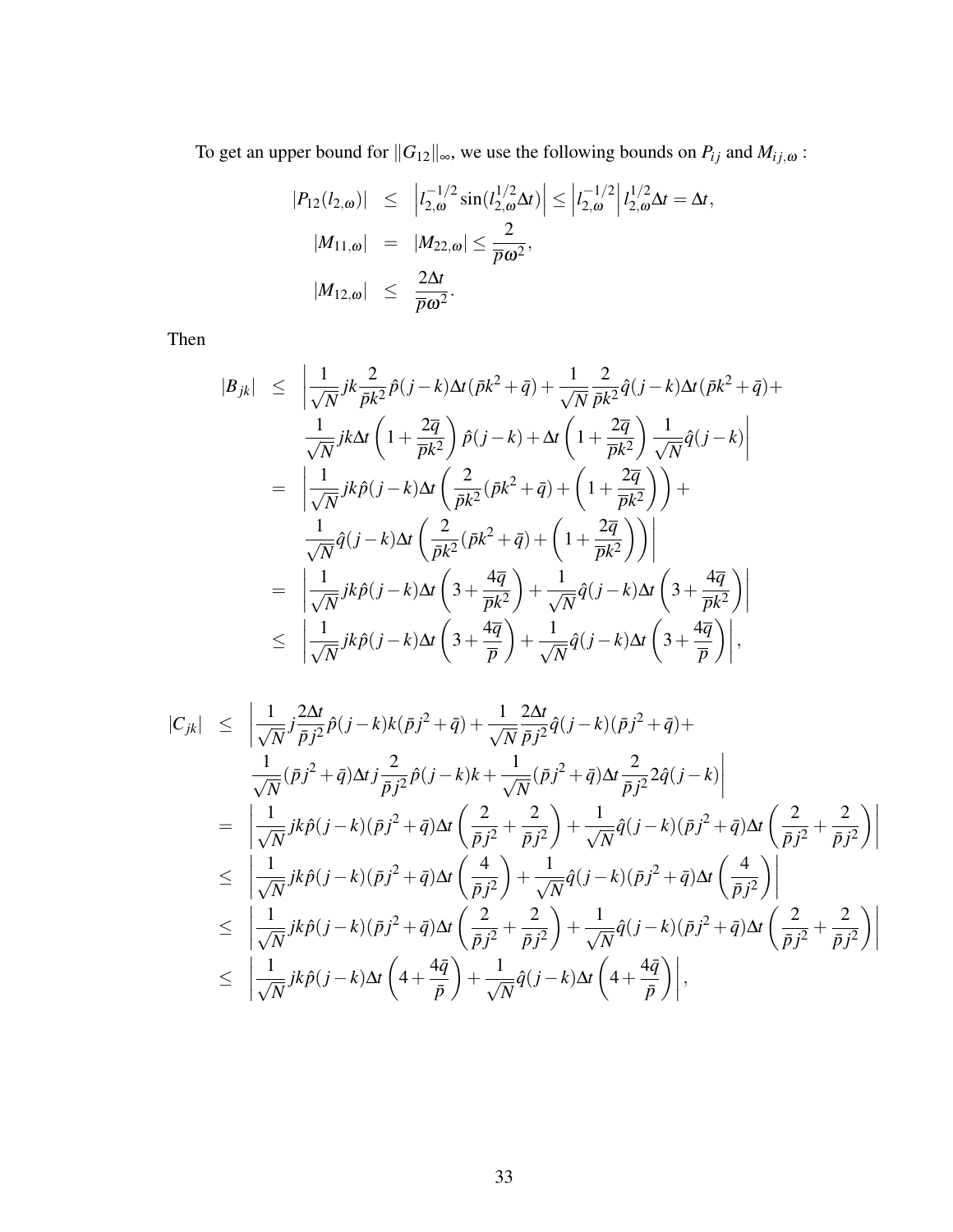and

$$
|D_{jk}| \leq \left| \frac{1}{N} i(j)i(k) \sum_{\omega} \omega^2 \hat{p}(j-\omega) \hat{p}(\omega-k) \left( \frac{2}{\bar{p}\omega^2} \frac{2\Delta t}{\bar{p}\omega^2} (\bar{p}\omega^2+\bar{q}) + \Delta t \left( 1 + \frac{2\bar{q}}{\bar{p}\omega^2} \right) \frac{2}{\bar{p}\omega^2} \right) + \frac{1}{N} i(j)i \sum_{\omega} \omega \hat{p}(j-\omega) \hat{q}(\omega-k) \left( \frac{2}{\bar{p}\omega^2} \frac{2\Delta t}{\bar{p}\omega^2} (\bar{p}\omega^2+\bar{q}) + \Delta t \left( 1 + \frac{2\bar{q}}{\bar{p}\omega^2} \right) \frac{2}{\bar{p}\omega^2} \right) + \frac{1}{N} i(k)i \sum_{\omega} \omega \hat{q}(j-\omega) \hat{p}(\omega-k) \left( \frac{2}{\bar{p}\omega^2} \frac{2\Delta t}{\bar{p}\omega^2} (\bar{p}\omega^2+\bar{q}) + \Delta t \left( 1 + \frac{2\bar{q}}{\bar{p}\omega^2} \right) \frac{2}{\bar{p}\omega^2} \right) + \frac{1}{N} \sum_{\omega} \hat{q}(j-\omega) \hat{q}(\omega-k) \left( \frac{2}{\bar{p}\omega^2} \frac{2\Delta t}{\bar{p}\omega^2} (\bar{p}\omega^2+\bar{q}) + \Delta t \left( 1 + \frac{2\bar{q}}{\bar{p}\omega^2} \right) \frac{2}{\bar{p}\omega^2} \right) + \frac{1}{N} i(j)i (k) \sum_{\omega} \omega^2 \hat{p}(j-\omega) \hat{p}(\omega-k) \left( \frac{4\Delta t}{\bar{p}\omega^2} + \frac{4\Delta t \bar{q}}{(\bar{p}\omega^2)^2} + \frac{2\Delta t}{\bar{p}\omega^2} + \frac{4\Delta t \bar{q}}{(\bar{p}\omega^2)^2} \right) + \frac{1}{N} i(j)i \sum_{\omega} \omega \hat{q}(j-\omega) \hat{q}(\omega-k) \left( \frac{4\Delta t}{\bar{p}\omega^2} + \frac{4\Delta t \bar{q}}{(\bar{p}\omega^2)^2} + \frac{4\Delta
$$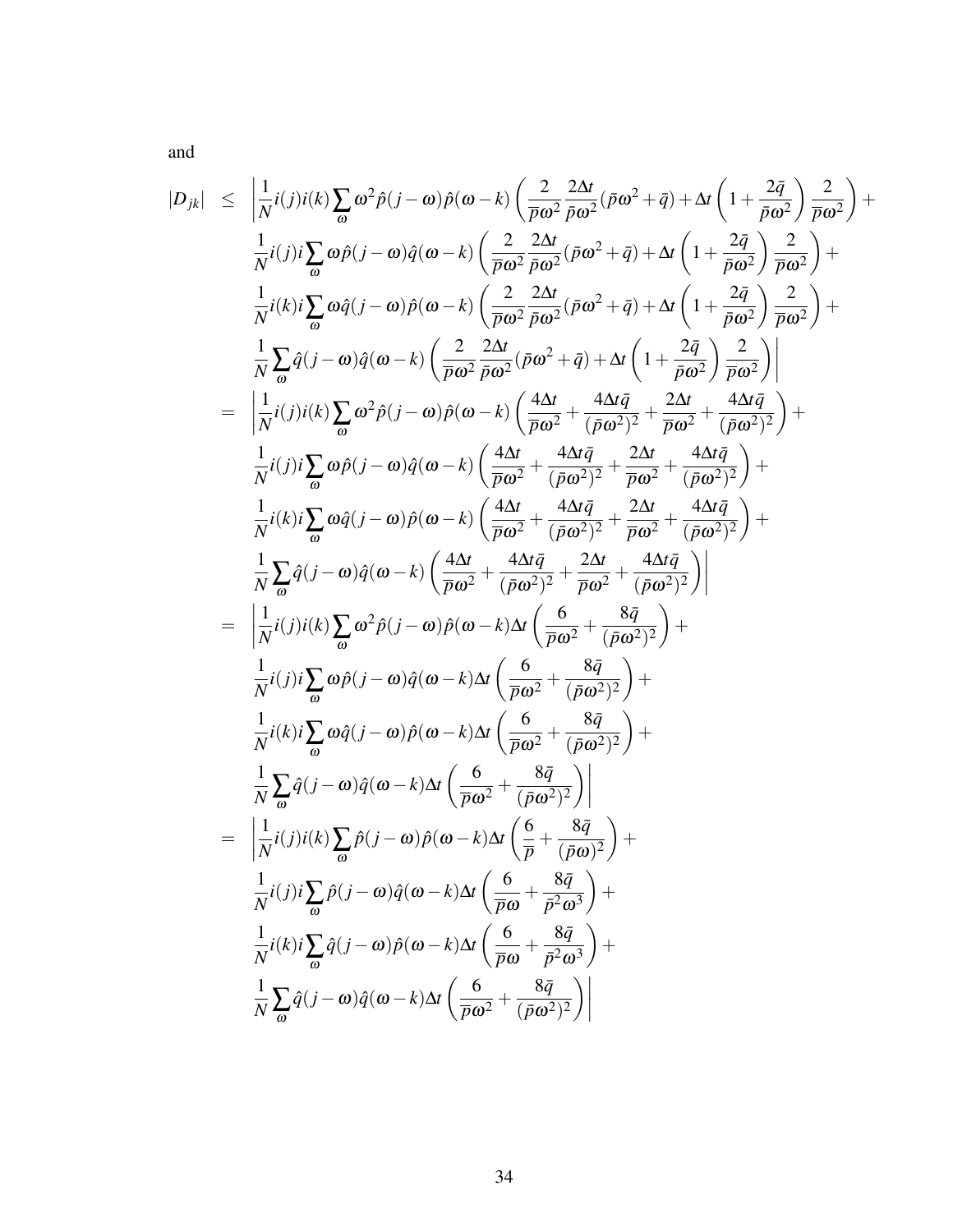$$
\leq \left| \frac{1}{N} i(j) i(k) \sum_{\omega} \hat{p}(j - \omega) \hat{p}(\omega - k) \Delta t \left( \frac{6}{\overline{p}} + \frac{8\overline{q}}{\overline{p}^2} \right) + \frac{1}{N} i(j) i \sum_{\omega} \hat{p}(j - \omega) \hat{q}(\omega - k) \Delta t \left( \frac{6}{\overline{p}\omega} + \frac{8\overline{q}}{\overline{p}^2 \omega} \right) + \frac{1}{N} i(k) i \sum_{\omega} \hat{q}(j - \omega) \hat{p}(\omega - k) \Delta t \left( \frac{6}{\overline{p}\omega} + \frac{8\overline{q}}{\overline{p}^2 \omega} \right) + \frac{1}{N} \sum_{\omega} \hat{q}(j - \omega) \hat{q}(\omega - k) \Delta t \left( \frac{6}{\overline{p}\omega^2} + \frac{8\overline{q}}{\overline{p}^2 \omega^2} \right) \right|.
$$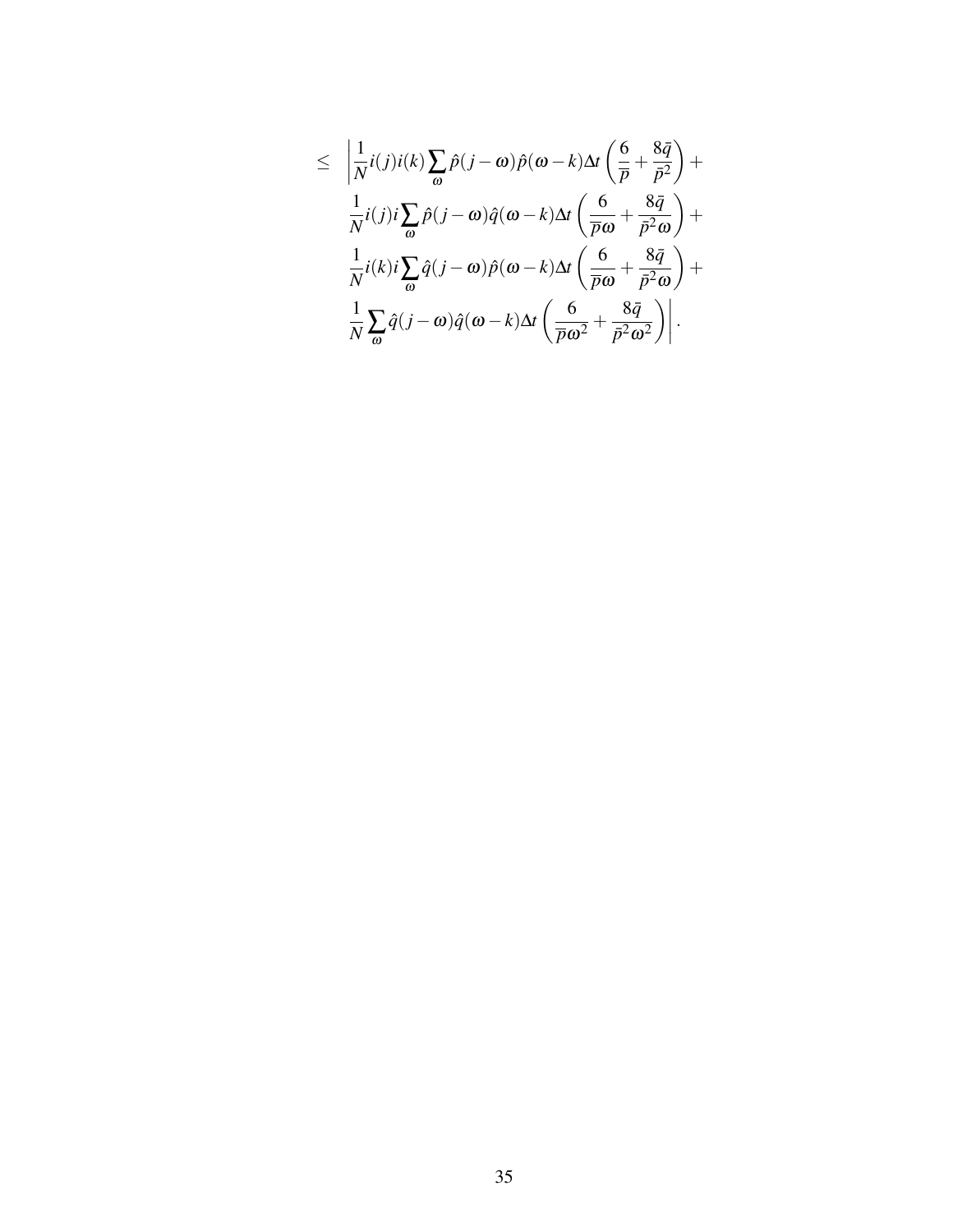From these bounds, we obtain

$$
||G_{12}||_{\infty} \leq \max_{1 \leq j \leq N} \sum_{k=1}^{N} |(A_{jk} + B_{jk} + C_{jk} + D_{jk})(\bar{p}_{j}^{2} + \bar{q})^{-1/2}|
$$
  
\n
$$
\leq \max_{1 \leq j \leq N} \sum_{k=1}^{N} \left| \frac{1}{\sqrt{N}} j k \hat{p}(j-k)(\bar{p}_{j}^{2} + \bar{q})^{-1/2} \Delta t \left(3 + \frac{4\bar{q}}{\bar{p}}\right) \right| +
$$
  
\n
$$
\sum_{k=1}^{N} \left| \frac{1}{\sqrt{N}} j k \hat{p}(j-k)(\bar{p}_{j}^{2} + \bar{q})^{-1/2} \Delta t \left(4 + \frac{4\bar{q}}{\bar{p}}\right) \right| +
$$
  
\n
$$
\sum_{k=1}^{N} \left| \frac{1}{\sqrt{N}} j k \hat{p}(j-k)(\bar{p}_{j}^{2} + \bar{q})^{-1/2} \Delta t \left(4 + \frac{4\bar{q}}{\bar{p}}\right) \right| +
$$
  
\n
$$
\sum_{k=1}^{N} \left| \frac{1}{N} i(j) i(k) \sum_{\omega} \hat{p}(j-\omega) \hat{p}(\omega-k) (\bar{p}_{j}^{2} + \bar{q})^{-1/2} \Delta t \left(\frac{6}{\bar{p}} + \frac{8\bar{q}}{\bar{p}^{2}}\right) \right| +
$$
  
\n
$$
\sum_{k=1}^{N} \left| \frac{1}{N} i(j) i \sum_{\omega} \hat{p}(j-\omega) \hat{q}(\omega-k) (\bar{p}_{j}^{2} + \bar{q})^{-1/2} \Delta t \left(\frac{6}{\bar{p}\omega} + \frac{8\bar{q}}{\bar{p}^{2}}\right) \right| +
$$
  
\n
$$
\sum_{k=1}^{N} \left| \frac{1}{N} i(k) i \sum_{\omega} \hat{q}(j-\omega) \hat{p}(\omega-k) (\bar{p}_{j}^{2} + \bar{q})^{-1/2} \Delta t \left(\frac{6}{\bar{p}\omega} + \frac{8\bar{q}}{\bar{p}^{2}}\right) \right| +
$$
  
\n
$$
\sum_{k
$$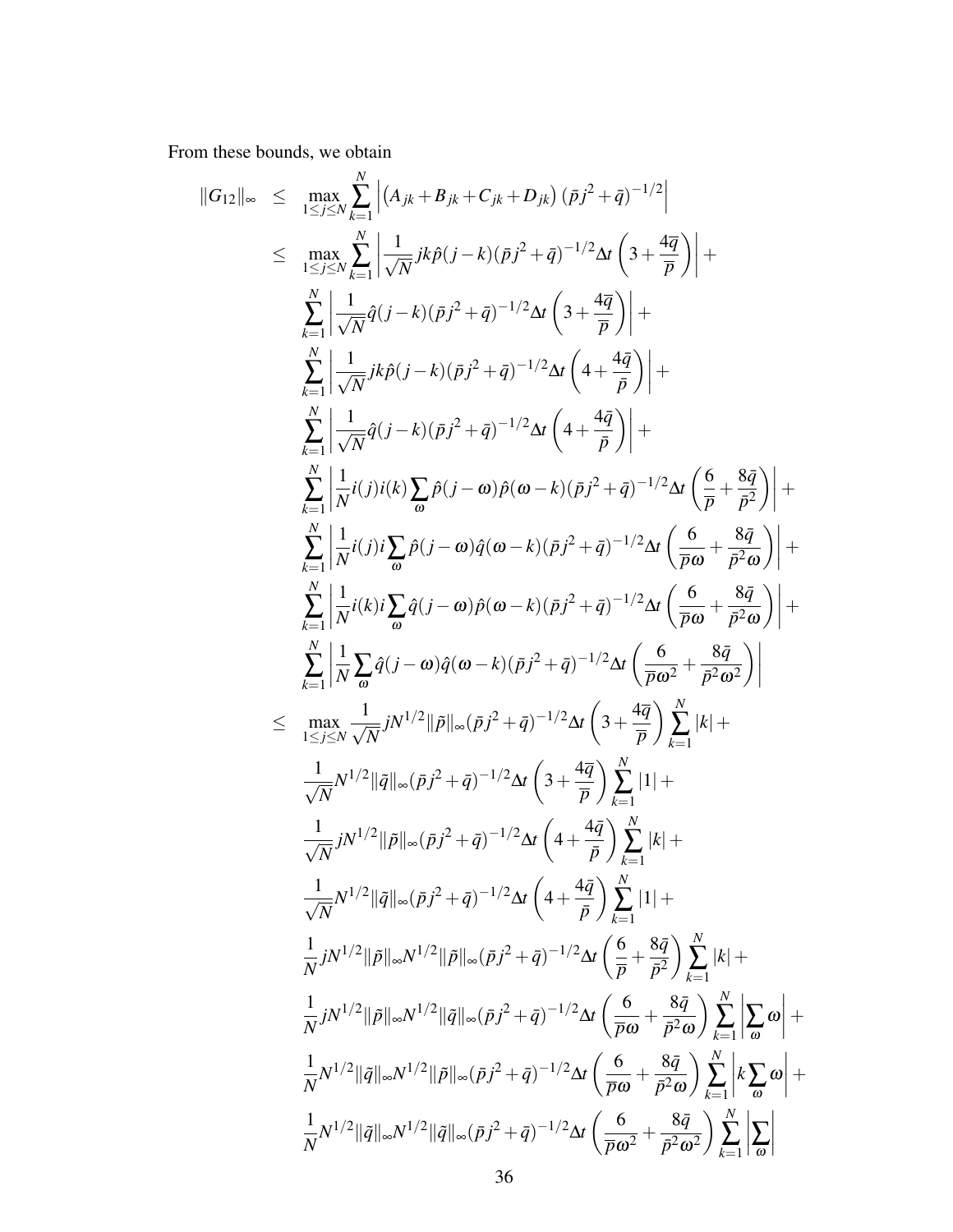$$
\leq \max_{1\leq j\leq N} j||\tilde{p}||_{\infty}(\bar{p}_{j}^{2}+\bar{q})^{-1/2}\Delta t \left(3+\frac{4\bar{q}}{\bar{p}}\right) \sum_{k=j-\omega_{max},k\neq j}^{j+\omega_{max}}|k| +
$$
\n
$$
||\tilde{q}||_{\infty}(\bar{p}_{j}^{2}+\bar{q})^{-1/2}\Delta t \left(4+\frac{4\bar{q}}{\bar{p}}\right) 2\omega_{max} +
$$
\n
$$
j||\tilde{p}||_{\infty}(\bar{p}_{j}^{2}+\bar{q})^{-1/2}\Delta t \left(4+\frac{4\bar{q}}{\bar{p}}\right) 2\omega_{max} +
$$
\n
$$
|q||_{\infty}(\bar{p}_{j}^{2}+\bar{q})^{-1/2}\Delta t \left(4+\frac{4\bar{q}}{\bar{p}}\right) 2\omega_{max} +
$$
\n
$$
j||\tilde{p}||_{\infty}(\bar{p}_{j}^{2}+\bar{q})^{-1/2}\Delta t \left(\frac{6}{\bar{p}}+\frac{8\bar{q}}{\bar{p}^{2}}\right) \sum_{k=j-\omega_{max},k\neq j}^{m-\omega_{max}}|k| +
$$
\n
$$
j||\tilde{p}||_{\infty}||\tilde{q}||_{\infty}(\bar{p}_{j}^{2}+\bar{q})^{-1/2}\Delta t \left(\frac{6}{\bar{p}\sigma}+\frac{8\bar{q}}{\bar{p}^{2}\sigma}\right) 2\omega_{max} \sum_{k=j-\omega_{max},k\neq 0}^{j+\omega_{max}}|k| +
$$
\n
$$
||\tilde{q}||_{\infty}||\tilde{p}||_{\infty}(\bar{p}_{j}^{2}+\bar{q})^{-1/2}\Delta t \left(\frac{6}{\bar{p}\sigma}+\frac{8\bar{q}}{\bar{p}^{2}\sigma}\right) 2\omega_{max} \sum_{k=j-\omega_{max},k\neq 0}^{j+\omega_{max}}|k| +
$$
\n
$$
||\tilde{q}||_{\infty}||\tilde{p}||_{\infty}(\bar{p}_{j}^{2}+\bar{q})^{-1/2}\Delta t \left(\frac{6}{\bar{p}\sigma}+\frac{8\bar{q
$$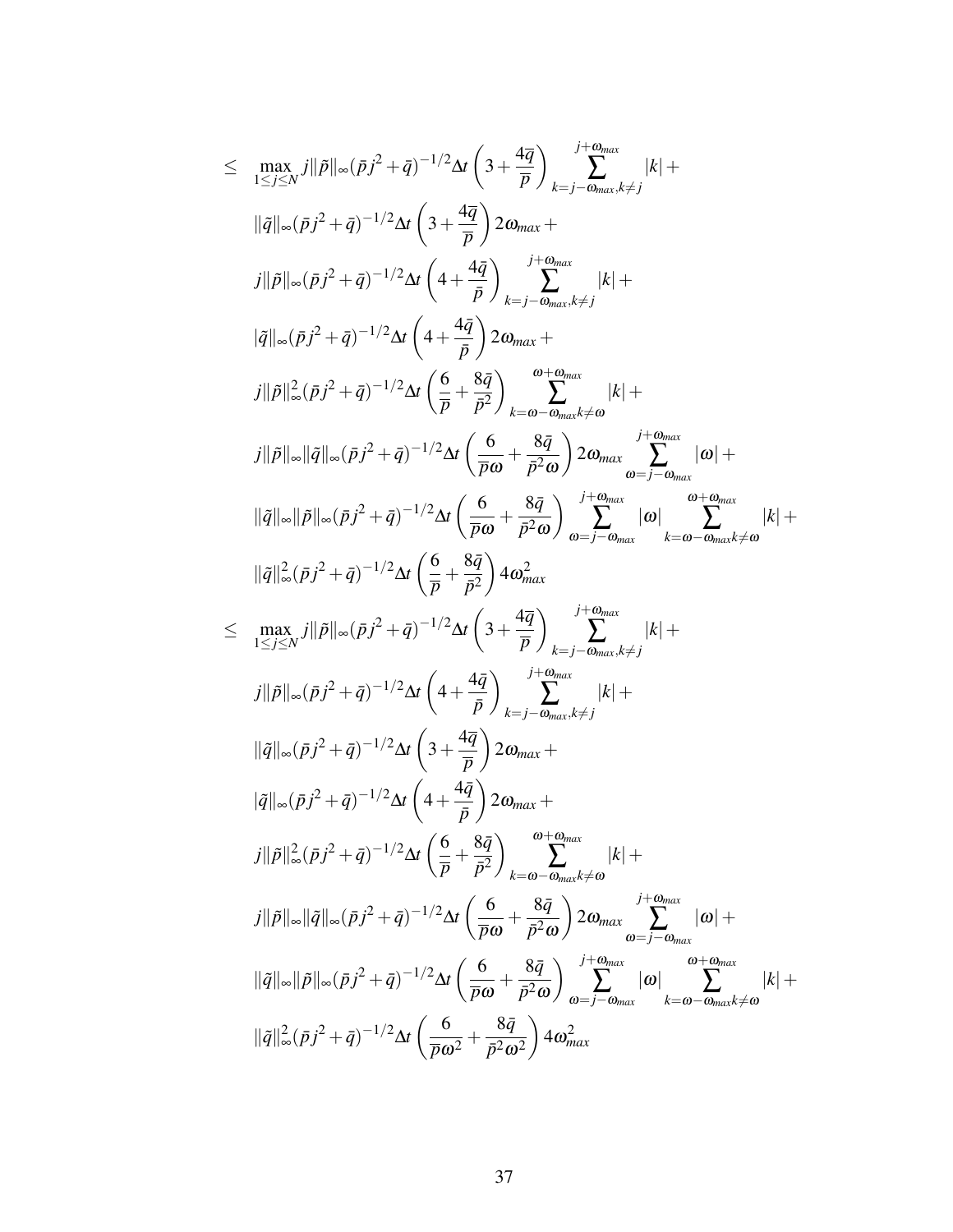$$
\leq \max_{1 \leq j \leq N} j \|\tilde{p}\|_{\infty} (\bar{p}j^{2} + \bar{q})^{-1/2} \Delta t \left(7 + \frac{8\bar{q}}{\bar{p}}\right) \sum_{k=j-\omega_{max},k\neq j}^{j+\omega_{max}} |k| +
$$
\n
$$
\|\tilde{q}\|_{\infty} (\bar{p}j^{2} + \bar{q})^{-1/2} \Delta t \left(7 + \frac{8\bar{q}}{\bar{p}}\right) 2\omega_{max} +
$$
\n
$$
j \|\tilde{p}\|_{\infty}^{2} (\bar{p}j^{2} + \bar{q})^{-1/2} \Delta t \left(\frac{6}{\bar{p}} + \frac{8\bar{q}}{\bar{p}^{2}}\right) \sum_{k=\omega-\omega_{max},k\neq\omega}^{\omega+\omega_{max}} |k| +
$$
\n
$$
\|\tilde{p}\|_{\infty} \|\tilde{q}\|_{\infty} (\bar{p}j^{2} + \bar{q})^{-1/2} \Delta t \left(\frac{6}{\bar{p}\omega} + \frac{8\bar{q}}{\bar{p}^{2}\omega}\right) \sum_{\omega=j-\omega_{max}}^{j+\omega_{max}} |\omega| \left(2j\omega_{max} + \sum_{k=\omega-\omega_{max},k\neq\omega}^{\omega+\omega_{max}} |k|\right)
$$
\n
$$
\|\tilde{q}\|_{\infty}^{2} (\bar{p}j^{2} + \bar{q})^{-1/2} \Delta t \left(\frac{6}{\bar{p}\omega^{2}} + \frac{8\bar{q}}{\bar{p}^{2}\omega^{2}}\right) 4\omega_{max}^{2}.
$$

Working out these summations as done in the proof of Lemma 3.2.1, we get

$$
||G_{12}||_{\infty} \leq C_{12,p} ||\tilde{p}||_{\infty} \Delta t N + C_{12,q} ||\tilde{q}||_{\infty} \Delta t + C_{12,p^2} ||\tilde{p}||_{\infty}^2 \Delta t N + C_{12,pq} ||\tilde{p}||_{\infty}^2 ||\tilde{q}||_{\infty} \Delta t + C_{12,q^2} ||\tilde{q}||_{\infty}^2 \Delta t.
$$

Using the same approach, the matrix  $G_{21}$  in [\(3.4\)](#page-13-1) satisfies a similar bound.

#### 3.3 Putting It All Together

<span id="page-42-0"></span>We prove that the first-order KSS method applied to  $(1.1)$ ,  $(1.2)$ ,  $(1.3)$  is unstable.

**Theorem 3.3.1.** *Assume*  $\hat{p}(\omega) = 0$  *and*  $\hat{q}(\omega) = 0$  *for*  $|\omega| \ge \omega_{\text{max}}$ *. Then the solution operator*  $\tilde{P}$  *satisfies* 

$$
\|\tilde{P}\|_{C} \le 1 + (C_p \|\tilde{p}\|_{\infty} N + C_q \|\tilde{q}\|_{\infty}) \Delta t.
$$
\n(3.16)

 $\Box$ 

*Proof.* Because  $||G||_{\infty}$  is the maximum row sum,

$$
\left\| \begin{bmatrix} G_{11} & G_{12} \\ G_{21} & G_{22} \end{bmatrix} \right\|_{\infty} \leq \max \{ \|G_{11}\|_{\infty} + \|G_{12}\|_{\infty}, \|G_{21}\|_{\infty} + \|G_{22}\|_{\infty} \}.
$$
\n(3.17)

Then the whole operator is bounded by  $\|\tilde{P}\|_C = \|B\|_2 \le \sqrt{\|G\|_{\infty}} \le \sqrt{\|G_{11}\|_{\infty} + \|G_{12}\|_{\infty}}$ . Using the results from Lemma 3.2.1 and Lemma 3.2.2, we have

<span id="page-42-1"></span>
$$
||G||_{\infty} \leq 1 + \Delta t N \left( C_{12,p} || \tilde{p} ||_{\infty} + C_{12,p^2} || \tilde{p} ||_{\infty}^2 \right) + \Delta t^2 N^2 \left( C_{11,p} || \tilde{p} ||_{\infty} + C_{11,p^2} || \tilde{p} ||_{\infty}^2 \right) +
$$
  

$$
\Delta t \left( C_{12,q} || \tilde{q} ||_{\infty} + C_{12,pq} || \tilde{p} ||_{\infty} || \tilde{q} ||_{\infty} + C_{12,q^2} || \tilde{q} ||_{\infty}^2 \right) +
$$
  

$$
\Delta t^2 \left( C_{11,q} || \tilde{q} ||_{\infty} + C_{11,pq} || \tilde{p} ||_{\infty} || \tilde{q} ||_{\infty} + C_{11,q^2} || \tilde{q} ||_{\infty}^2 \right).
$$
 (3.18)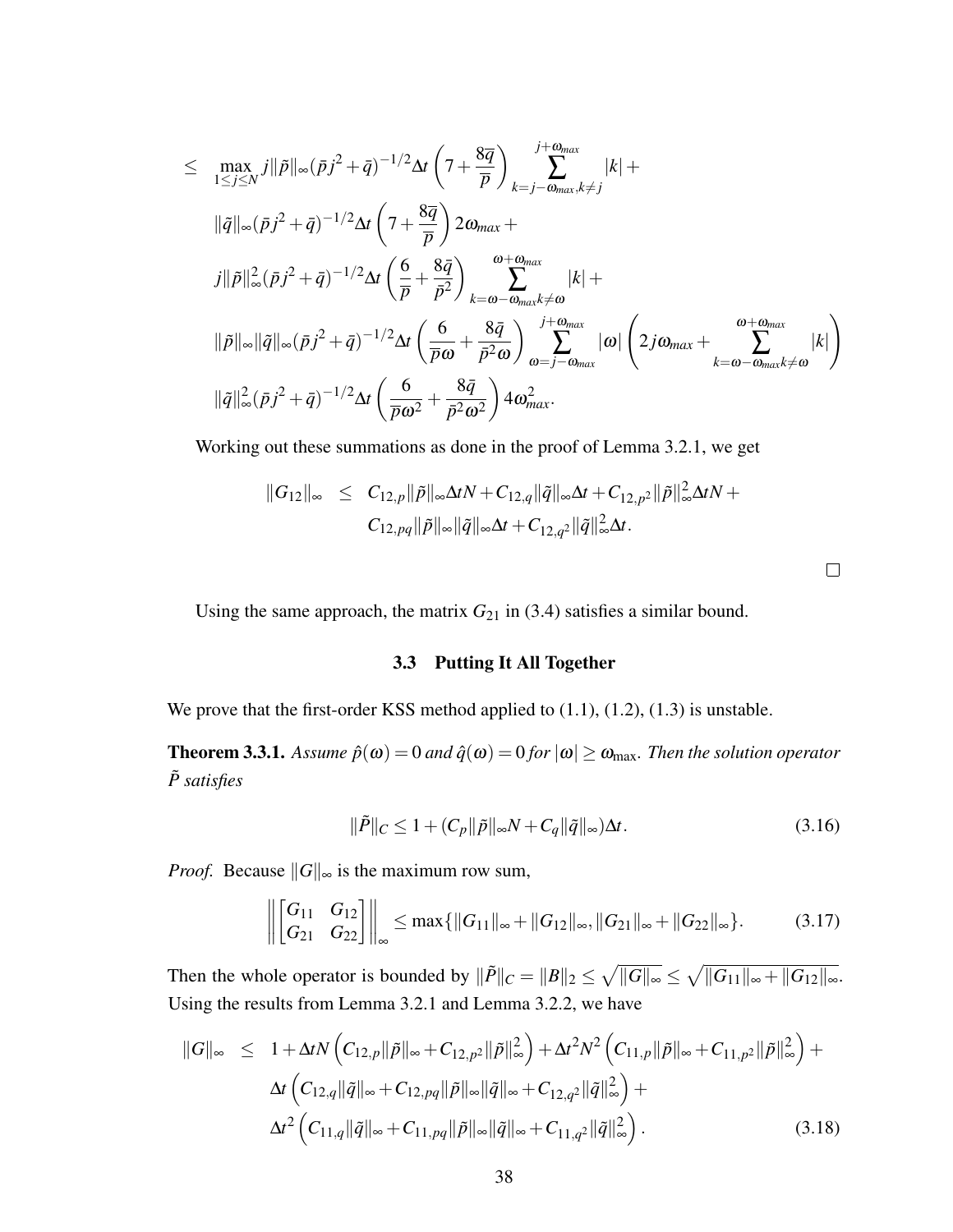Let

$$
R = N\left( C_{12,p} \|\tilde{p}\|_{\infty} + C_{12,p^2} \|\tilde{p}\|_{\infty}^2 \right) + C_{12,q} \|\tilde{q}\|_{\infty} + C_{12,pq} \|\tilde{p}\|_{\infty} \|\tilde{q}\|_{\infty} + C_{12,q^2} \|\tilde{q}\|_{\infty}^2
$$

and

$$
S = N^2 \left( C_{11,p} \|\tilde{p}\|_{\infty} + C_{11,p^2} \|\tilde{p}\|_{\infty}^2 \right) + C_{11,q} \|\tilde{q}\|_{\infty} + C_{11,pq} \|\tilde{p}\|_{\infty} \|\tilde{q}\|_{\infty} + C_{11,q^2} \|\tilde{q}\|_{\infty}^2.
$$

Let  $T = \max\{S^{1/2}, R/2\}$ . Then  $T \ge R/2$ , so  $2T \ge R$ . We have

$$
\|\tilde{P}\|_C \leq \sqrt{\|G\|_{\infty}} \leq 1 + T\Delta t \leq 1 + (C_p \|\tilde{p}\|_{\infty}N + C_q \|\tilde{q}\|_{\infty})\Delta t
$$

from which the result follows.

Corollary 3.3.2. *Assume the leading coefficient p*(*x*) *is constant. Then,*

$$
\|\tilde{P}\|_C \leq 1 + (C_q \|\tilde{q}\|_{\infty})\Delta t.
$$

*Proof.* The leading coefficient  $p(x)$  is constant which means  $\tilde{p}(x) = 0$ . Then  $\tilde{p} = p - \bar{p} = 0$ , where  $\bar{p}$  is the mean of  $p$ . Then from [\(3.18\)](#page-42-1), we now have

$$
||G||_{\infty} \leq 1 + \Delta t \left( C_{12,q} ||\tilde{q}||_{\infty} + C_{12,q^2} ||\tilde{q}||_{\infty}^2 \right) + \Delta t^2 \left( C_{11,q} ||\tilde{q}||_{\infty} + C_{11,q^2} ||\tilde{q}||_{\infty}^2 \right).
$$

Let  $R = C_{12,q} ||\tilde{q}||_{\infty} + C_{12,q^2} ||\tilde{q}||_{\infty}^2$ ,  $S = C_{11,q} ||\tilde{q}||_{\infty} + C_{11,q^2} ||\tilde{q}||_{\infty}^2$ , and  $T = \max\{S^{1/2}, R/2\}$ . Then  $T \ge R/2$ , so  $2T \ge R$ . We have

$$
||B||_2 \leq \sqrt{||G||_{\infty}} \leq 1 + T\Delta t \leq 1 + (C_q ||\tilde{q}||_{\infty})\Delta t.
$$

Therefore, a first-order KSS method applied to [\(1.1\)](#page-5-1), [\(1.2\)](#page-5-2), [\(1.3\)](#page-5-3) under the assumption that the leading coefficient is constant is unconditionally stable.  $\Box$ 

 $\Box$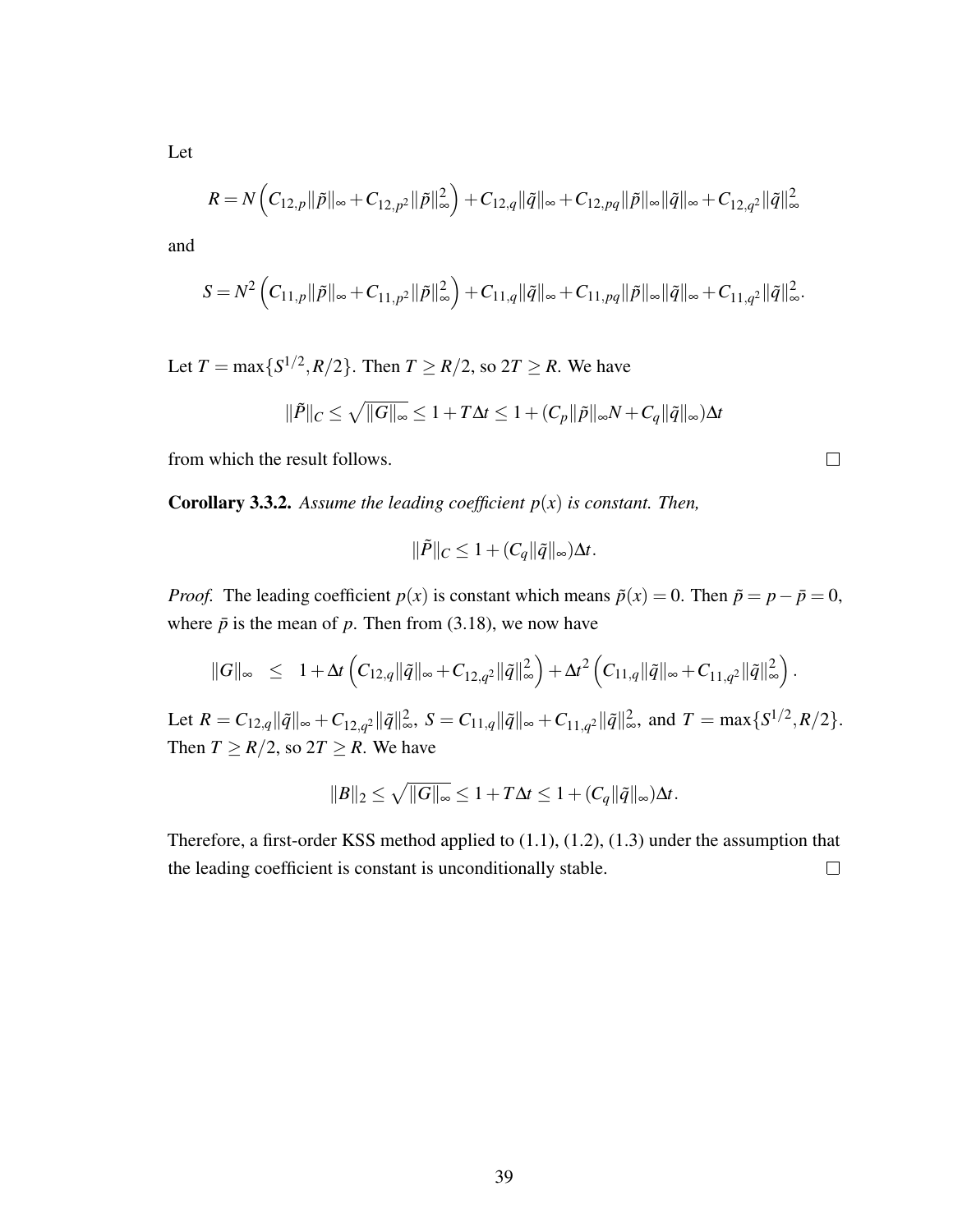## Chapter 4

## **CONCLUSION**

<span id="page-44-0"></span>We have proved that a first-order KSS method applied to the variable coefficient wave equation with periodic boundary conditions is not stable with respect to the norm induced by averaging the coefficients We have also proved that the same KSS method applied to the wave equation with periodic boundary conditions is unconditionally stable in the case of a constant leading coefficient.. This is the first result proving unconditional stability for a KSS method with prescribed nodes applied to the wave equation, as opposed to nodes of Gauss quadrature rules.

Ideas for future work include: 1) to prove the same result holds if coefficients are not bandlimited but sufficiently smooth, 2) complete the convergence analysis for the constant leading coefficient case to include consistency and convergence results, 3) generalize the analysis to higher-order KSS methods or higher space dimensions with other boundary conditions, 4) modify the KSS method to ensure stability, and 5) complete a stability analysis of a second-order KSS method applied to the same variable coefficient wave equation using the *L*-norm.